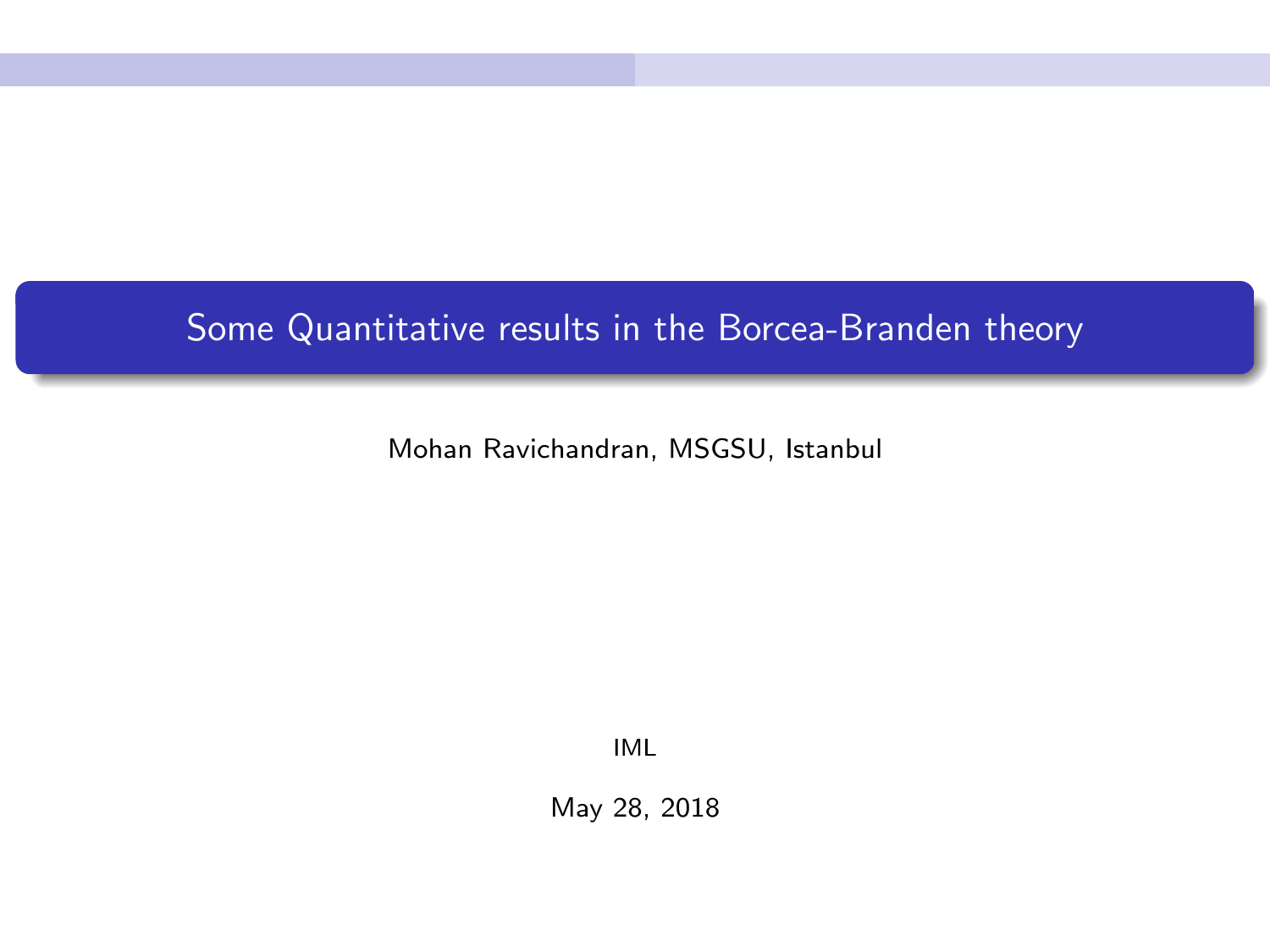- <sup>1</sup> [The classical Gauss-Lucas theorem](#page-3-0)
	- **[Classical Results](#page-3-0)**
	- **•** [Principal submatrices and Interlacing](#page-15-0)
	- **[The univariate barrier method](#page-20-0)**
- 2 [Majorization and the complex rooted case](#page-23-0)
	- **•** [Majorization](#page-23-0)
	- **•** [Majorization and polynomials](#page-30-0)
- <sup>3</sup> [The paving problem](#page-39-0)
	- $\bullet$  [Weaver's](#page-41-0)  $KS_r$
- 4 [A direct approach to the paving problem](#page-42-0)
	- [Mixed determinants](#page-45-0)
	- [Root estimates in the paving problem](#page-50-0)
- <sup>5</sup> [Multi Paving](#page-61-0)
- <sup>6</sup> [Some Analytic Borcea-Branden theory](#page-66-0)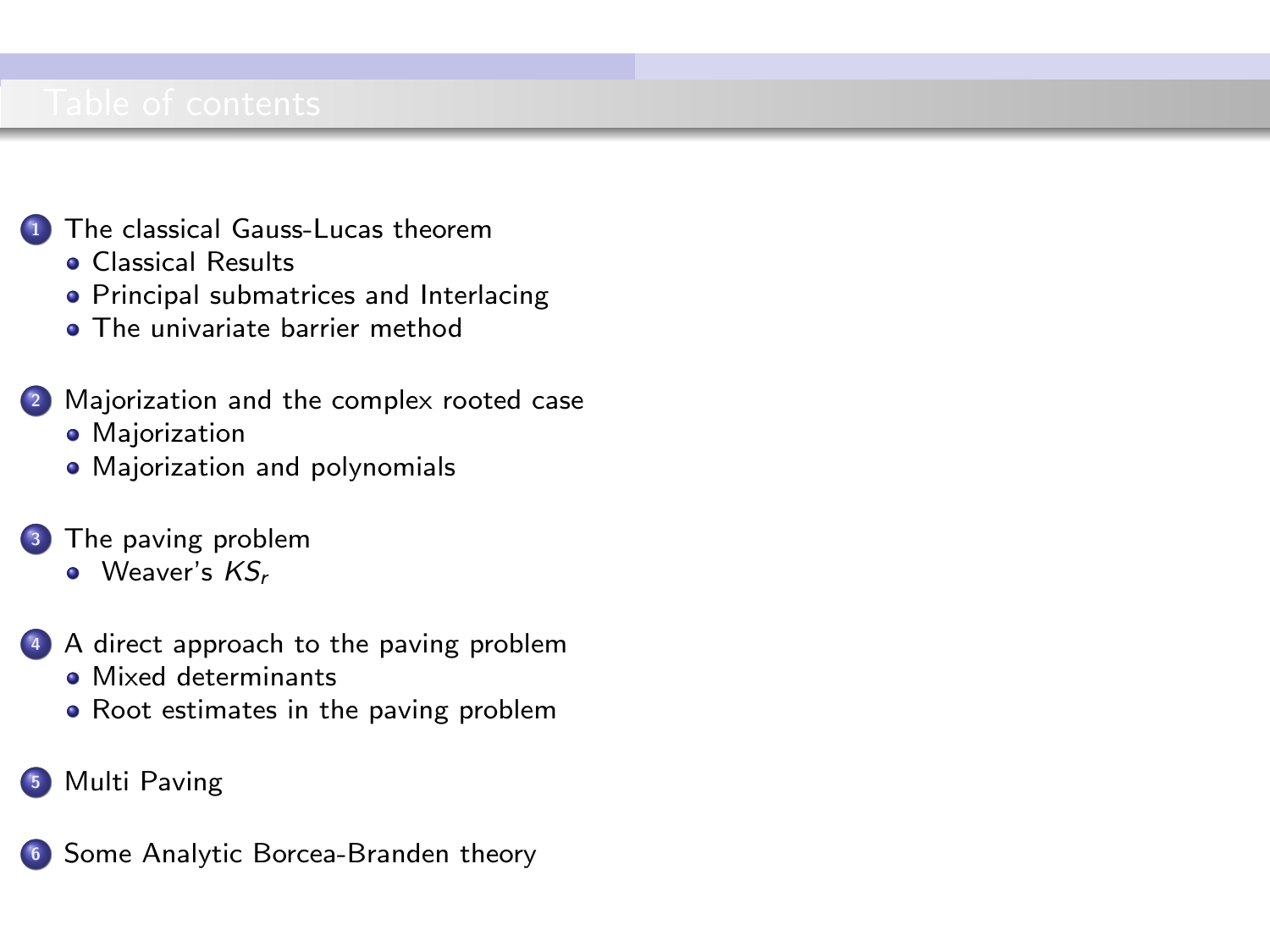# Part I : Univariate polynomials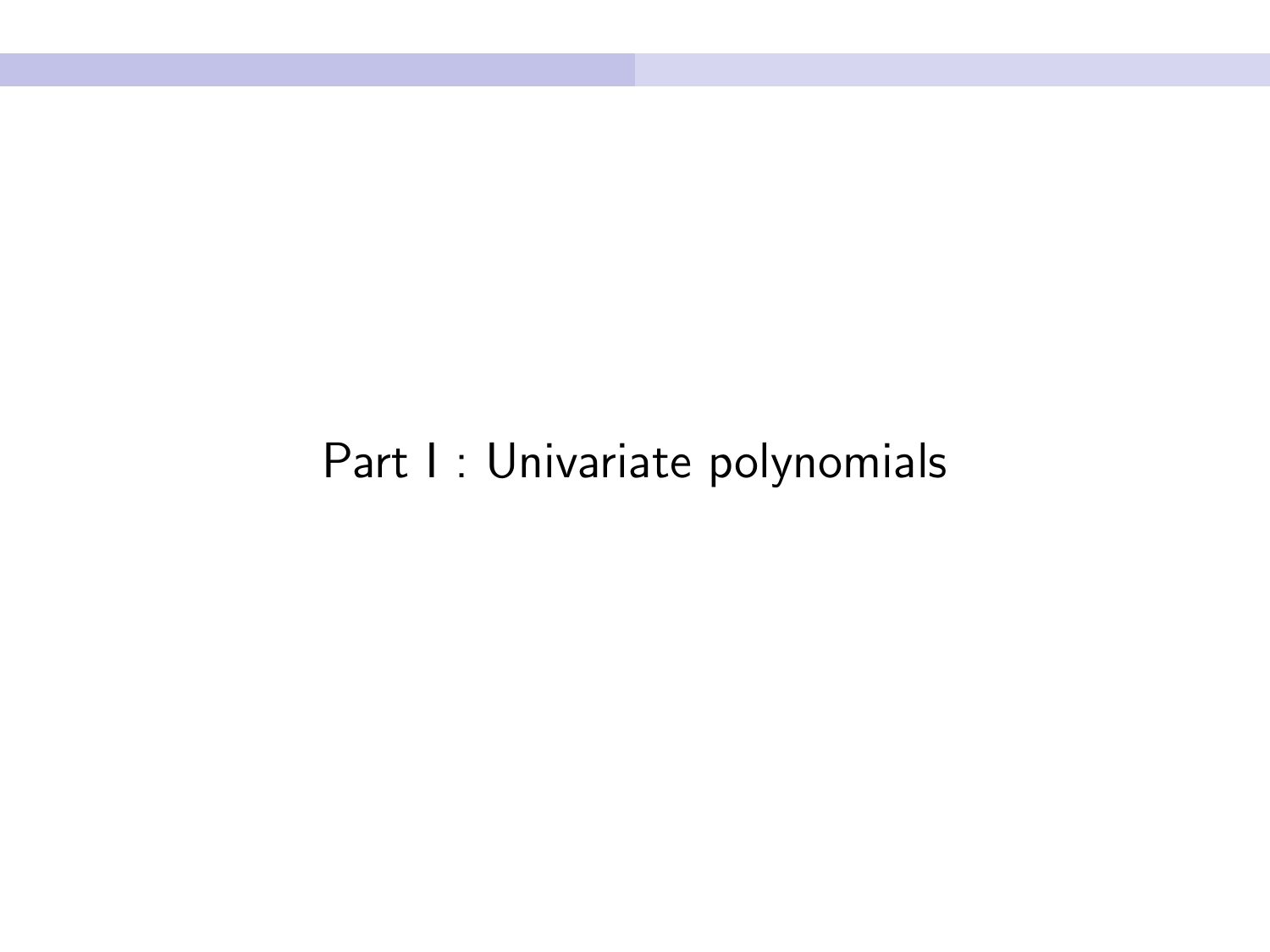<span id="page-3-0"></span> $p$  degree n polynomial : All our polynomials will be over  $\mathbb{C}$ .

- $\sigma(p)$ : Roots of p.
- $K(p)$  : Convex hull of roots of p.
- $\sigma(p')$  : Roots of derivative aka critical points of  $p$ .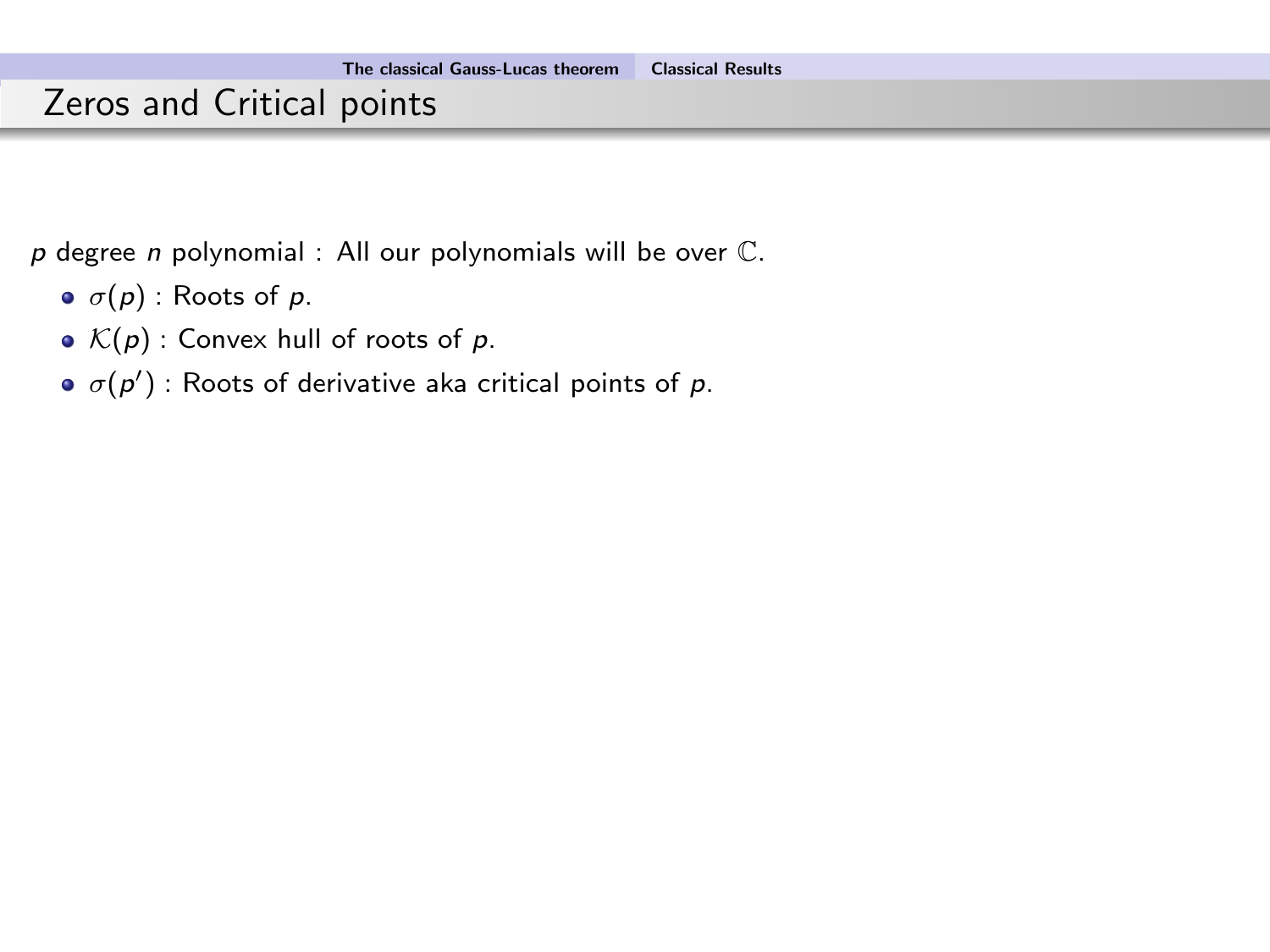$p$  degree n polynomial : All our polynomials will be over  $\mathbb{C}$ .

- $\sigma(p)$ : Roots of p.
- $K(p)$  : Convex hull of roots of p.
- $\sigma(p')$  : Roots of derivative aka critical points of  $p$ .

Theorem (Gauss, Lucas)

 $\mathcal{K}(p') \subset \mathcal{K}(p).$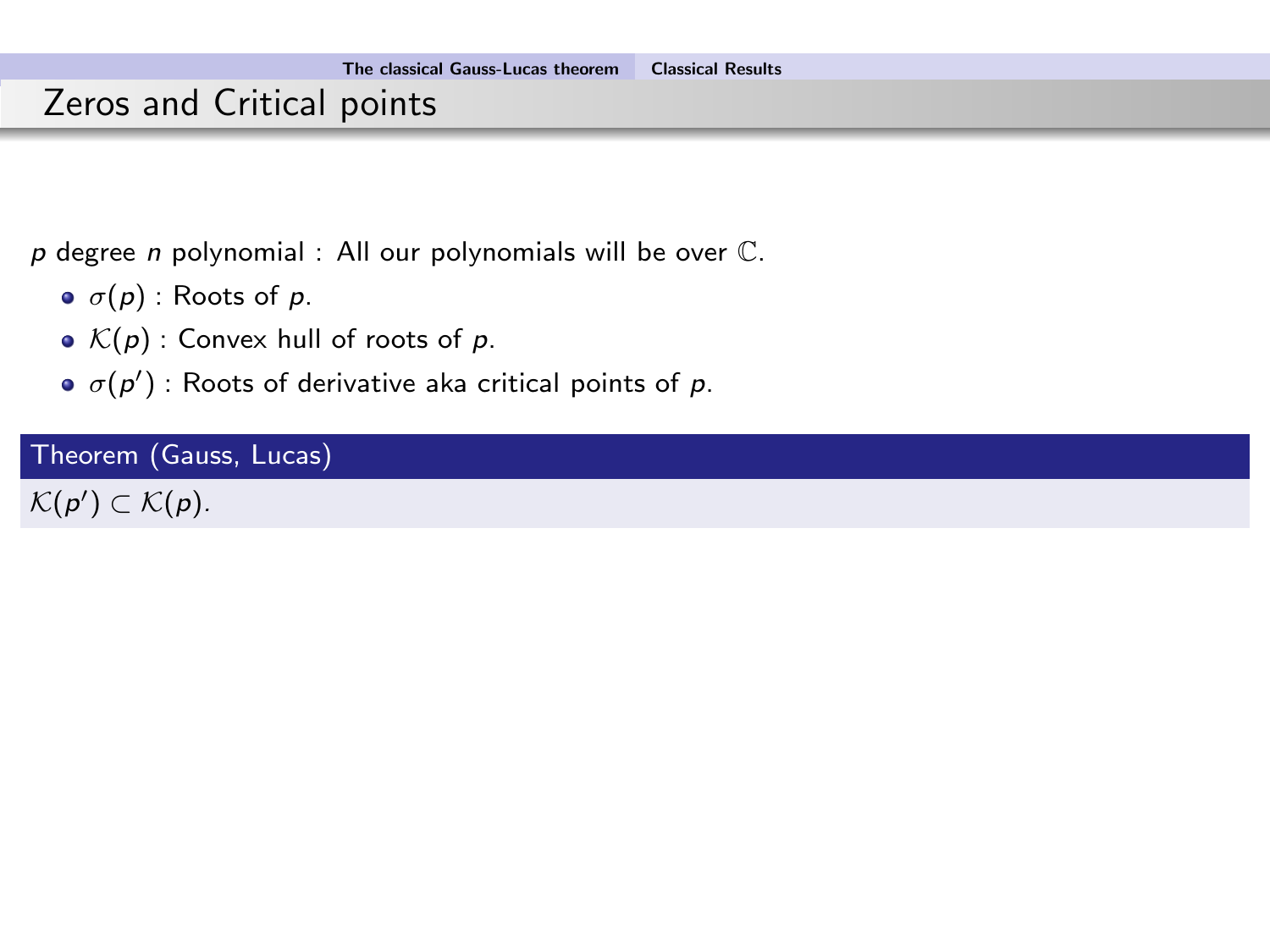$p$  degree n polynomial : All our polynomials will be over  $\mathbb{C}$ .

- $\sigma(p)$ : Roots of p.
- $\mathcal{K}(p)$  : Convex hull of roots of p.
- $\sigma(p')$  : Roots of derivative aka critical points of  $p$ .

#### Theorem (Gauss, Lucas)

 $\mathcal{K}(p') \subset \mathcal{K}(p).$ 

Enough to show that if  $\sigma(p) \subset \mathbb{H}$  (open upper half plane), then so does  $\sigma(p').$ 

$$
\text{Im}\,\frac{p'}{p}(z)=\sum_{\lambda\in\sigma(p)}\text{Im}\,\frac{1}{z-\lambda}>0,\quad\forall z\in\overline{\mathbb{H}}.
$$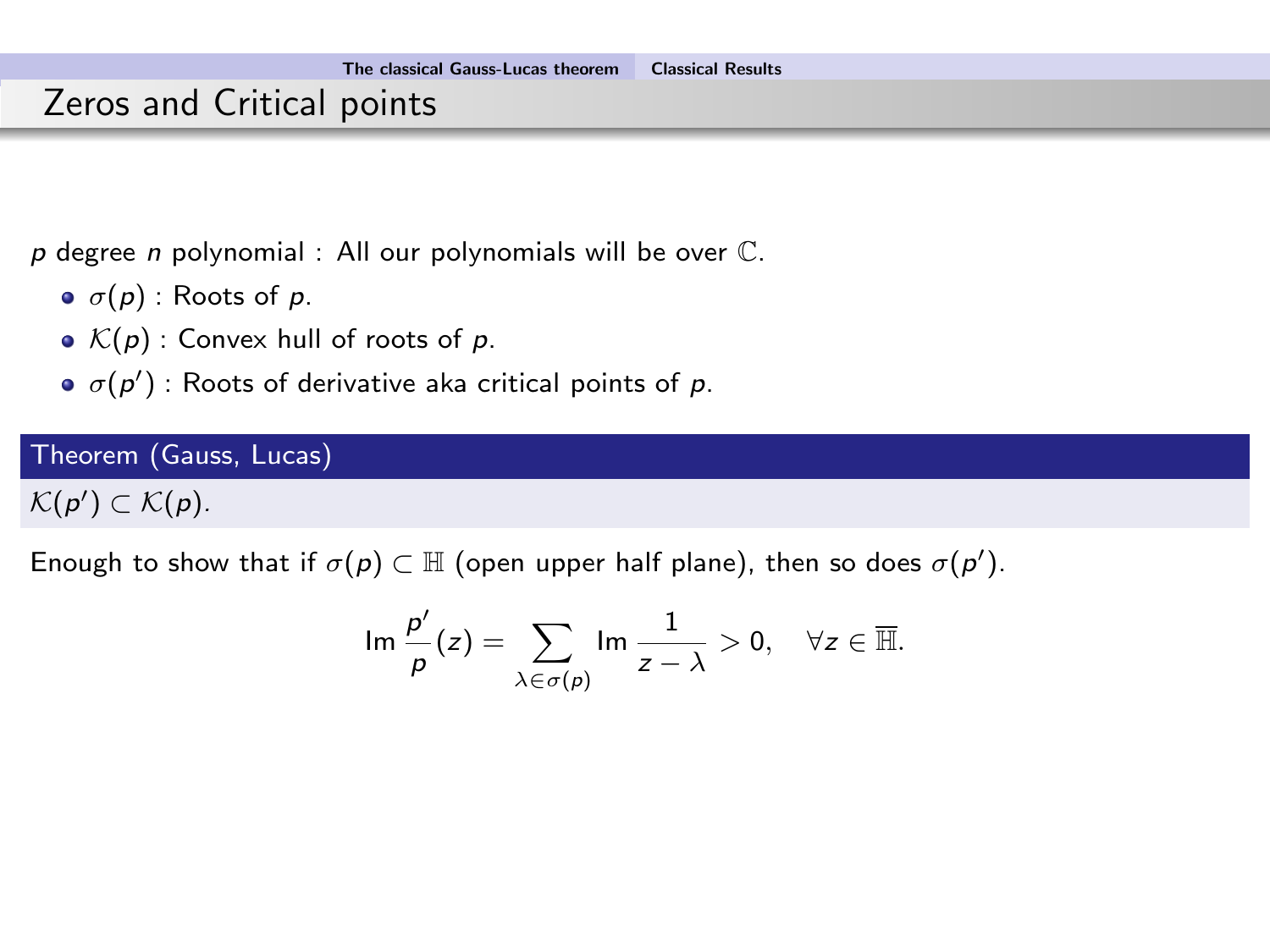$p$  degree n polynomial : All our polynomials will be over  $\mathbb{C}$ .

- $\sigma(p)$ : Roots of p.
- $\mathcal{K}(p)$  : Convex hull of roots of p.
- $\sigma(p')$  : Roots of derivative aka critical points of  $p$ .

#### Theorem (Gauss, Lucas)

 $\mathcal{K}(p') \subset \mathcal{K}(p).$ 

Enough to show that if  $\sigma(p) \subset \mathbb{H}$  (open upper half plane), then so does  $\sigma(p').$ 

$$
\text{Im}\,\frac{p'}{p}(z)=\sum_{\lambda\in\sigma(p)}\text{Im}\,\frac{1}{z-\lambda}>0,\quad\forall z\in\overline{\mathbb{H}}.
$$

This also shows: Assume that the roots of  $p$  do not all lie on a line. Then,

$$
\lambda\in\sigma(p')\cap\partial\mathcal{K}(p)\Longrightarrow\lambda\in\sigma(p).
$$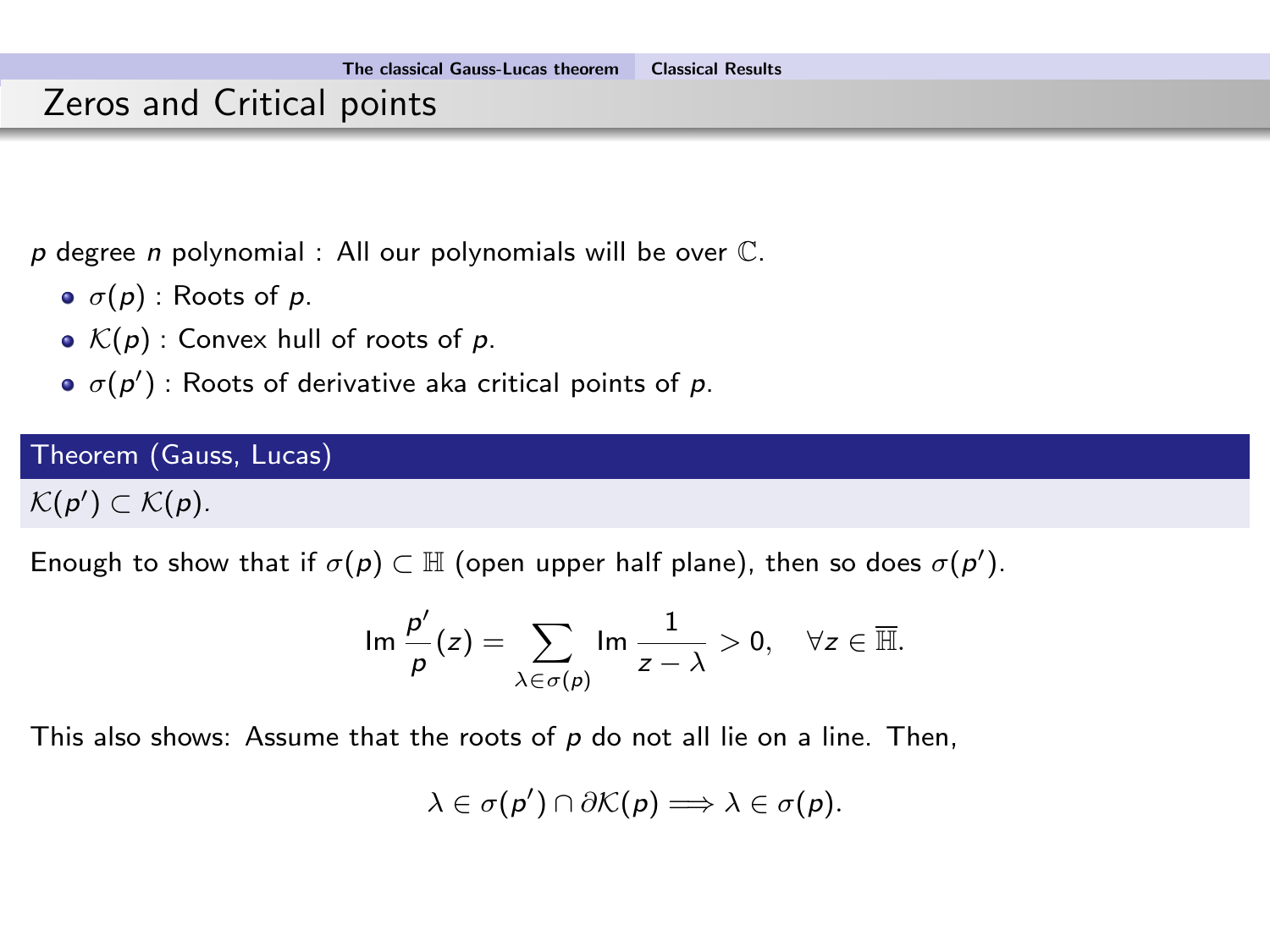### Other odds and ends

Beyond the Gauss-Lucas theorem, there are other classical results.

Lemma (Fejer, Toeplitz, 1910's) Fix  $\Lambda = \{\lambda_1, \dots, \lambda_n\} \subset \mathbb{C}$ . Let  $\mathcal{E}(\Lambda)$  be all points that are critical points of a polynomial with roots in Λ,  $\mathcal{E}(\Lambda) = \{ \zeta \in \mathbb{C} \mid \exists p : \sigma(p) \subset \Lambda, \ p'(\zeta) = 0 \}.$ 

Then,  $\mathcal{E}(\Lambda)$  is everywhere dense in  $\mathcal{K}(\Lambda)$ .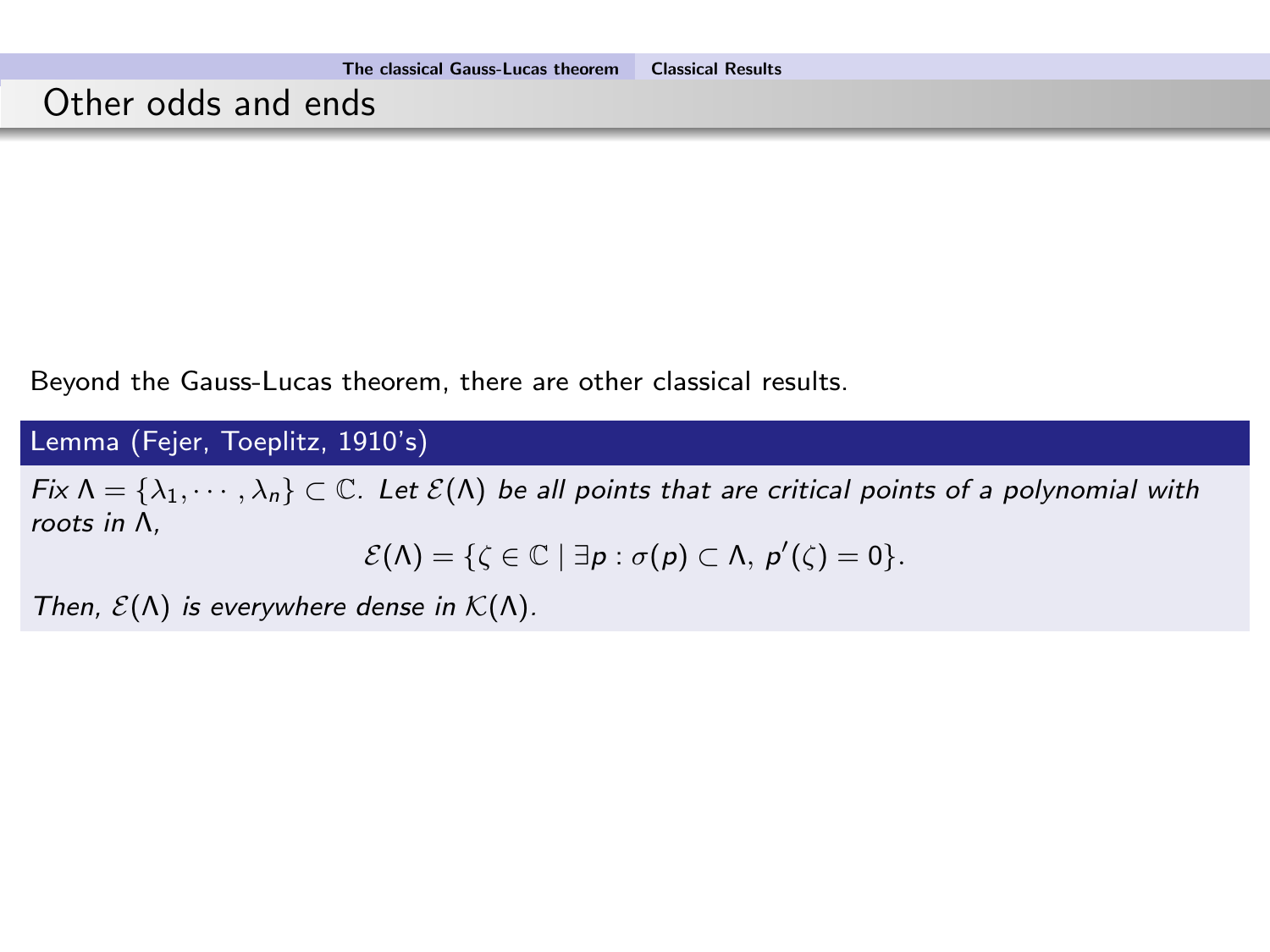#### Theorem (Specht, 1959)

Given a polynomial with roots  $\{\lambda_1, \dots, \lambda_n\}$ , define the points,

$$
\mu_{ij}=\frac{\lambda_i}{n}+\frac{(n-1)\lambda_j}{n}, \quad 1\leq i
$$

Then, any circular region containing exactly one of the  $\lambda_i$  and none of the  $\mu_{ii}$  does not contain any critical points. In particular,

 $\mathcal{K}(p') \subset \mathsf{conv}\{\mu_{ij}\}.$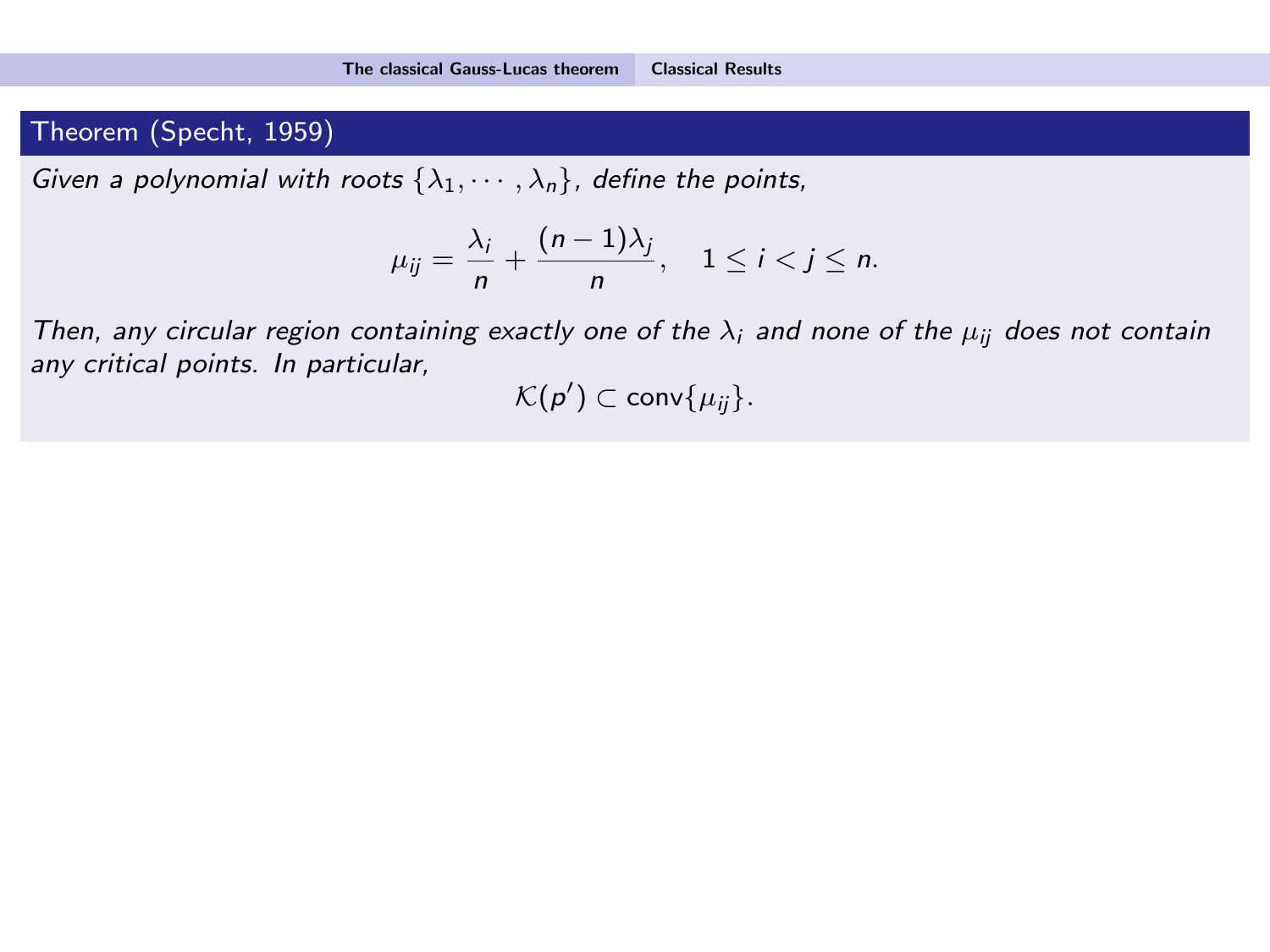#### Theorem (Specht, 1959)

Given a polynomial with roots  $\{\lambda_1, \dots, \lambda_n\}$ , define the points,

$$
\mu_{ij}=\frac{\lambda_i}{n}+\frac{(n-1)\lambda_j}{n}, \quad 1\leq i
$$

Then, any circular region containing exactly one of the  $\lambda_i$  and none of the  $\mu_{ii}$  does not contain any critical points. In particular,

 $\mathcal{K}(p') \subset \mathsf{conv}\{\mu_{ij}\}.$ 



Specht's theorem for a polynomial of degree 4.

Source : Figure 2.2 in Analytic theory of polynomials by Rahman and Schmeisser.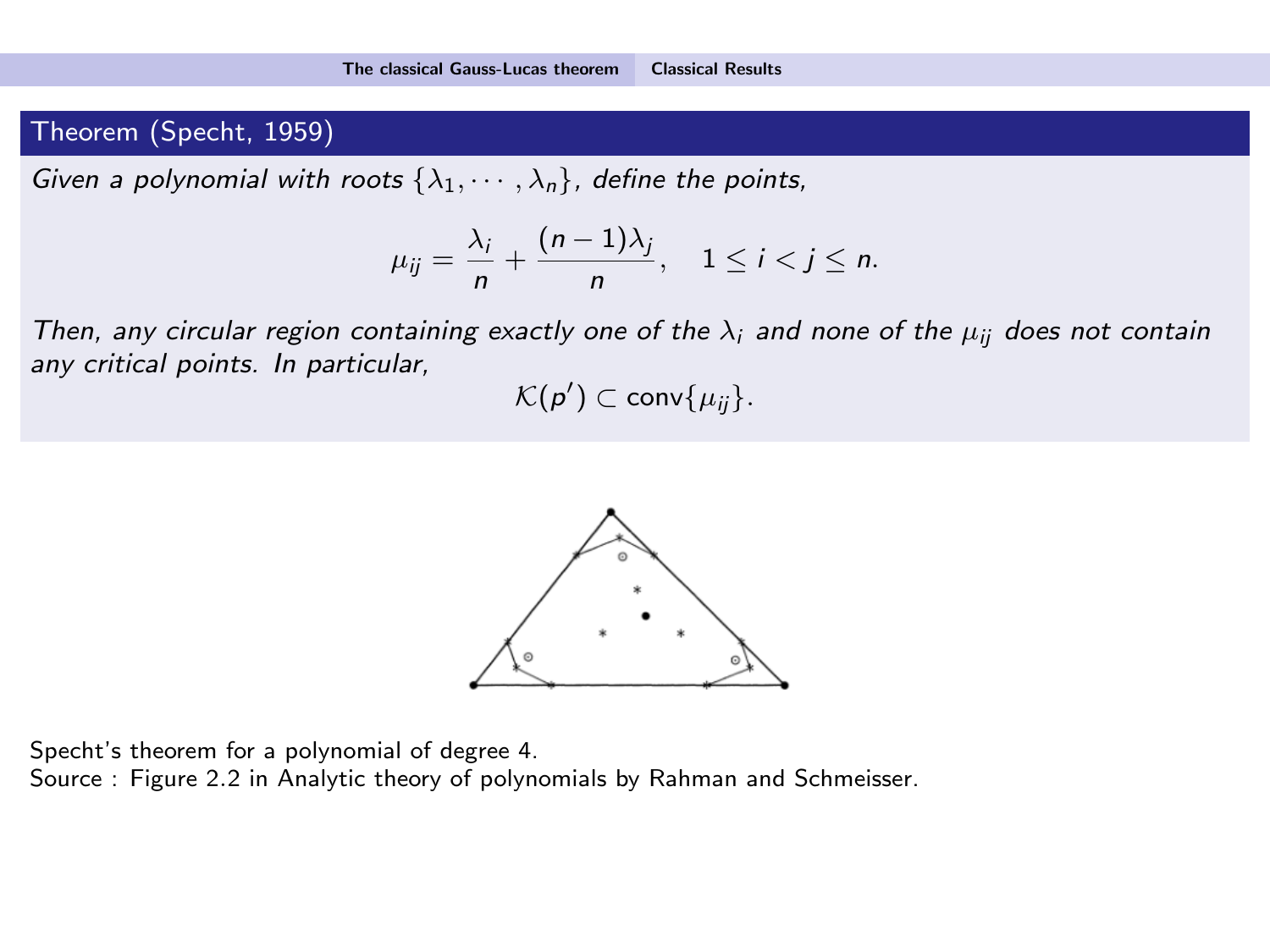#### Theorem (Specht, 1959)

Given a polynomial with roots  $\{\lambda_1, \dots, \lambda_n\}$ , define the points,

$$
\mu_{ij}=\frac{\lambda_i}{n}+\frac{(n-1)\lambda_j}{n}, \quad 1\leq i
$$

Then, any circular region containing exactly one of the  $\lambda_i$  and none of the  $\mu_{ii}$  does not contain any critical points. In particular,

 $\mathcal{K}(p') \subset \mathsf{conv}\{\mu_{ij}\}.$ 



Specht's theorem for a polynomial of degree 4.

Source : Figure 2.2 in Analytic theory of polynomials by Rahman and Schmeisser.

Note: The Gauss-Lucas theorem does not extend to entire functions! Consider

$$
f(z) = z \exp(z^2)
$$
,  $f'(z) = (2z^2 + 1) \exp(z^2)$ .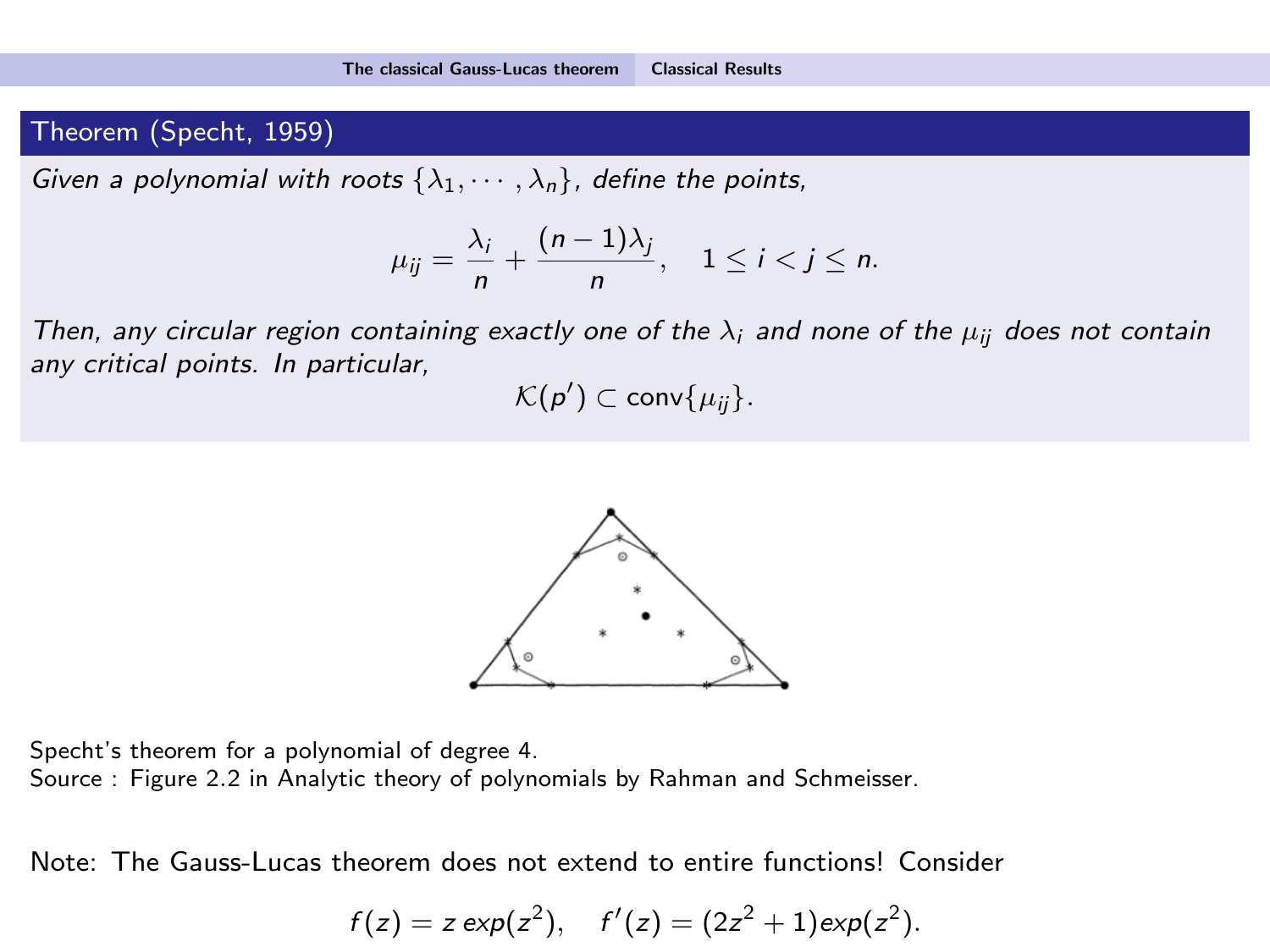# Kakeya's problem

Theorem (Kakeya, 1917)

If a degree n polynomial p has two zeroes in  $\mathbb D$ , then it has a critical point in  $\mathbb D$  csc  $(\frac\pi n)\sim \mathbb D n/\pi$ .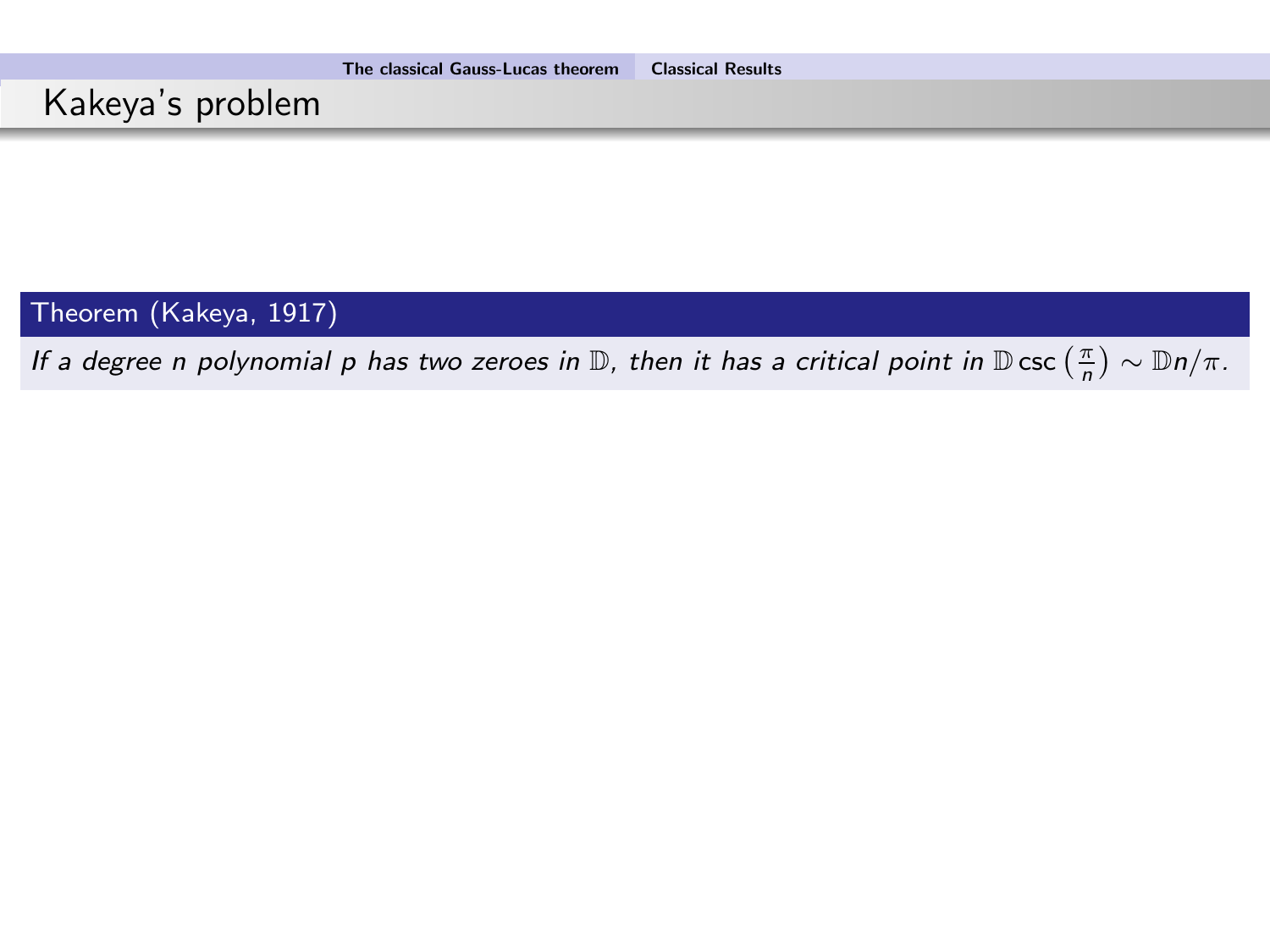# Kakeya's problem

### Theorem (Kakeya, 1917)

If a degree n polynomial p has two zeroes in  $\mathbb D$ , then it has a critical point in  $\mathbb D$  csc  $(\frac\pi n)\sim \mathbb D n/\pi$ .

 $\phi(n, p)$ : The smallest number such that if a degree n polynomial has at least p roots in a disc of radius 1, then it has at least  $p - 1$  roots in a disc of radius  $\phi(n, p, m)$ .

Kakeya(1917) : This number exists.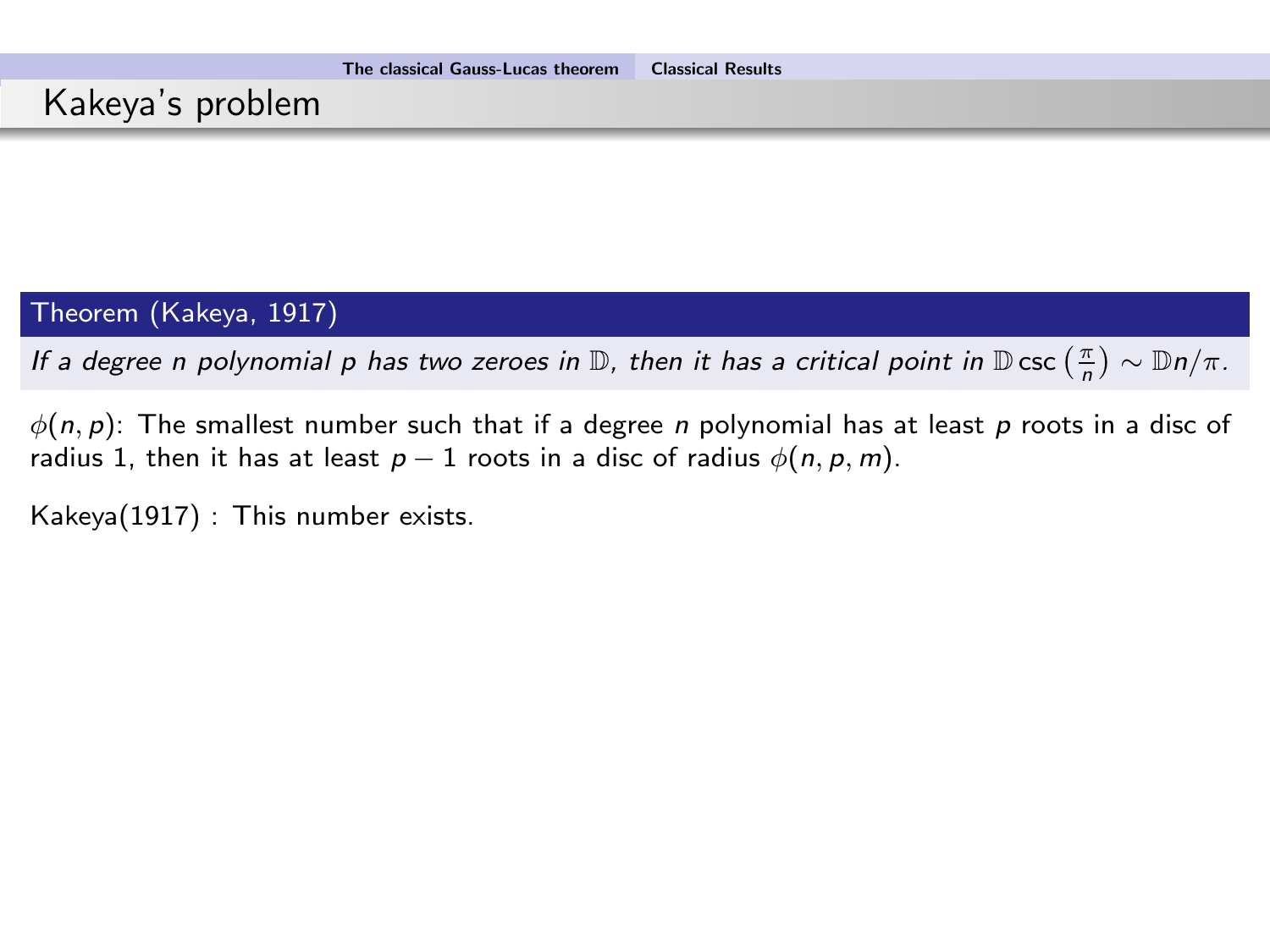# Kakeya's problem

#### Theorem (Kakeya, 1917)

If a degree n polynomial p has two zeroes in  $\mathbb D$ , then it has a critical point in  $\mathbb D$  csc  $(\frac\pi n)\sim \mathbb D n/\pi$ .

 $\phi(n, p)$ : The smallest number such that if a degree n polynomial has at least p roots in a disc of radius 1, then it has at least  $p - 1$  roots in a disc of radius  $\phi(n, p, m)$ .

Kakeya(1917) : This number exists.

- Gauss-Lucas :  $\phi(n, n) = 1$ .
- Kakeya:  $\phi(n,2) = \csc\left(\frac{\pi}{n}\right)$ .
- $\mathsf{Marden}(1939) : \ \phi(n,p) \leq \csc\left(\frac{\pi}{2(n-p+1)}\right).$
- Biernacki $(1945)$  :  $\phi(n,n-1)=\sqrt{1+\frac{1}{n}}$  for n odd.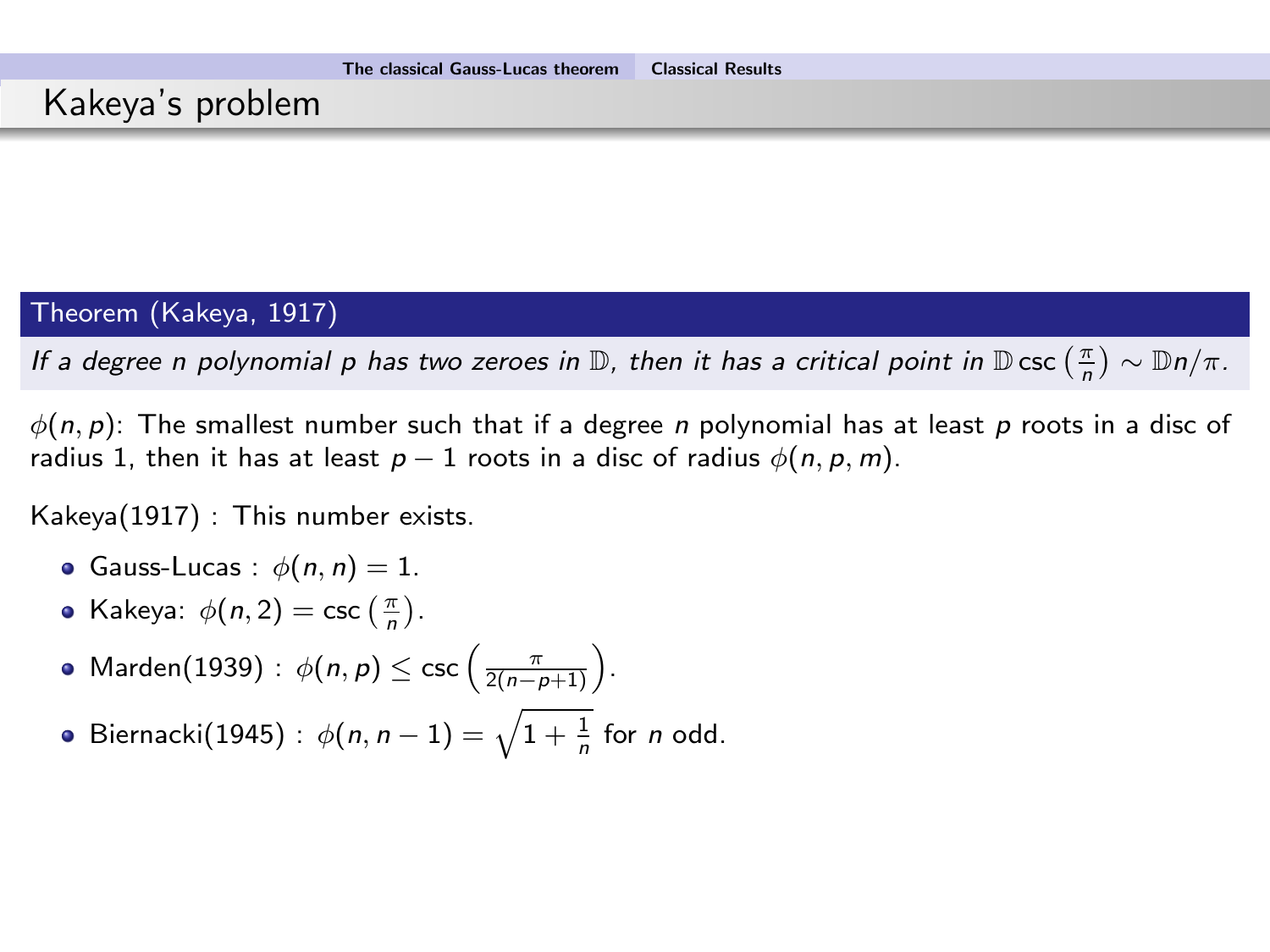Recall,  $K(p)$ : Convex hull of roots of p.

Theorem (R, '17)

Let p be a polynomial of degree n. Then, for any  $c \geq 1/2$ , we have that

 $|\mathcal{K}(p^{(cn)})| \leq 4(c-c^2)|\mathcal{K}(p)|.$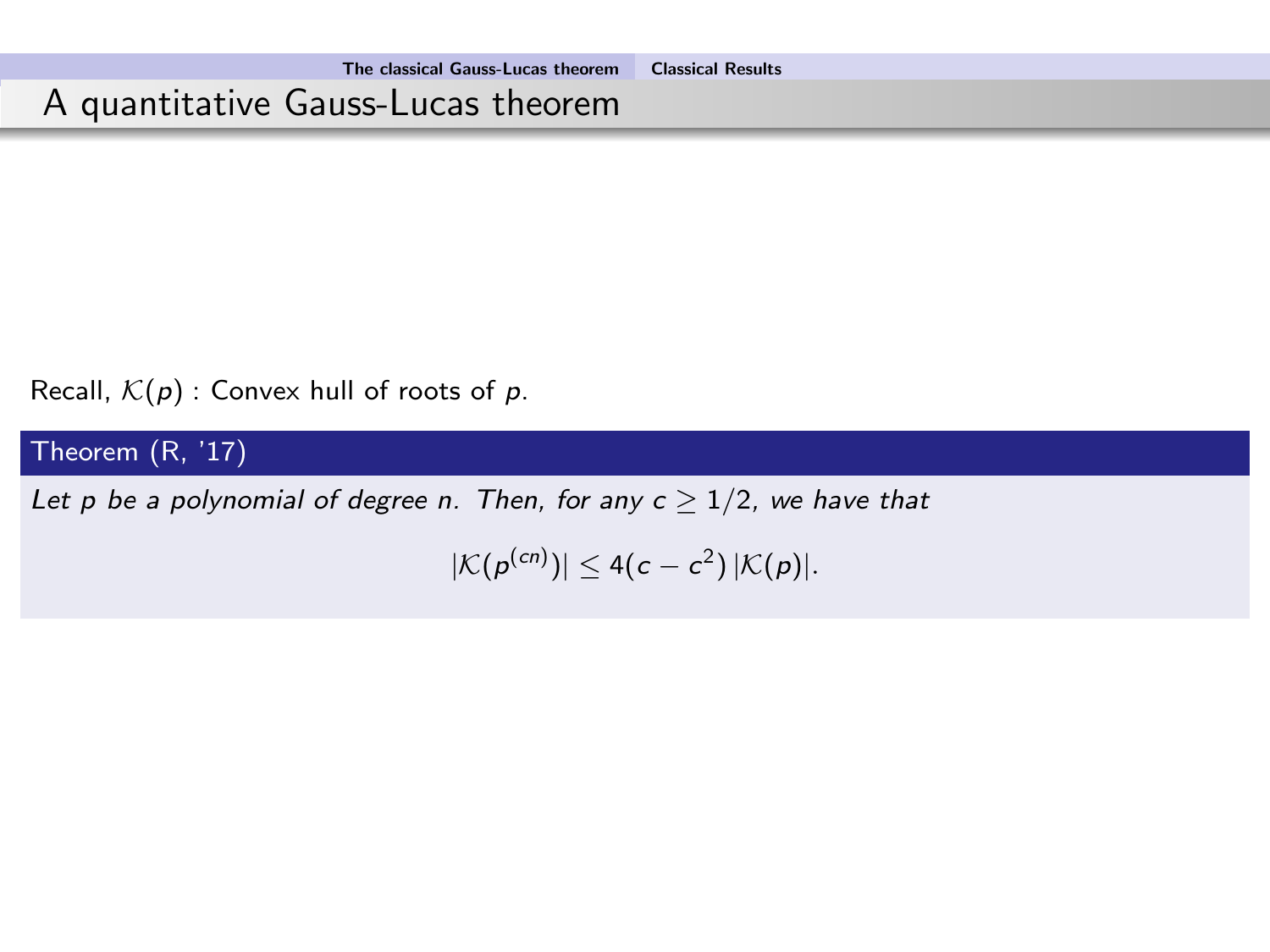#### <span id="page-15-0"></span>Theorem (Bourgain-Tzafriri, 91)

For any zero diagonal contraction  $A\in M_n(\mathbb{C}),$   $\exists\,\sigma\subset [n]$  such that  $|\sigma|=\Omega(n\epsilon^2)$  and

 $||P_{\sigma}AP_{\sigma}|| < \epsilon.$ 



Illustrating the Bourgain-Tzafriri theorem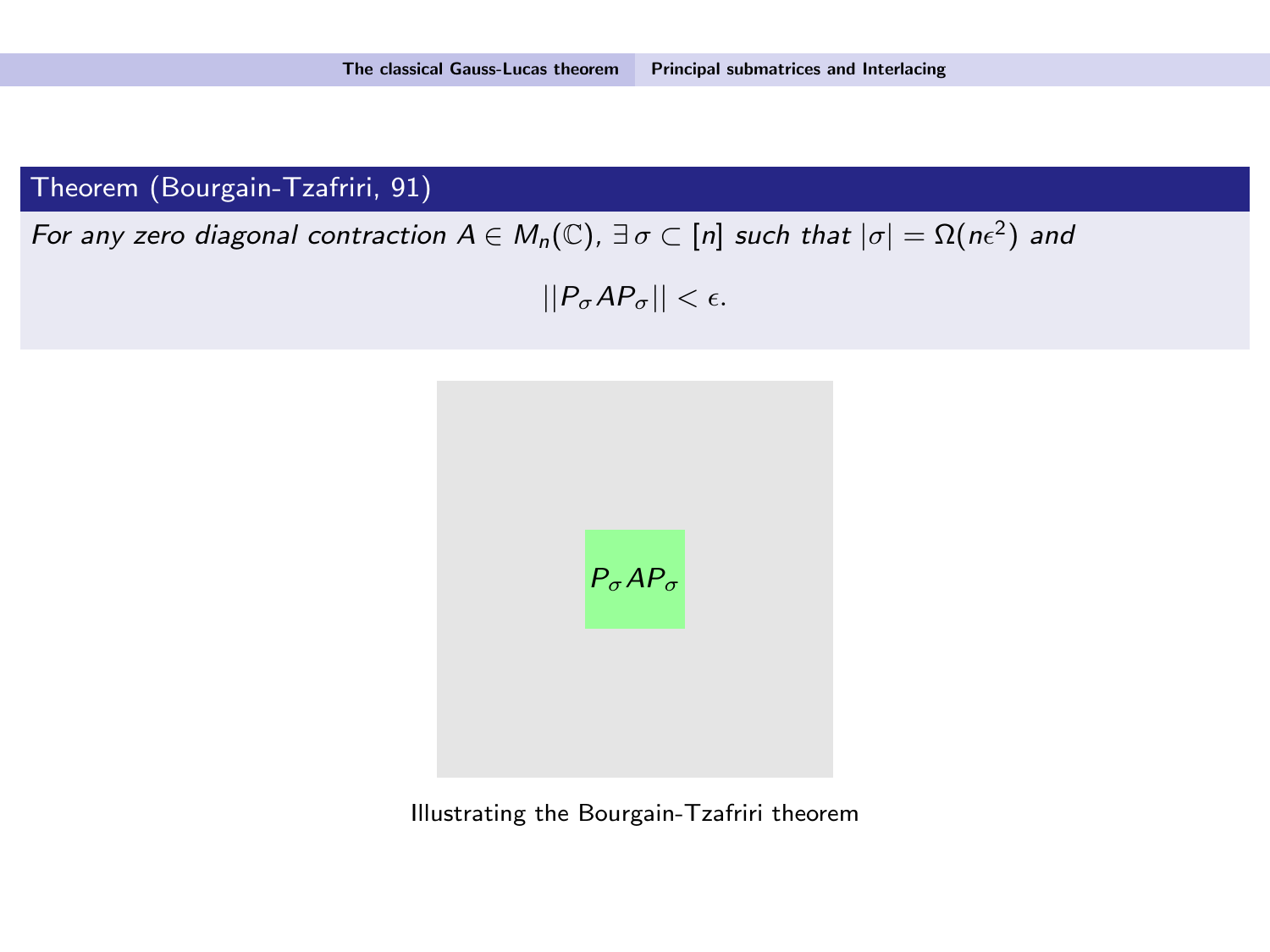# Cauchy-Poincare, R.C.Thompson, Marcus-Spielman-Srivastava

Theorem (Cauchy-Poincare)

 $A \in M_n(\mathbb{C})^{\mathsf{sa}}$ . Then, the eigenvalues of  $\chi[A]$  and  $\chi[A_i]$  interlace.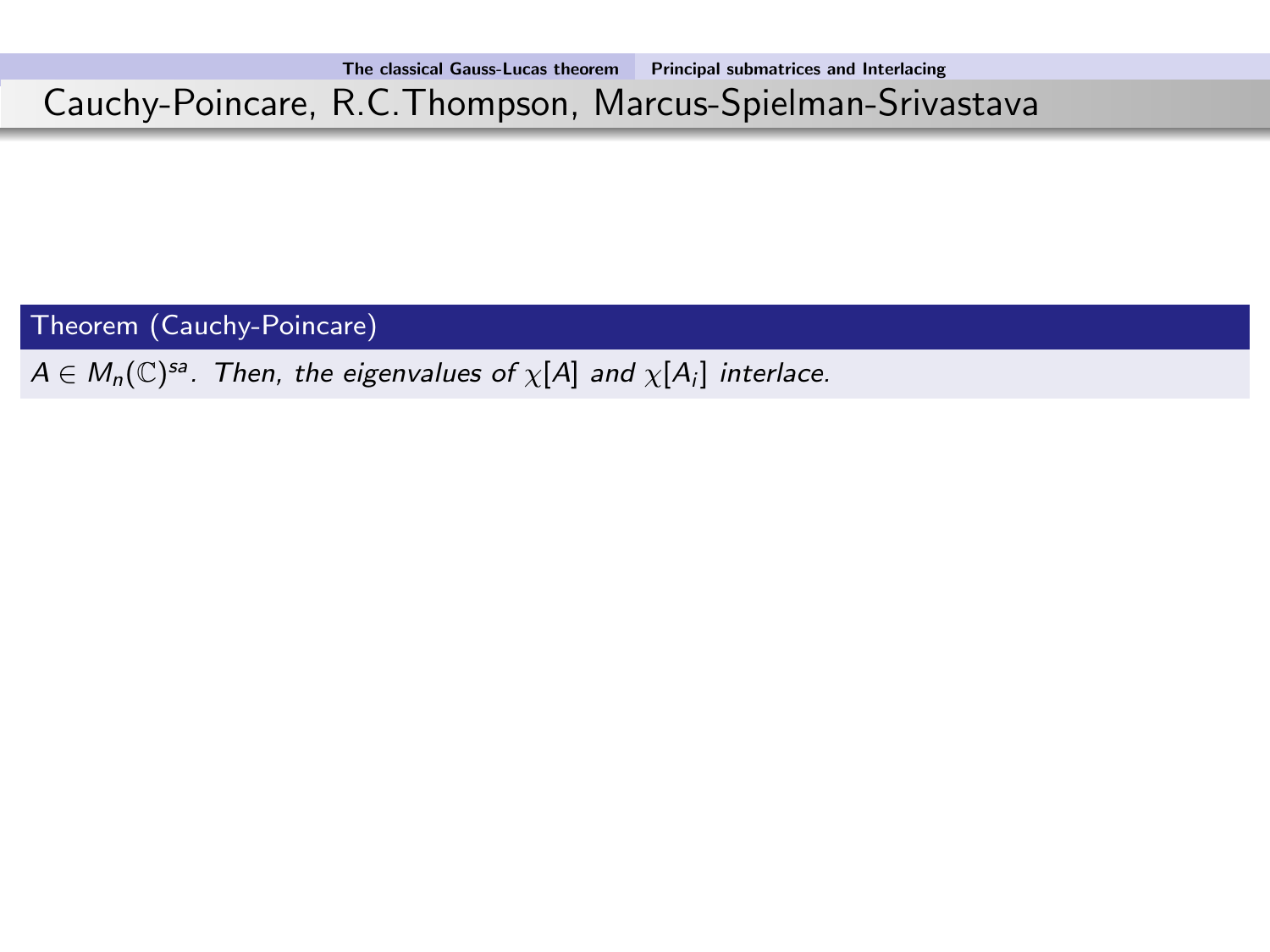# Cauchy-Poincare, R.C.Thompson, Marcus-Spielman-Srivastava

Theorem (Cauchy-Poincare)

 $A \in M_n(\mathbb{C})^{\mathsf{sa}}$ . Then, the eigenvalues of  $\chi[A]$  and  $\chi[A_i]$  interlace.

Lemma (Markov principle)

 $p_1, \dots, p_n$  be same degree, monic, real rooted with common interlacer. Then,  $\forall k \exists i$ ,

 $\lambda_k(p_i) \leq \lambda_k(p_1 + \cdots + p_n).$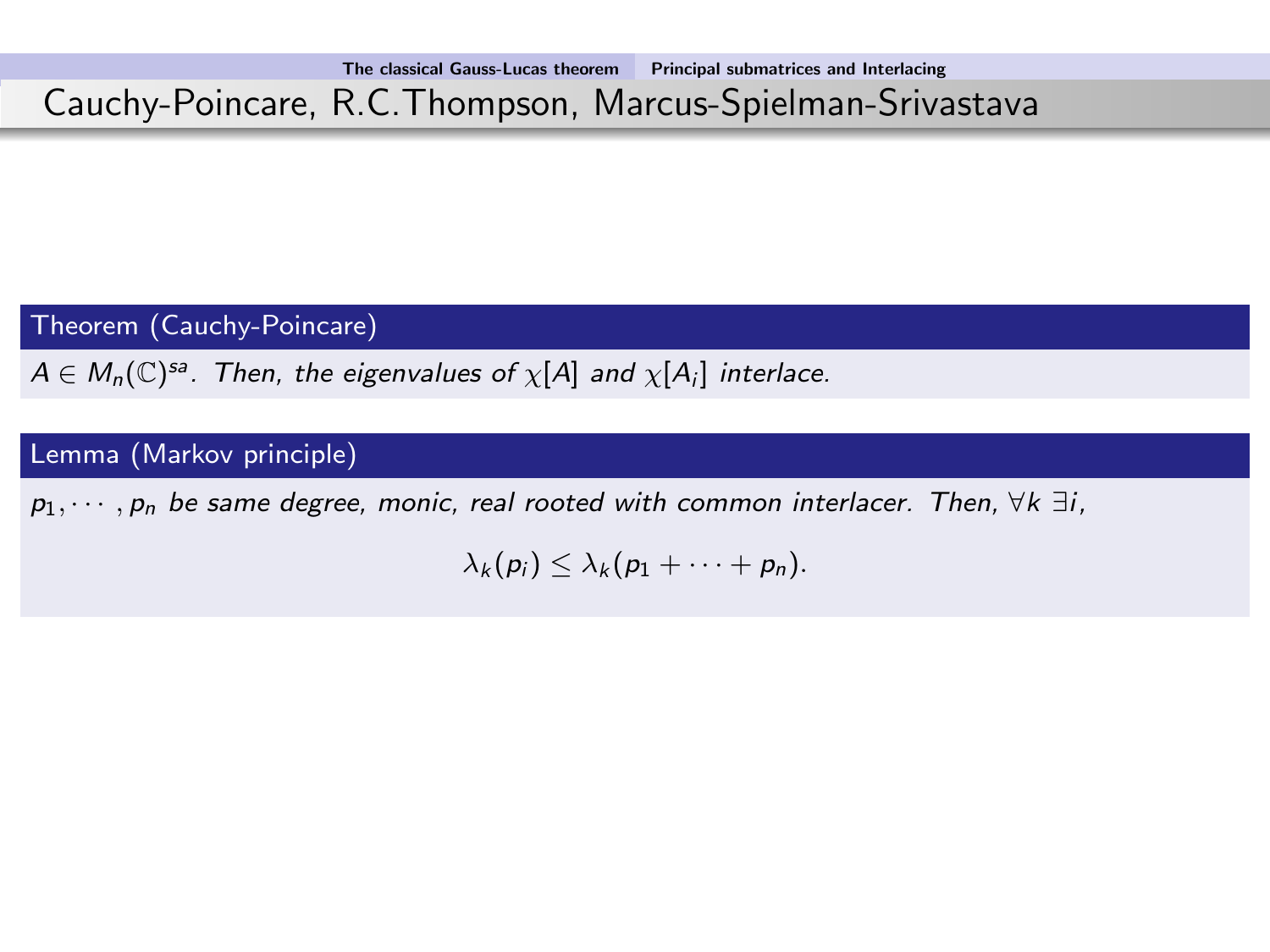# Cauchy-Poincare, R.C.Thompson, Marcus-Spielman-Srivastava

Theorem (Cauchy-Poincare)

 $A \in M_n(\mathbb{C})^{\mathsf{sa}}$ . Then, the eigenvalues of  $\chi[A]$  and  $\chi[A_i]$  interlace.

#### Lemma (Markov principle)

 $p_1, \dots, p_n$  be same degree, monic, real rooted with common interlacer. Then,  $\forall k \exists i$ ,

$$
\lambda_k(p_i)\leq \lambda_k(p_1+\cdots+p_n).
$$

Lemma (Obreshkoff)

 $\{p_i\}_{i=1}^n$  degree k monic real rooted. Common interlacer iff every convex combination real rooted.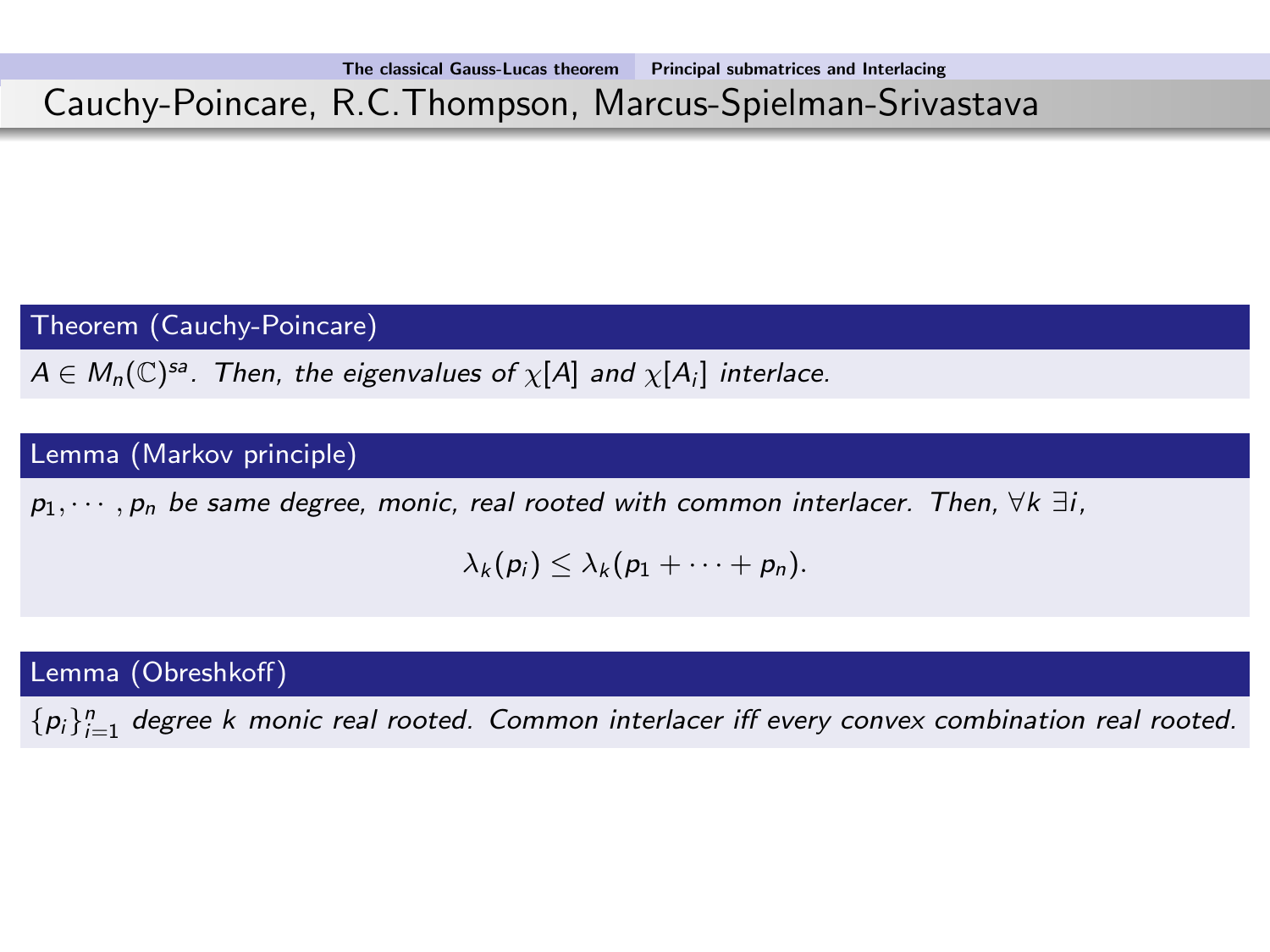We will use  $A<sub>S</sub>$  to represent the principal submatrix of A with rows and columns from S removed.

Theorem (MSS,  $2014 + R.C.T$ hompson, 1963)

Let  $A \in M_n(\mathbb{C})^{sa}$ . Then,  $\exists i \in [n]$  such that,

$$
\lambda_1(\chi[A_i]) \leq \lambda_1\left(\sum \chi[A_i]\right) = \lambda_1\left(\chi'[A]\right).
$$

For any  $k \in [n]$ , there is a size k subset  $S \subset [n]$  such that,

$$
\lambda_1\left(\chi[A_S]\right)\leq \lambda_1\left(\sum_{|S|=k}\chi[A_S]\right)=\lambda_1\left(\chi^{(k)}[A]\right).
$$

Note: Same holds with inequalities reversed.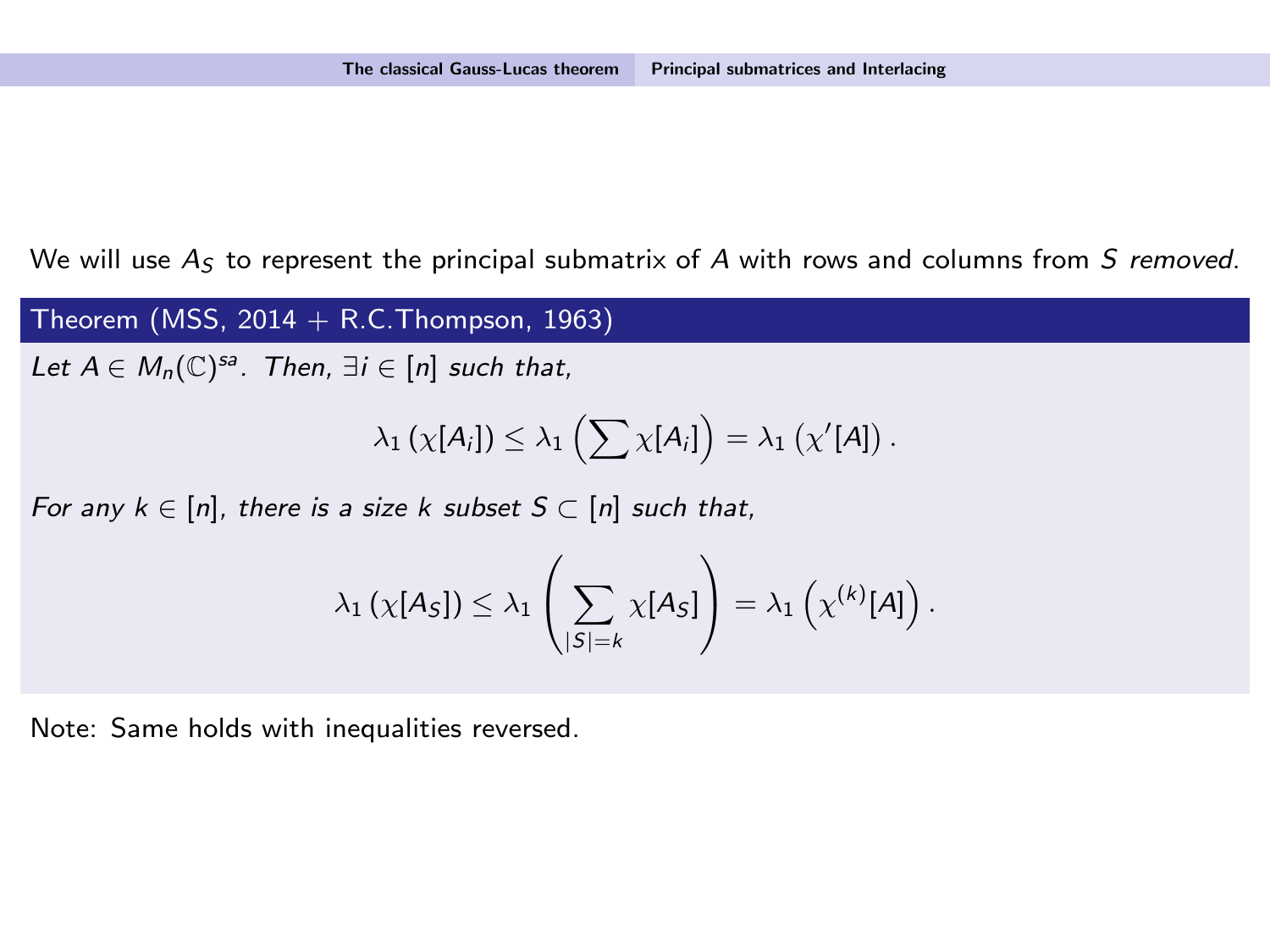<span id="page-20-0"></span> $p$  : Real rooted degree n polynomial. For  $b \geq \lambda_1(p)$  and  $\varphi > 0$ , define

$$
\Phi_{\rho}(b):=\sum \frac{1}{b-\lambda_i}, \quad \mathsf{smax}_{\varphi}(\rho):=\Phi^{-1}(\varphi)=\lambda_1(\rho'-\varphi\rho).
$$



Log barrier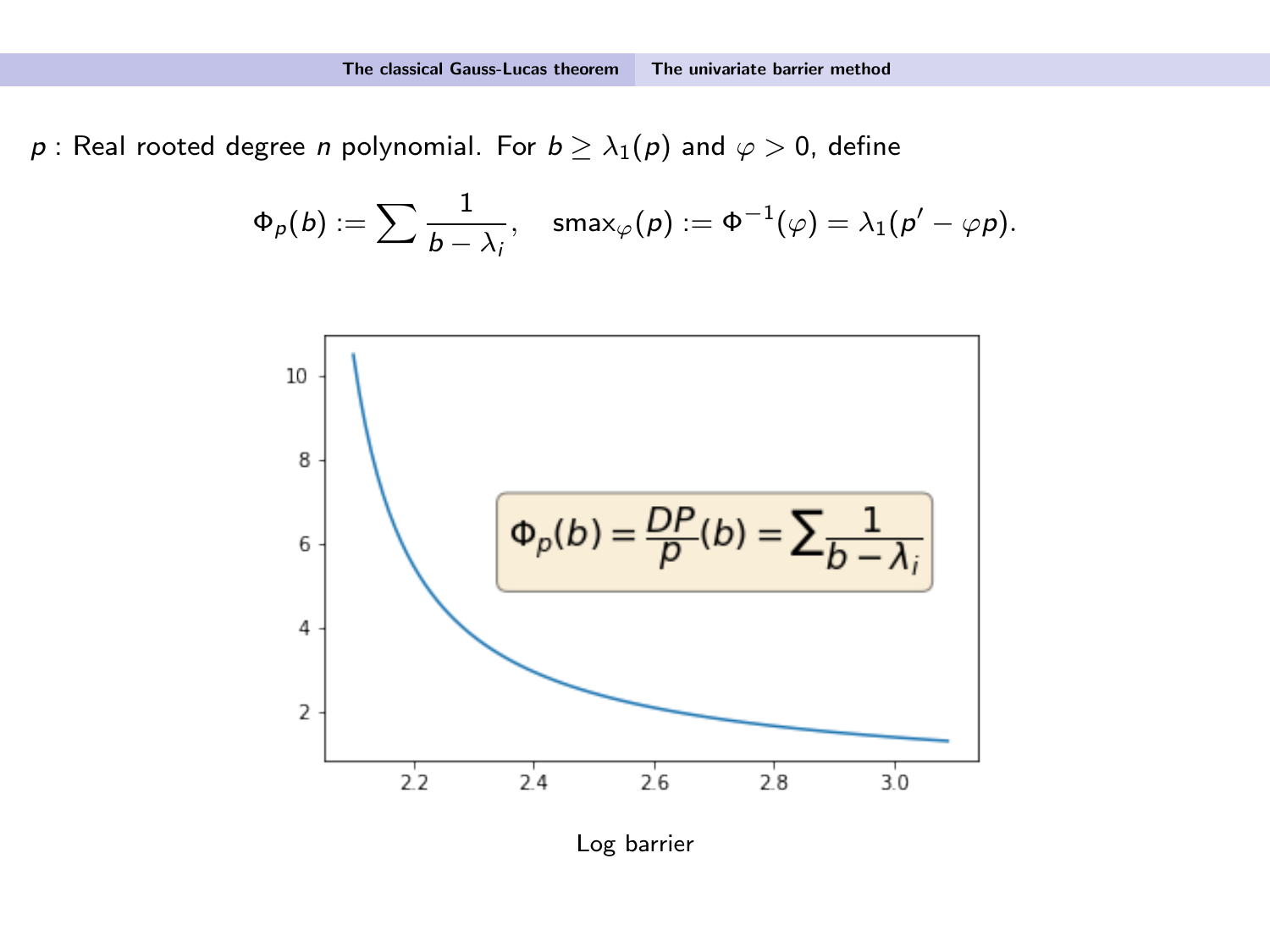# Using the log barrier

#### Proposition (Marcus, 2014)

Let p be real rooted and  $\varphi > 0$ . Then,

$$
\mathsf{smax}_{\varphi}(p') \leq \mathsf{smax}_{\varphi}(p) - \frac{1}{\varphi}, \quad \rightsquigarrow \quad \mathsf{smax}_{\varphi}(p^{(k)}) \leq \mathsf{smax}_{\varphi}(p) - \frac{k}{\varphi}.
$$

Follows from concavity of  $\frac{1}{\Phi_p}$  above  $\lambda_1(p)$ .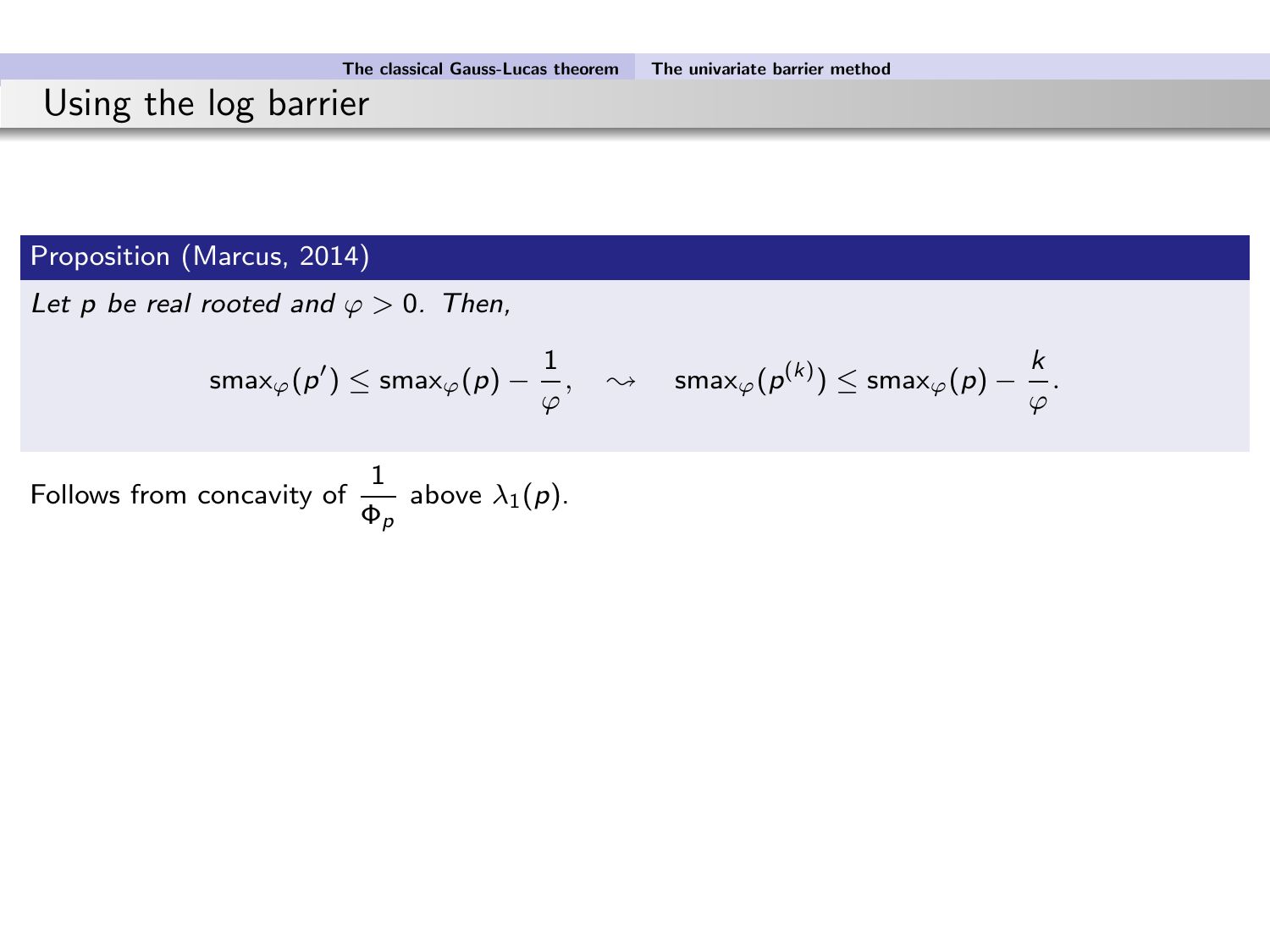### Using the log barrier

#### Proposition (Marcus, 2014)

Let p be real rooted and  $\varphi > 0$ . Then,

$$
\mathsf{smax}_\varphi(\rho')\le \mathsf{smax}_\varphi(\rho)-\frac{1}{\varphi},\quad\leadsto\quad \mathsf{smax}_\varphi(\rho^{(k)})\le \mathsf{smax}_\varphi(\rho)-\frac{k}{\varphi}
$$

.

Follows from concavity of  $\frac{1}{\Phi_{\rho}}$  above  $\lambda_{1}(\rho)$ . Optimization yields

#### Theorem

Let p be a degree n real rooted polynomial with roots in  $[-1, 1]$  and with the average of its roots 0. Then, for any  $c\geq \frac{1}{2}$  $\frac{1}{2}$ , we have that,

roots 
$$
(p^{(cn)}) \subset [-2\sqrt{c-c^2}, 2\sqrt{c-c^2}]
$$
.

Note : This is a quantitative Gauss-Lucas theorem for real rooted polynomials.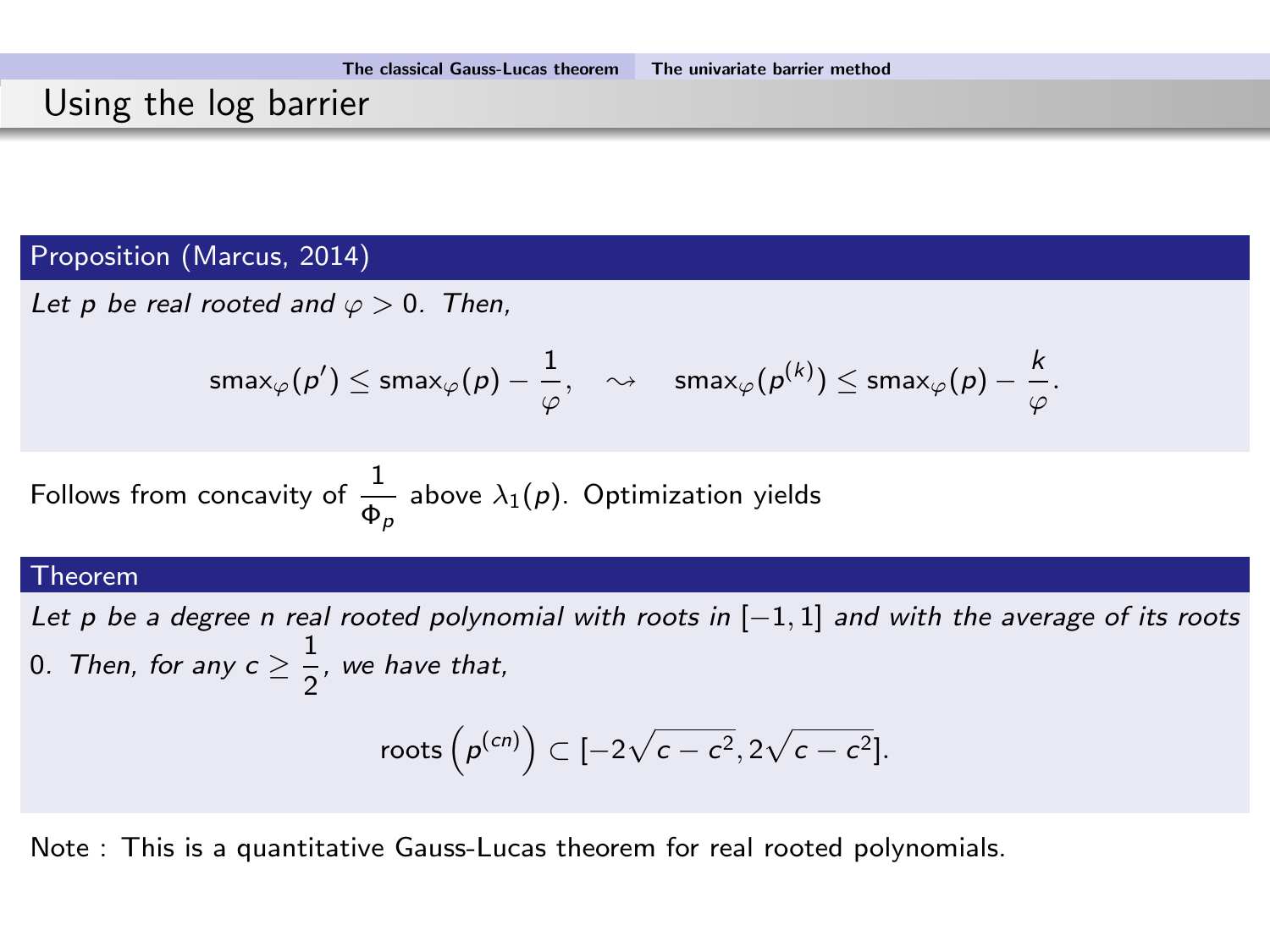<span id="page-23-0"></span>Given non-increasing real sequences  $\mathbf{a} = (a_1, \dots, a_n)$  and  $\mathbf{b} = (b_1, \dots, b_n)$  say that  $\mathbf{b}$  majorizes  $\mathbf{a}$ , which we denote by  $a \prec b$  if,

$$
a_1 \leq b_1
$$
,  $a_1 + a_2 \leq b_1 + b_2$ ,  $\cdots$   $a_1 + \cdots + a_{n-1} \leq b_1 + \cdots + b_{n-1}$ ,

and

$$
a_1+\cdots+a_n=b_1+\cdots+b_n.
$$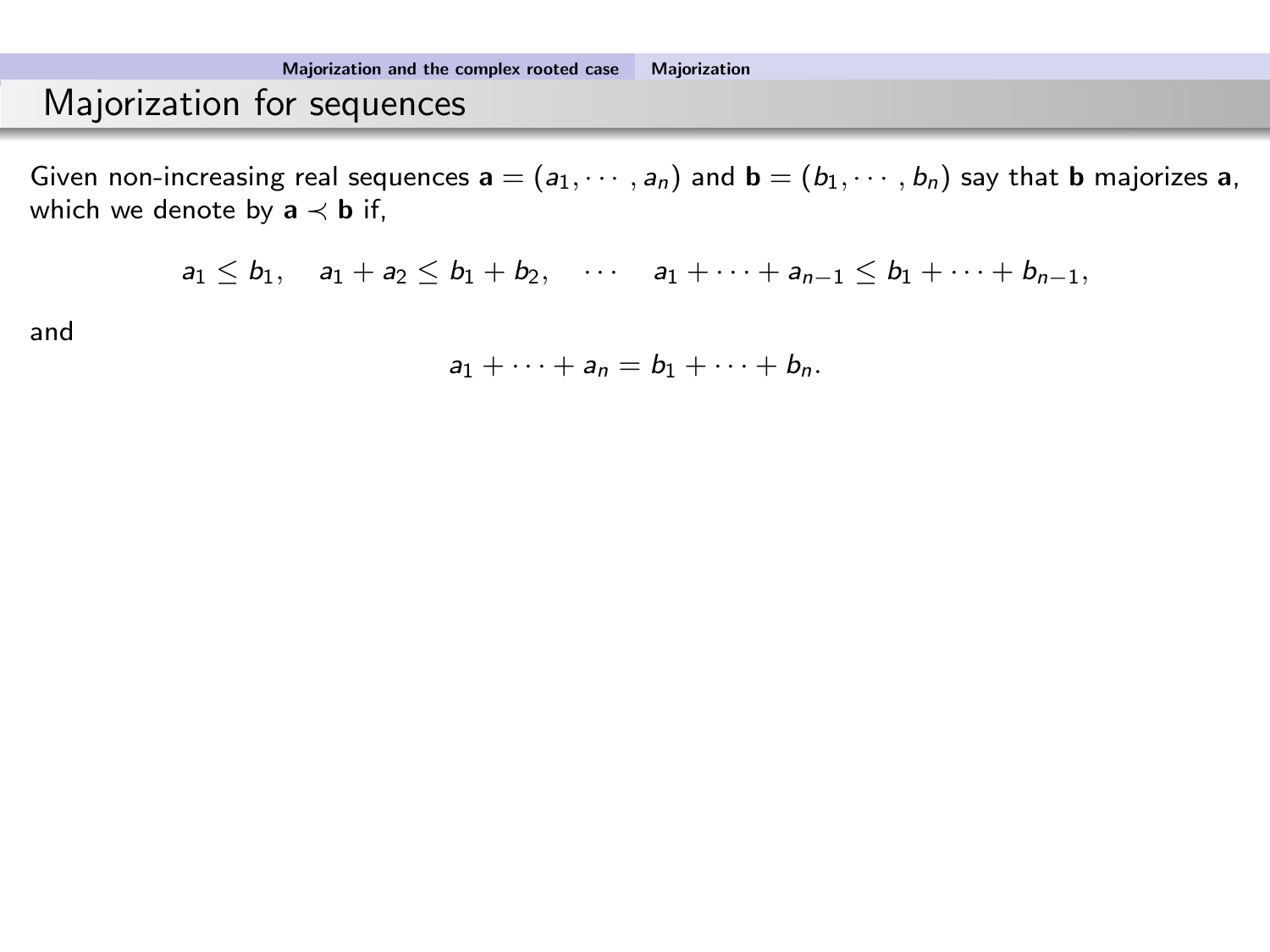Given non-increasing real sequences  $\mathbf{a} = (a_1, \dots, a_n)$  and  $\mathbf{b} = (b_1, \dots, b_n)$  say that  $\mathbf{b}$  majorizes  $\mathbf{a}$ , which we denote by  $a \prec b$  if,

$$
a_1 \leq b_1
$$
,  $a_1 + a_2 \leq b_1 + b_2$ ,  $\cdots$   $a_1 + \cdots + a_{n-1} \leq b_1 + \cdots + b_{n-1}$ ,

and

$$
a_1+\cdots+a_n=b_1+\cdots+b_n.
$$

#### Theorem (Schur)

Given  $A \in M_n(\mathbb{C})^{sa}$ , the diagonal of A is majorized by the eigenvalues of A.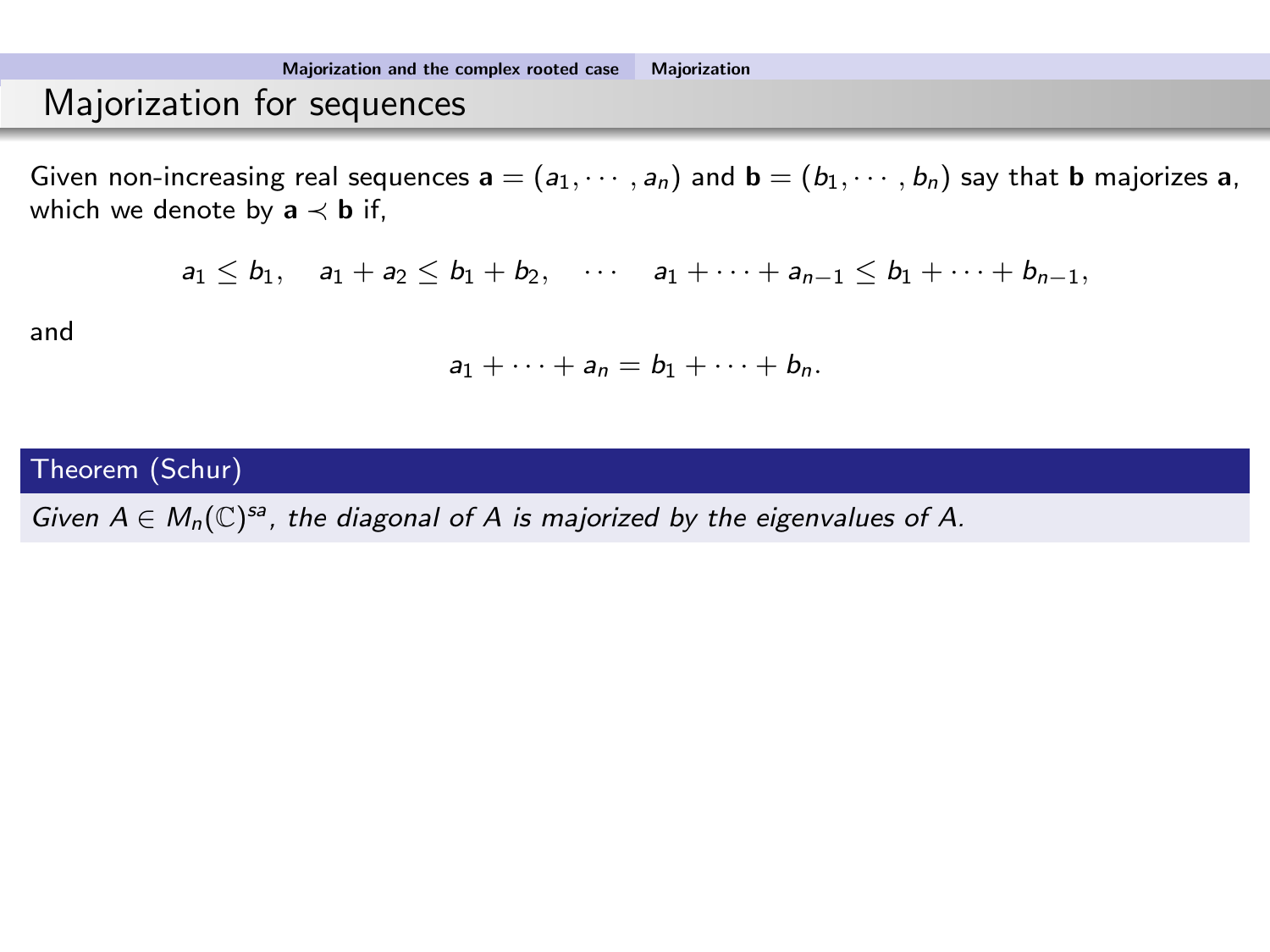Given non-increasing real sequences  $\mathbf{a} = (a_1, \dots, a_n)$  and  $\mathbf{b} = (b_1, \dots, b_n)$  say that  $\mathbf{b}$  majorizes  $\mathbf{a}$ , which we denote by  $a \prec b$  if,

$$
a_1 \leq b_1
$$
,  $a_1 + a_2 \leq b_1 + b_2$ ,  $\cdots$   $a_1 + \cdots + a_{n-1} \leq b_1 + \cdots + b_{n-1}$ ,

and

$$
a_1+\cdots+a_n=b_1+\cdots+b_n.
$$

#### Theorem (Schur)

Given  $A \in M_n(\mathbb{C})^{sa}$ , the diagonal of A is majorized by the eigenvalues of A.

#### Theorem (Polya)

**b** majorizes a iff for every convex function  $\phi$  defined on an interval containing both sequences,

$$
\sum \phi(a_i) \leq \sum \phi(b_i).
$$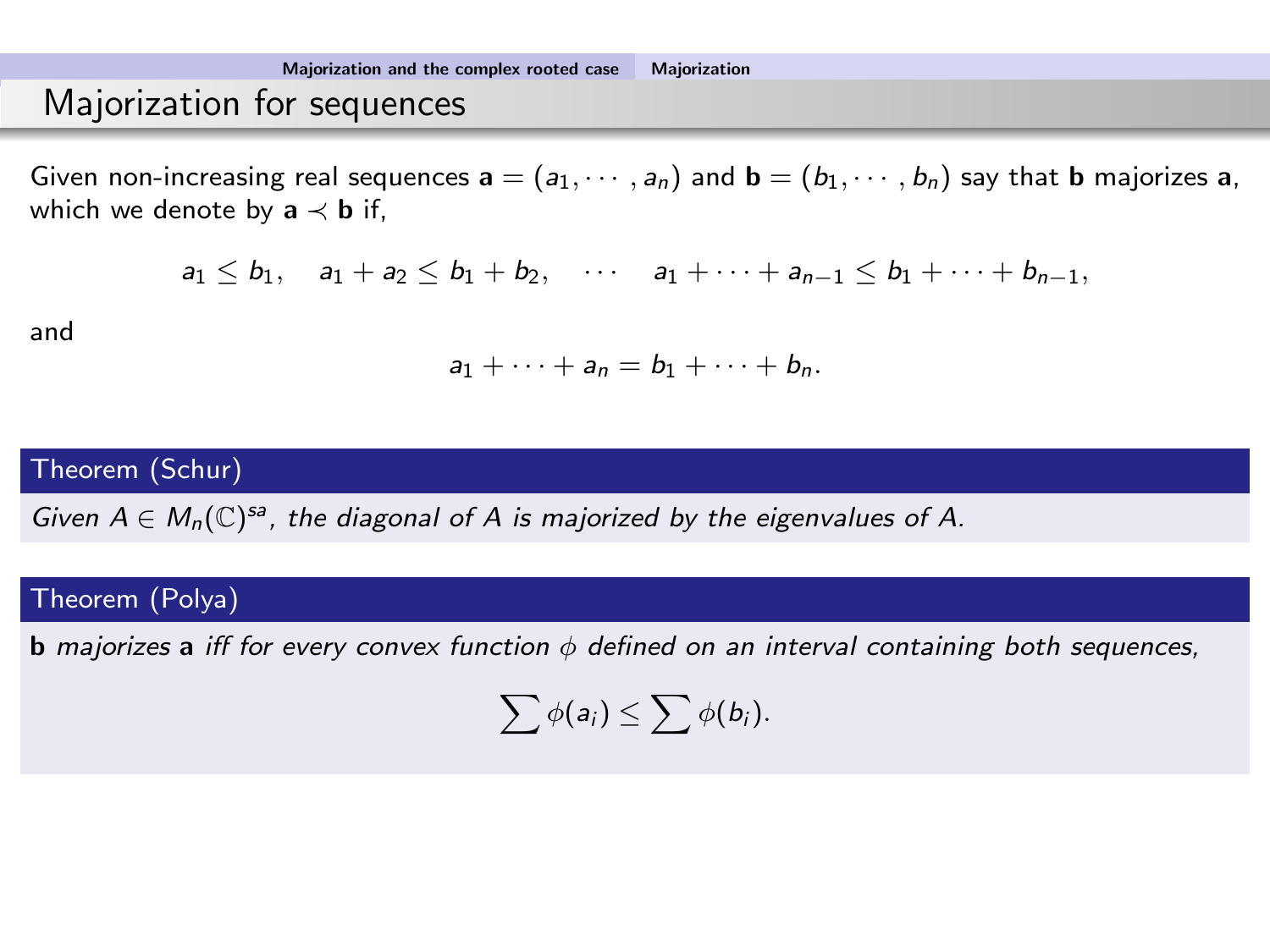Given non-increasing real sequences  $\mathbf{a} = (a_1, \dots, a_n)$  and  $\mathbf{b} = (b_1, \dots, b_n)$  say that  $\mathbf{b}$  majorizes  $\mathbf{a}$ , which we denote by  $a \prec b$  if,

$$
a_1 \leq b_1
$$
,  $a_1 + a_2 \leq b_1 + b_2$ ,  $\cdots$   $a_1 + \cdots + a_{n-1} \leq b_1 + \cdots + b_{n-1}$ ,

and

$$
a_1+\cdots+a_n=b_1+\cdots+b_n.
$$

#### Theorem (Schur)

Given  $A \in M_n(\mathbb{C})^{sa}$ , the diagonal of A is majorized by the eigenvalues of A.

#### Theorem (Polya)

**b** majorizes a iff for every convex function  $\phi$  defined on an interval containing both sequences,

$$
\sum \phi(a_i) \leq \sum \phi(b_i).
$$

Another very useful characterization,

#### Lemma (Birkhoff)

**b** majorizes a iff there is a Doubly Stochastic  $n \times n$  matrix A such that Ab = a.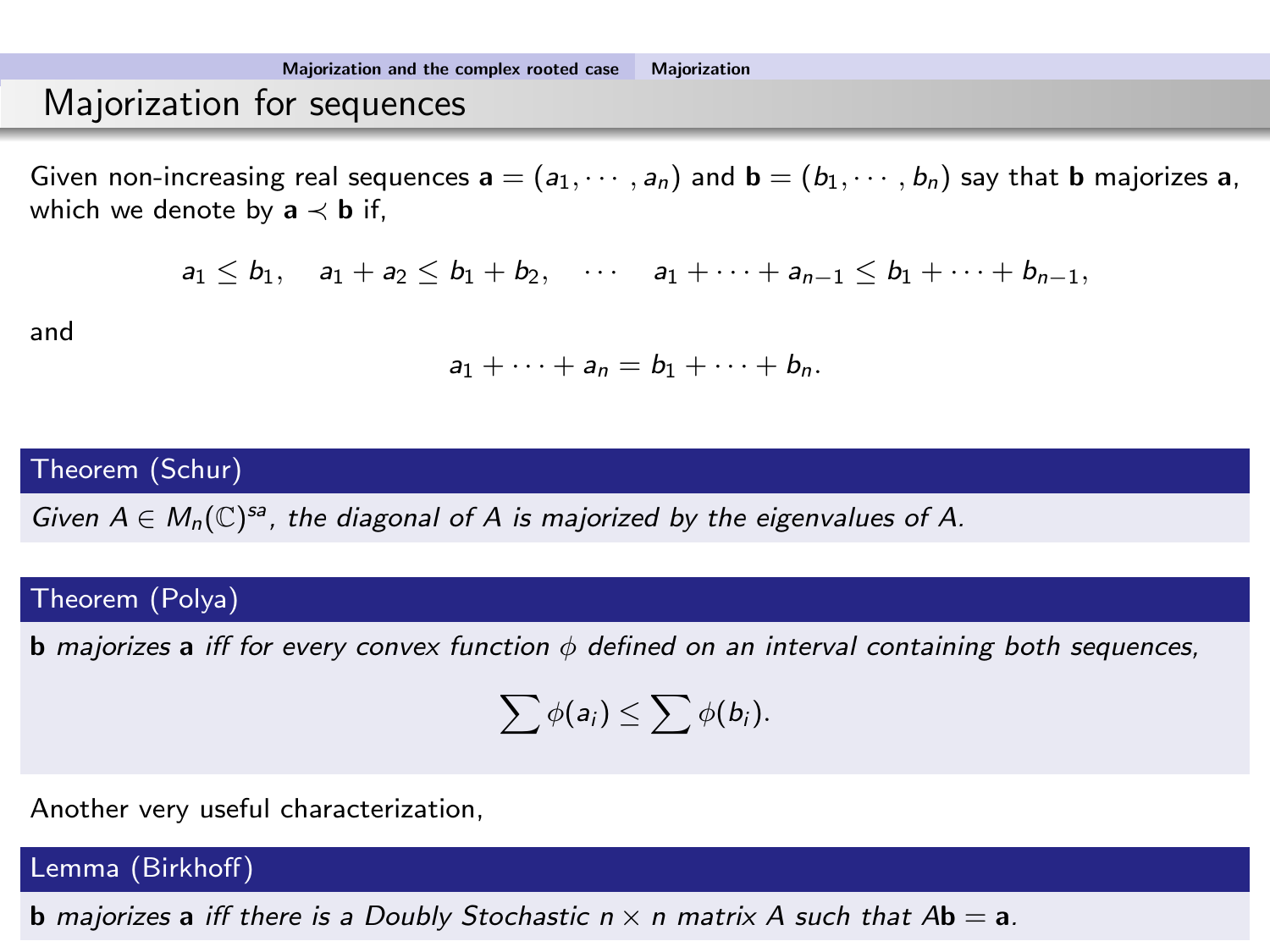Given a matrix A, we will use  $\sigma(A)$  to denote its eigenvalues.

# Theorem (Ky Fan) Given a matrix  $A \in M_n(\mathbb{C})$ , we have that  $\text{Re}\,\sigma(A) \prec \sigma(\text{Re}\,A).$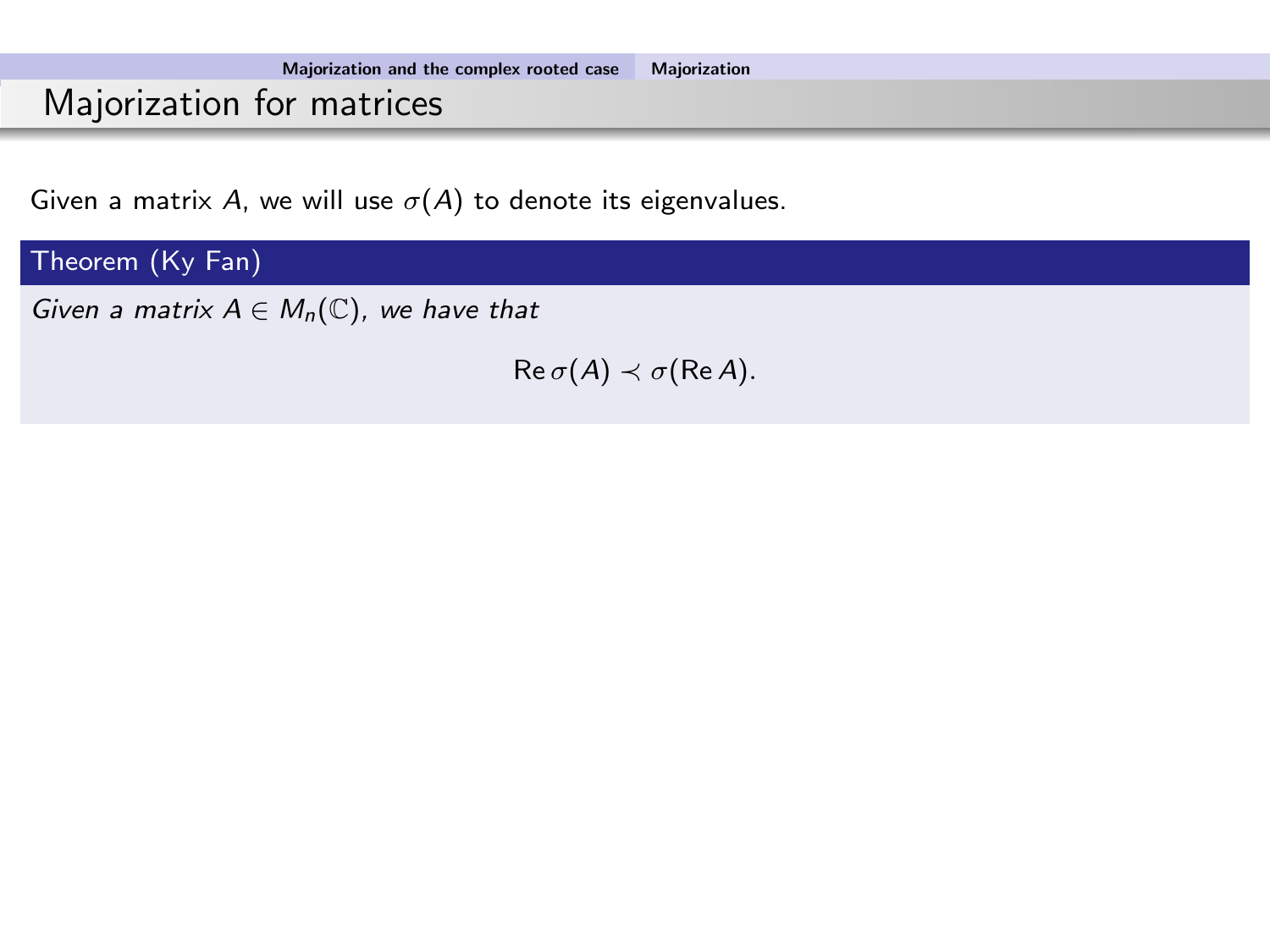Given a matrix A, we will use  $\sigma(A)$  to denote its eigenvalues.

Theorem (Ky Fan)

Given a matrix  $A \in M_n(\mathbb{C})$ , we have that

$$
\operatorname{Re}\sigma(A)\prec\sigma(\operatorname{Re}A).
$$

Given a matrix  $A \in M_n(\mathbb{C})$  let B be a compression of A to a  $n-1$  dimensional subspace,

$$
B = PA |_{P\mathbb{C}^n}, \quad P \text{ projection}, \ \text{rank}(P) = n - 1.
$$

Say that  $B$  is a differentiator if  $\chi[B] = \frac{1}{n}\chi'[A].$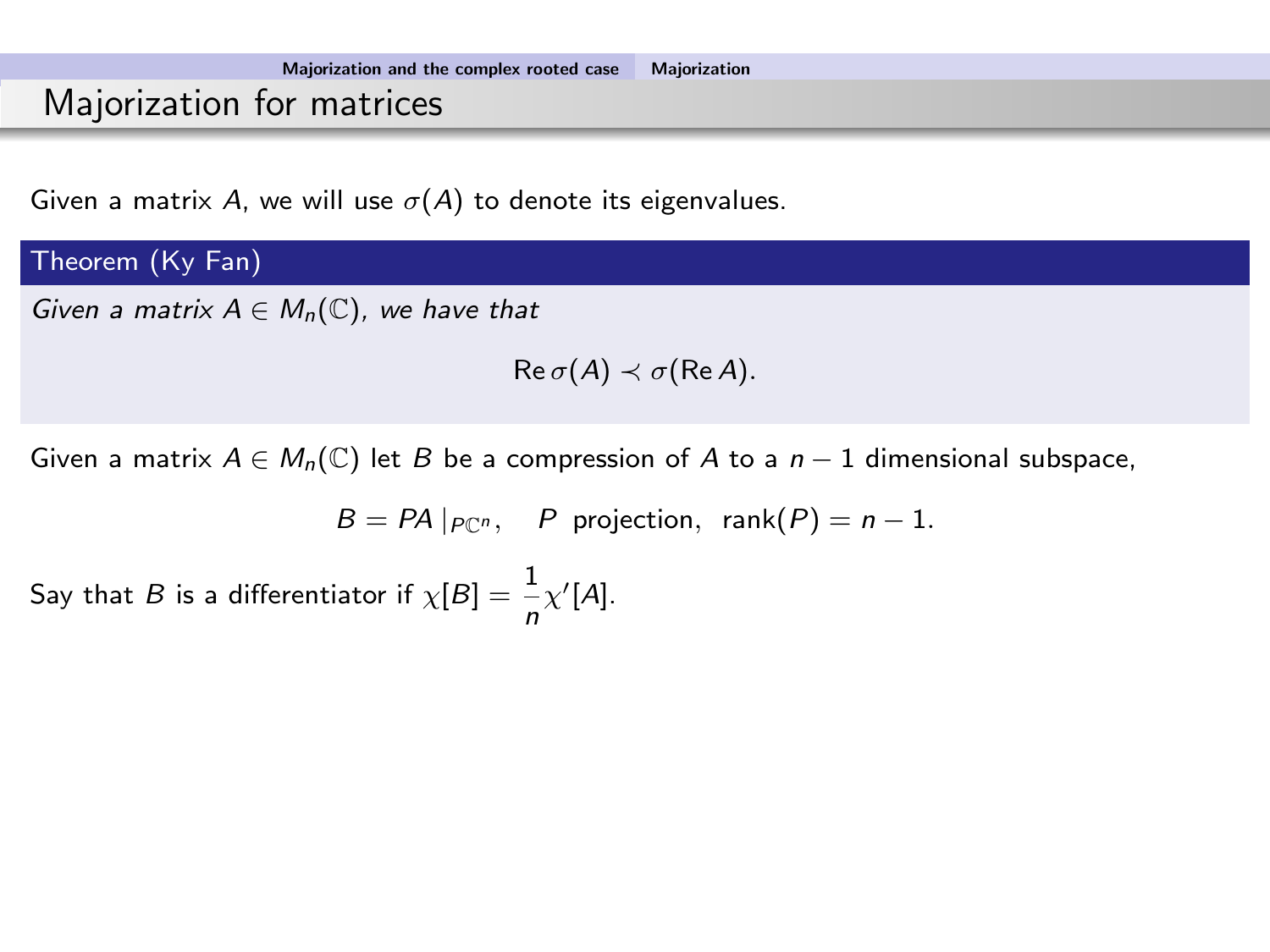Given a matrix A, we will use  $\sigma(A)$  to denote its eigenvalues.

Theorem (Ky Fan)

Given a matrix  $A \in M_n(\mathbb{C})$ , we have that

$$
\operatorname{Re}\sigma(A)\prec\sigma(\operatorname{Re}A).
$$

Given a matrix  $A \in M_n(\mathbb{C})$  let B be a compression of A to a  $n-1$  dimensional subspace,

$$
B = PA |_{P\mathbb{C}^n}, \quad P \text{ projection}, \ \text{rank}(P) = n - 1.
$$

Say that  $B$  is a differentiator if  $\chi[B] = \frac{1}{n}\chi'[A].$ 

#### Theorem (Pereira, 2003, Malamud, 2003)

Every matrix has a differentiator. As a consequence: given a polynomial p with roots  $\{\lambda_1, \cdots, \lambda_n\}$ , let  $R(p)$  be the polynomial whose roots are  $\{Re\lambda_1, \cdots, Re\lambda_n\}$ . Then,

 $\text{Re}\,\sigma(Dp) \prec \sigma(DR(p)).$ 

This has several consequences.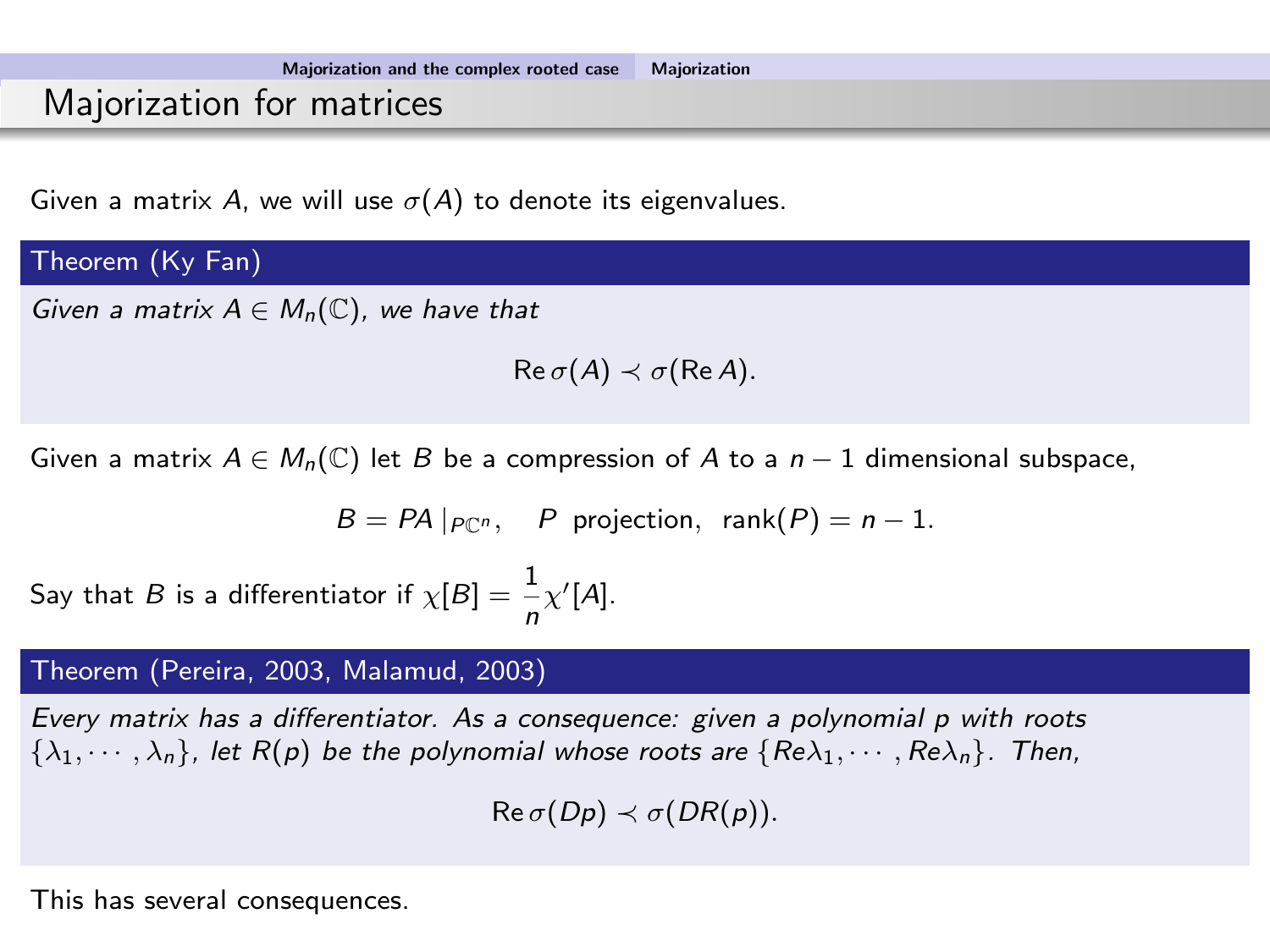# <span id="page-30-0"></span>The De Brujin-Springer and Schoenberg conjectures

Theorem (Schoenberg's conjecture, Pereira, Malamud)

Given a polynomial p with average of roots 0,

$$
\sum_{\mu \in \sigma(p')} |\mu|^2 \leq \frac{n-2}{n} \sum_{\lambda \in \sigma(p)} |\lambda|^2.
$$

Further, we have equality iff the roots are collinear.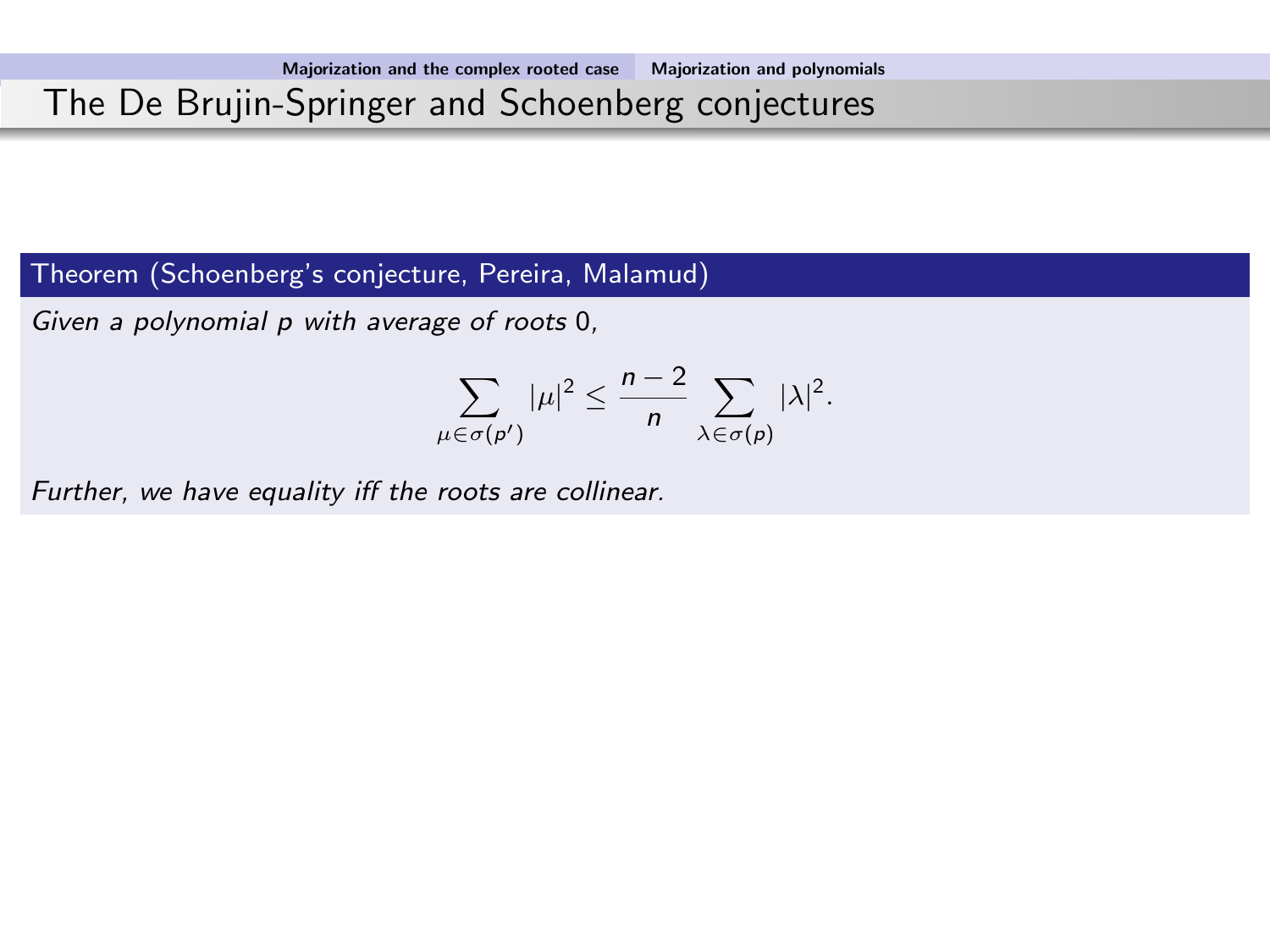# The De Brujin-Springer and Schoenberg conjectures

Theorem (Schoenberg's conjecture, Pereira, Malamud)

Given a polynomial p with average of roots 0,

$$
\sum_{\mu \in \sigma(p')} |\mu|^2 \leq \frac{n-2}{n} \sum_{\lambda \in \sigma(p)} |\lambda|^2.
$$

Further, we have equality iff the roots are collinear.

Say  $\mathbf{a} = (a_1, \dots, a_m) \prec \mathbf{b} = (b_1, \dots, b_n)$  if there is a Doubly stochastic  $m \times n$  matrix A such that  $Ab = a$ .

Doubly stochastic here means : Entries positive, each row sum 1, each column sum  $m/n$ .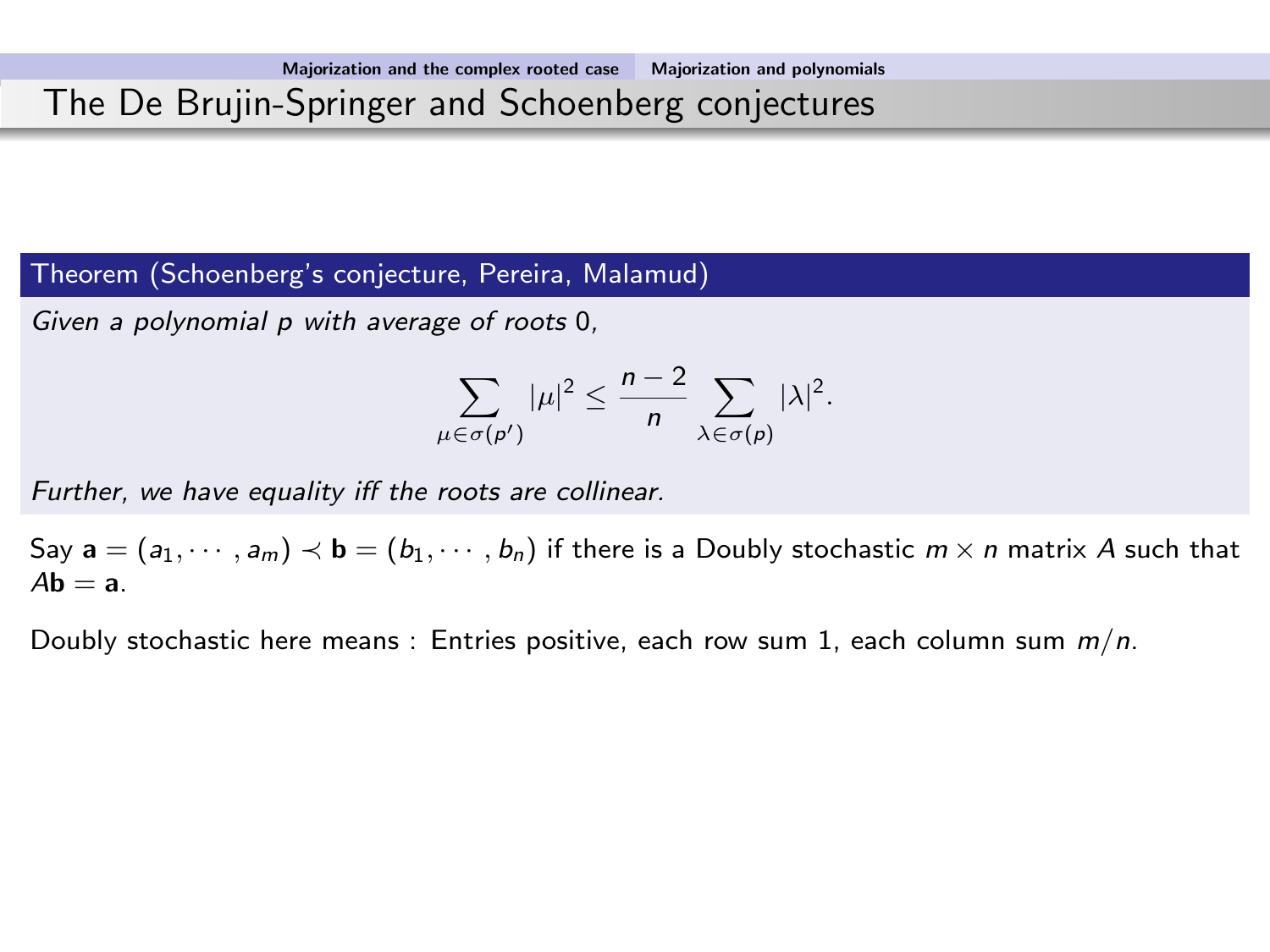# The De Brujin-Springer and Schoenberg conjectures

Theorem (Schoenberg's conjecture, Pereira, Malamud)

Given a polynomial p with average of roots 0,

$$
\sum_{\mu \in \sigma(p')} |\mu|^2 \leq \frac{n-2}{n} \sum_{\lambda \in \sigma(p)} |\lambda|^2.
$$

Further, we have equality iff the roots are collinear.

Say  $\mathbf{a} = (a_1, \dots, a_m) \prec \mathbf{b} = (b_1, \dots, b_n)$  if there is a Doubly stochastic  $m \times n$  matrix A such that  $Ab = a$ .

Doubly stochastic here means : Entries positive, each row sum 1, each column sum  $m/n$ .

Theorem (De Bruijn-Springer conjecture, Pereira, Malamud)

Given a polynomial,

 $\sigma(p') \prec \sigma(p).$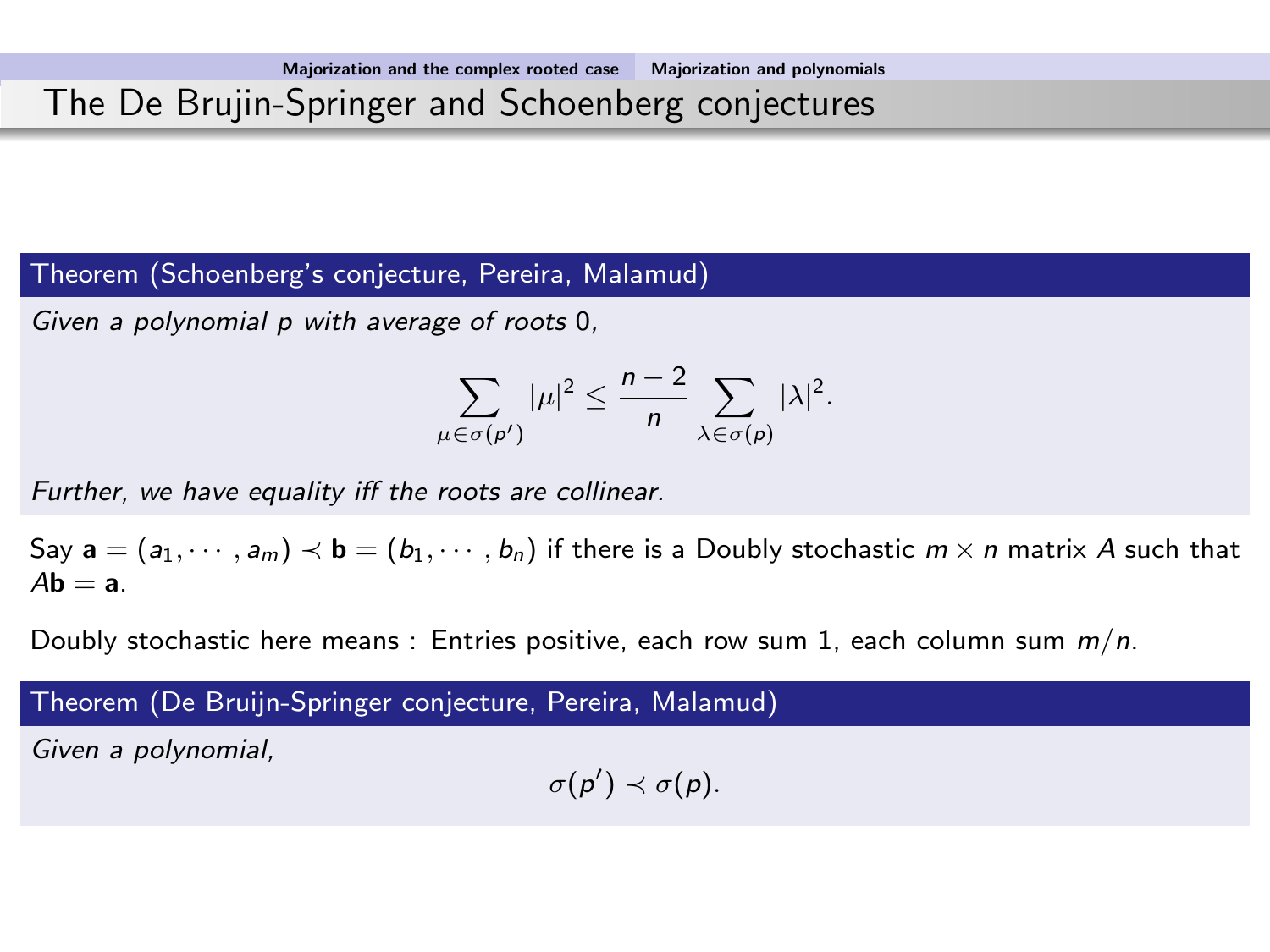# Majorization for higher derivatives

#### Proposition (Borcea-Branden)

Suppose p and q are real rooted and such that  $\sigma(q) \prec \sigma(p)$ . Then,

 $\sigma(q') \prec \sigma(p').$ 

Iterating the Pereira-Malamud theorem and the above theorem yields

#### Proposition

Let p be a polynomial of degree n and let  $k < n$ . Then,

$$
\sigma\left(R(p^{(k)})\right) \prec \sigma((Rp)^{(k)}).
$$

For a real rooted polynomial  $p$ , let

$$
\text{span}(p) := \max_{\lambda \in \sigma(p)} \lambda - \min_{\lambda \in \sigma(p)} \lambda.
$$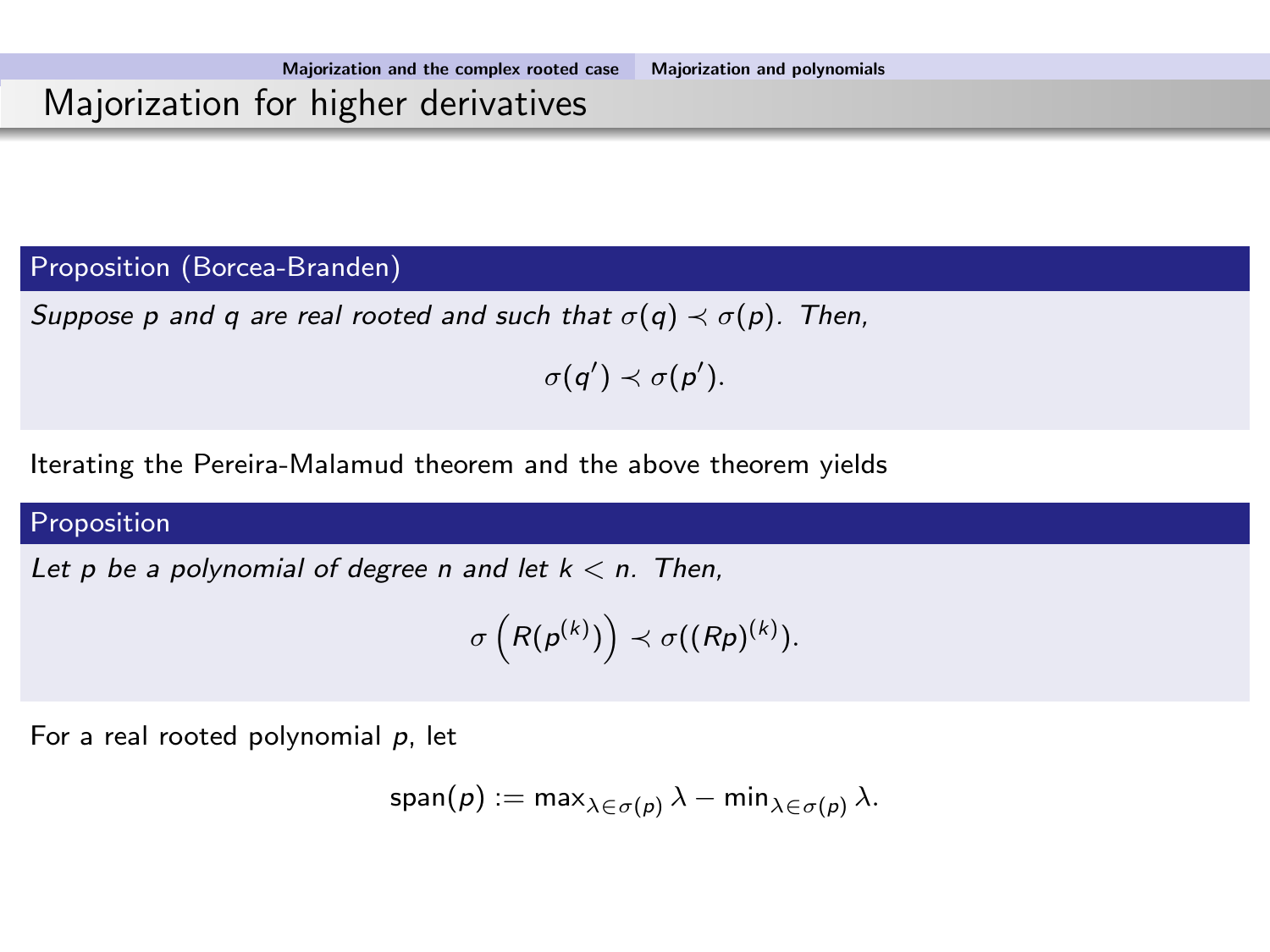# Shrinking for complex rooted polynomials

#### **Proposition**

Let p be a polynomial of degree n. Then, for any  $k < n$ ,

$$
\mathsf{max}_{\lambda \in \sigma(p^{(k)})} Re \lambda - \mathsf{min}_{\lambda \in \sigma(p^{(k)})} Re \lambda \leq \mathsf{span}(RP)^{(k)}.
$$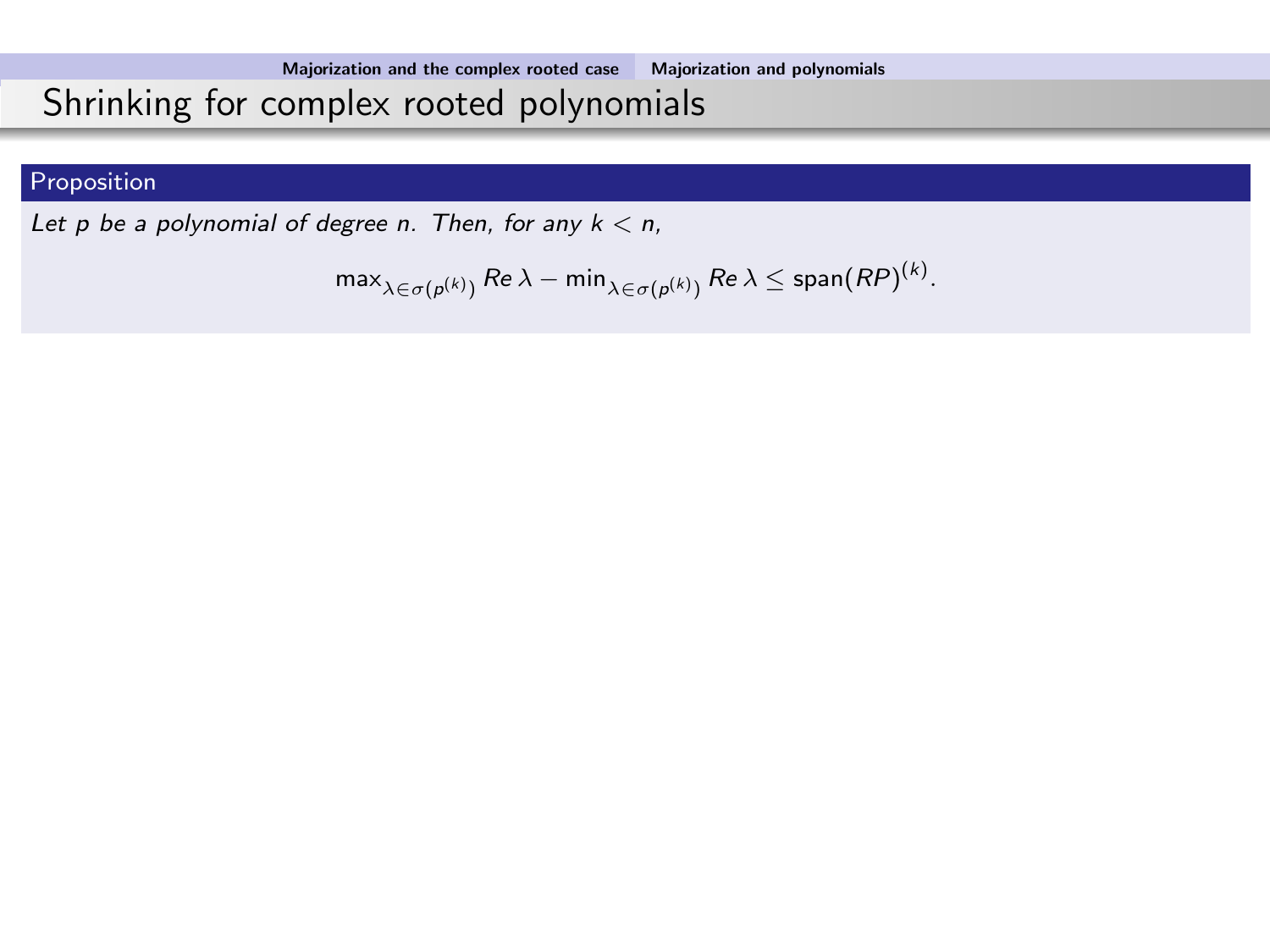# Shrinking for complex rooted polynomials

#### Proposition

Let p be a polynomial of degree n. Then, for any  $k < n$ ,

$$
\mathsf{max}_{\lambda \in \sigma(\rho^{(k)})} \mathit{Re} \, \lambda - \mathsf{min}_{\lambda \in \sigma(\rho^{(k)})} \mathit{Re} \, \lambda \leq \mathsf{span}(\mathit{RP})^{(k)}.
$$

The log barrier technique yields

#### **Proposition**

Let p be a real rooted polynomial of degree n and let  $k = cn$  for  $c > 0$ . Then,

$$
\text{span } p^{(cn)} \leq 2\sqrt{c-c^2} \text{ span } p.
$$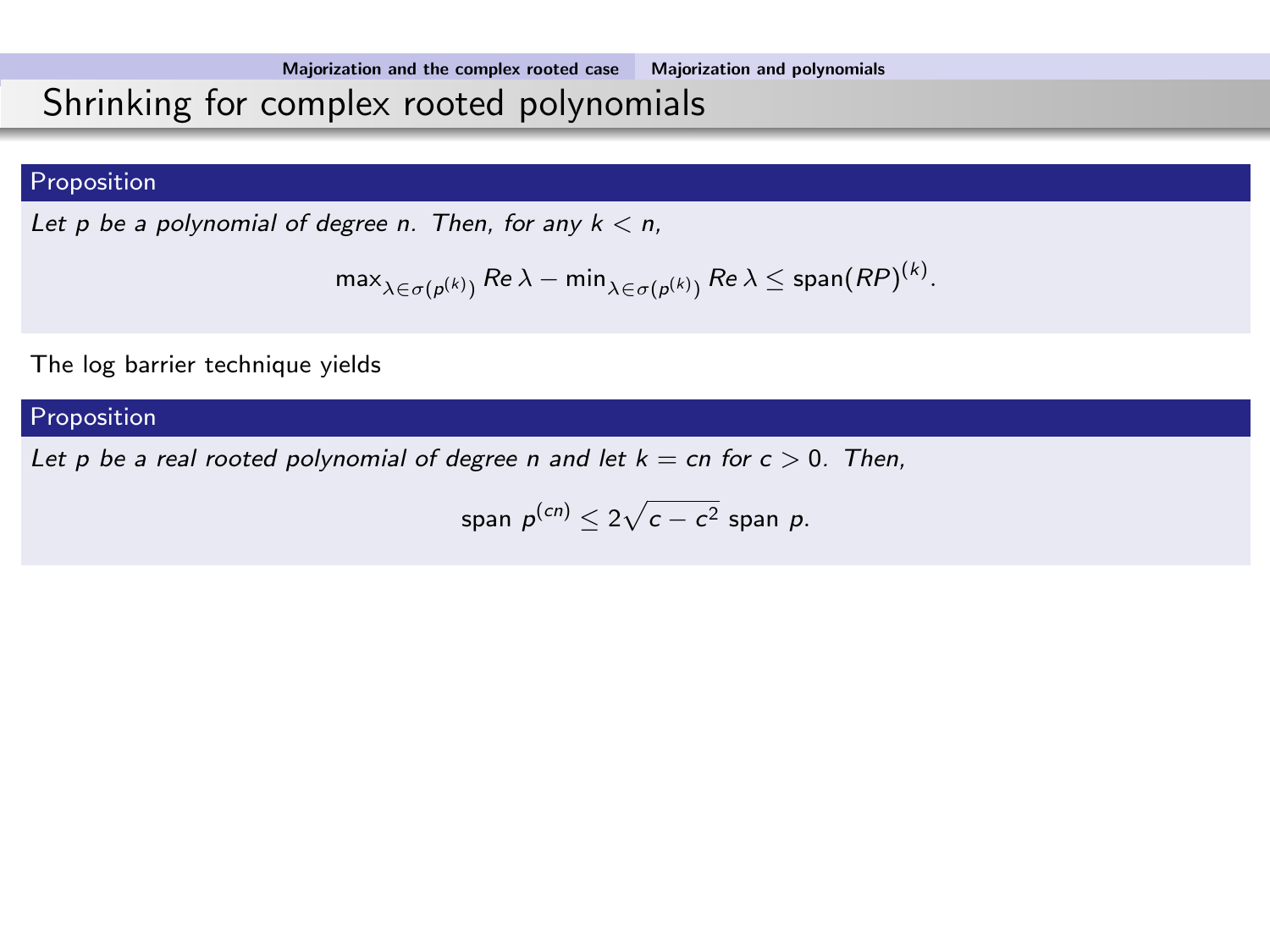### Shrinking for complex rooted polynomials

#### Proposition

Let p be a polynomial of degree n. Then, for any  $k < n$ ,

$$
\mathsf{max}_{\lambda \in \sigma(\rho^{(k)})} \mathit{Re} \, \lambda - \mathsf{min}_{\lambda \in \sigma(\rho^{(k)})} \mathit{Re} \, \lambda \leq \mathsf{span}(\mathit{RP})^{(k)}.
$$

The log barrier technique yields

#### Proposition

Let p be a real rooted polynomial of degree n and let  $k = cn$  for  $c > 0$ . Then,

$$
\text{span } \rho^{(cn)} \leq 2\sqrt{c-c^2} \text{ span } p.
$$

Letting  $K(p)$  denote the convex hull of the roots of p, we see

$$
|\operatorname{Proj}_{\mathbb{R}} K(p^{(cn)})| \leq 2\sqrt{c-c^2} |\operatorname{Proj}_{\mathbb{R}} K(p)|.
$$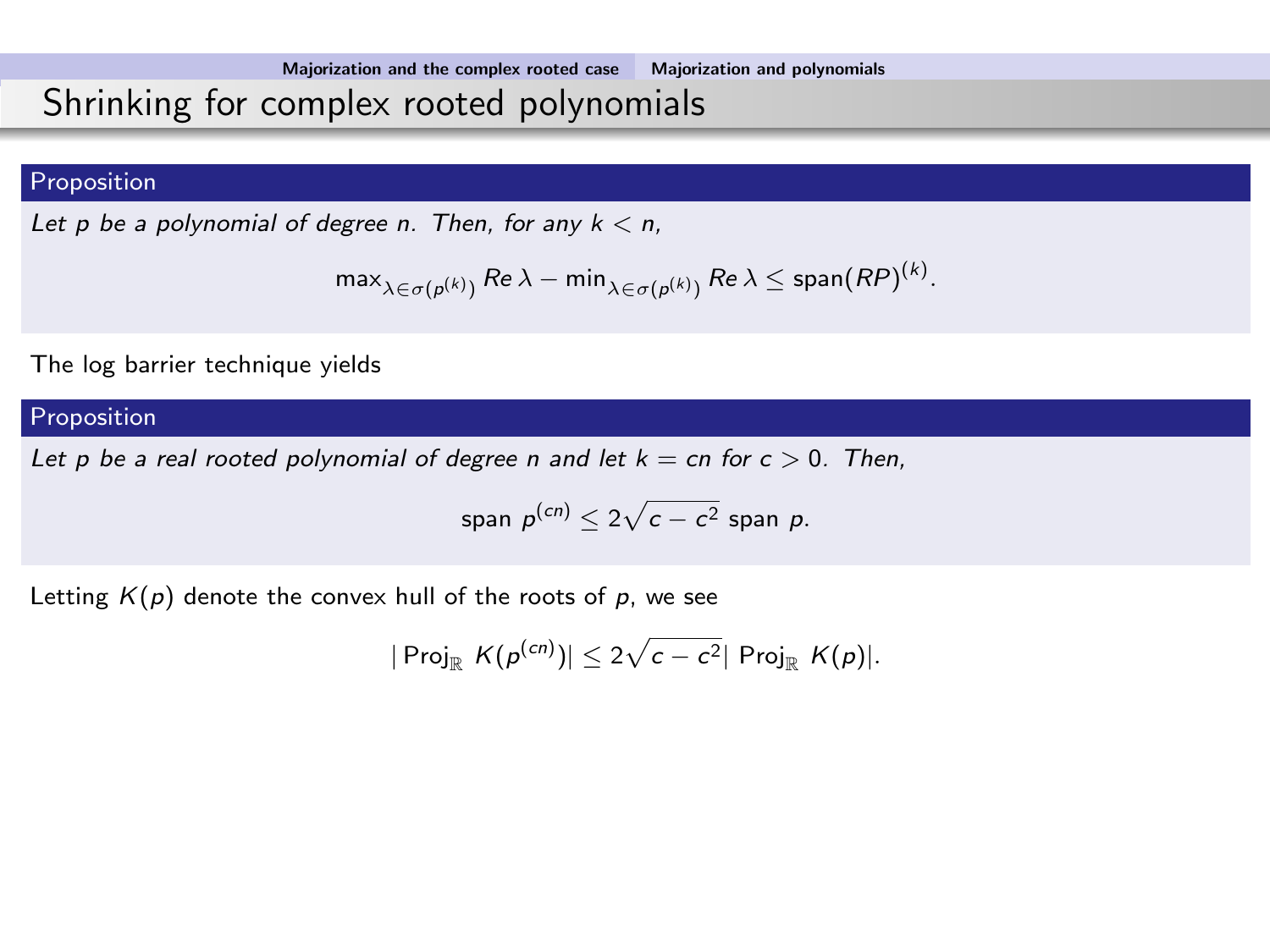### Shrinking for complex rooted polynomials

#### Proposition

Let p be a polynomial of degree n. Then, for any  $k < n$ ,

$$
\mathsf{max}_{\lambda \in \sigma(\rho^{(k)})} \mathit{Re} \, \lambda - \mathsf{min}_{\lambda \in \sigma(\rho^{(k)})} \mathit{Re} \, \lambda \leq \mathsf{span}(\mathit{RP})^{(k)}.
$$

The log barrier technique yields

#### Proposition

Let p be a real rooted polynomial of degree n and let  $k = cn$  for  $c > 0$ . Then,

$$
\text{span } p^{(cn)} \leq 2\sqrt{c-c^2} \text{ span } p.
$$

Letting  $K(p)$  denote the convex hull of the roots of p, we see

$$
|\operatorname{Proj}_{\mathbb{R}} K(p^{(cn)})| \leq 2\sqrt{c-c^2} |\operatorname{Proj}_{\mathbb{R}} K(p)|.
$$

The same works in other directions as well.

#### Theorem (R, '17)

Let p be a polynomial of degree n. Then, for any  $c > 1/2$ , we have that

$$
|\mathcal{K}(p^{(cn)})| \leq 4(c-c^2)|\mathcal{K}(p)|.
$$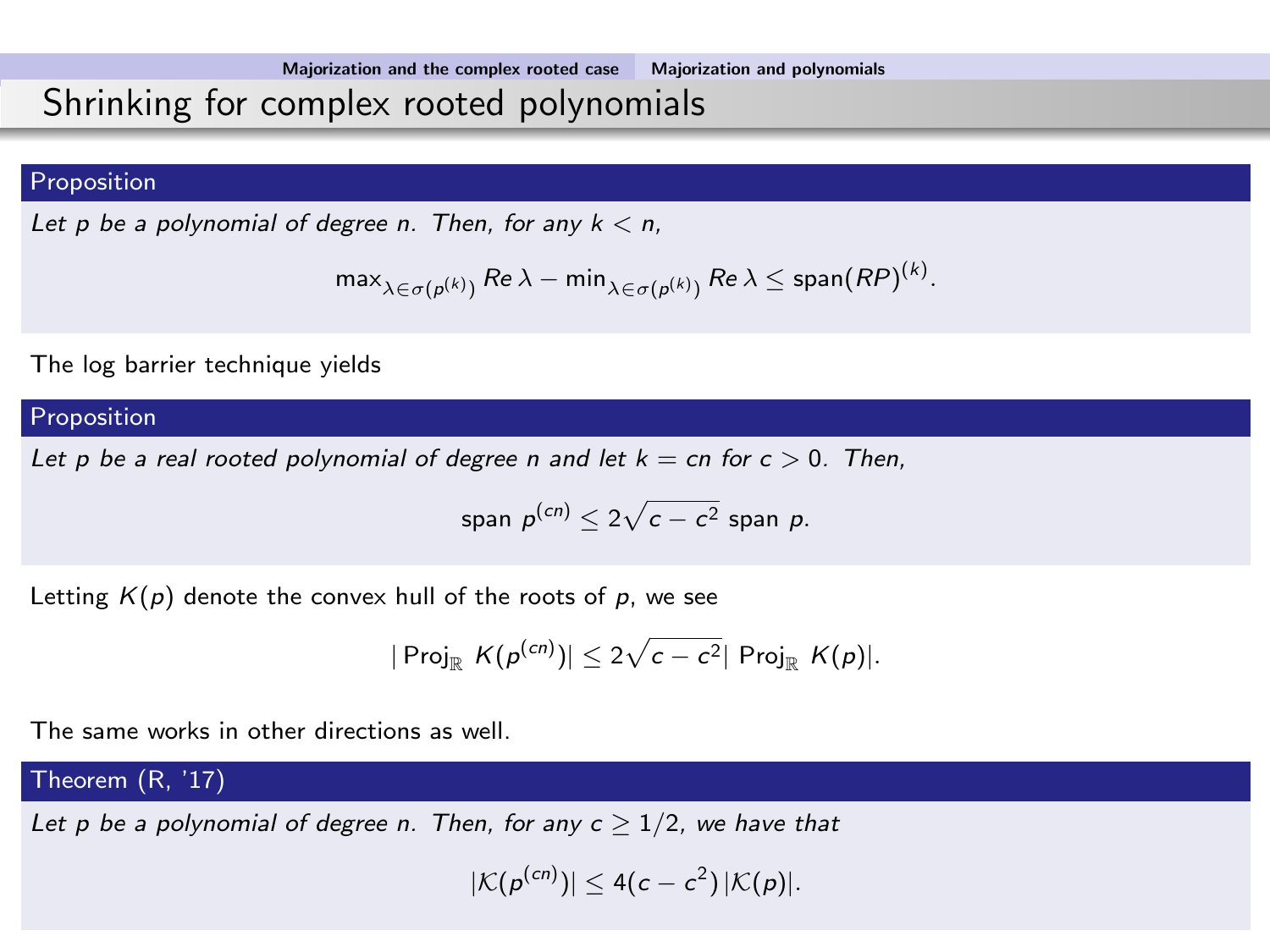# Part II : On the Kadison-Singer problem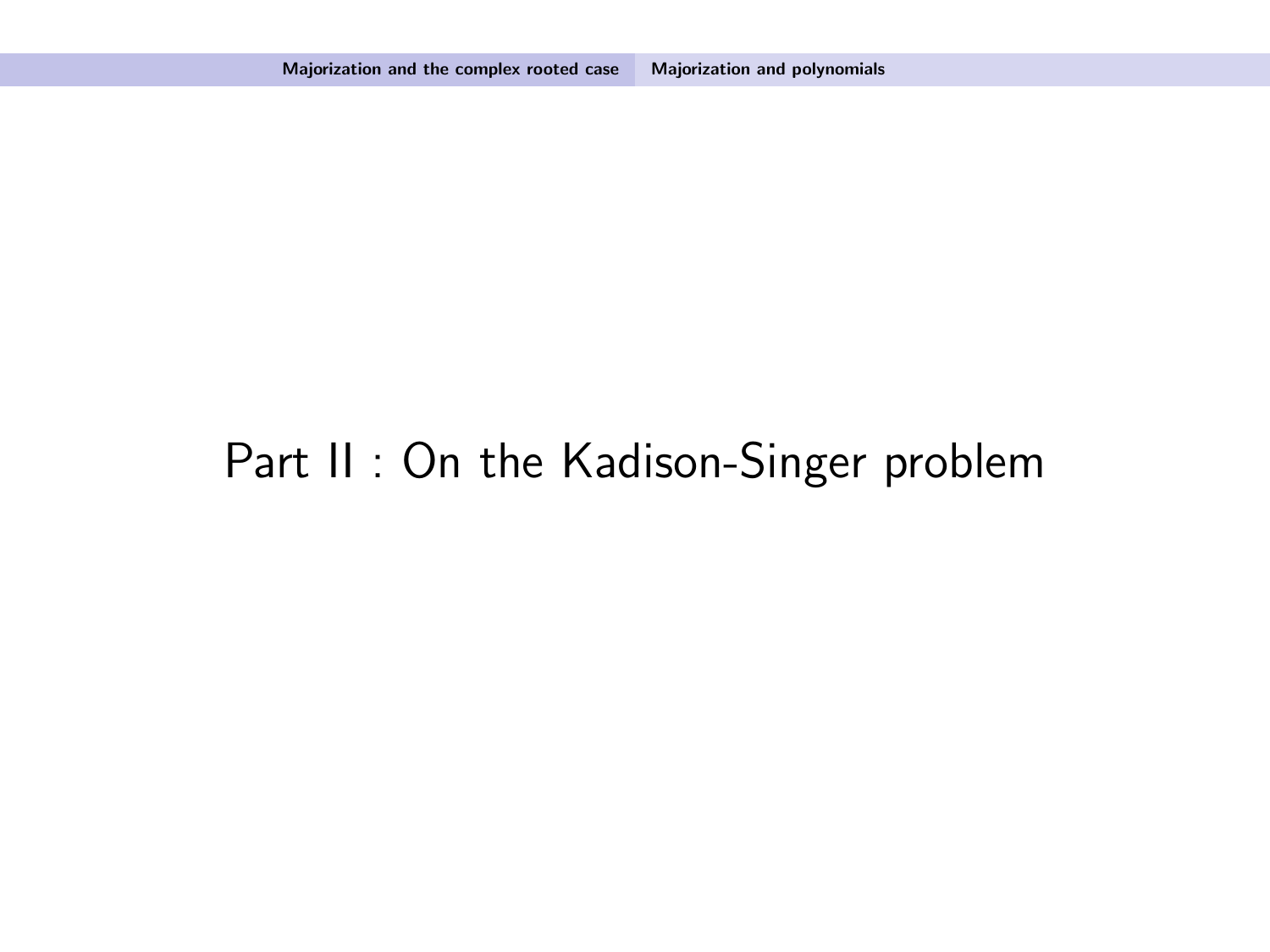### <span id="page-39-0"></span>The Paving problem

#### Theorem (MSS, 13)

For any  $\epsilon < 1$ , there is  $r = O(\epsilon^{-2})$  so that for any zero diagonal <code>hermitian</code> contraction  $A\in M_n(\mathbb{C})^{\mathsf{sa}}$ , there are diagonal projections  $Q_1,\cdots,Q_r$  with  $Q_1+\cdots+Q_r=I$ ,

 $\lambda_{\text{max}} (Q_i A Q_i) < \epsilon, \quad 1 \leq i \leq r.$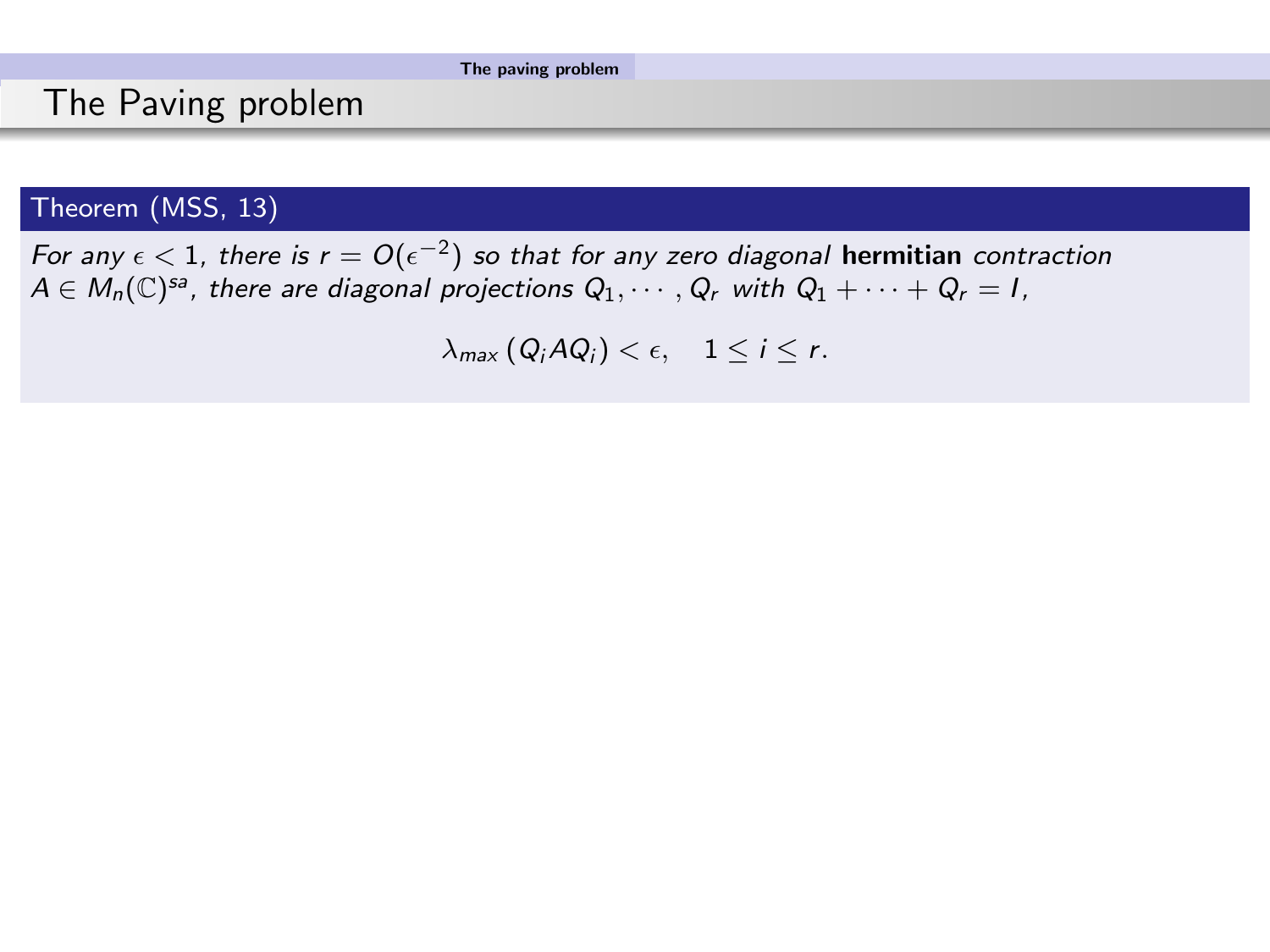### The Paving problem

#### Theorem (MSS, 13)

For any  $\epsilon < 1$ , there is  $r = O(\epsilon^{-2})$  so that for any zero diagonal <code>hermitian</code> contraction  $A\in M_n(\mathbb{C})^{\mathsf{sa}}$ , there are diagonal projections  $Q_1,\cdots,Q_r$  with  $Q_1+\cdots+Q_r=I$ ,

 $\lambda_{\text{max}} (Q_i A Q_i) < \epsilon, \quad 1 \leq i \leq r.$ 



A Paving of a matrix A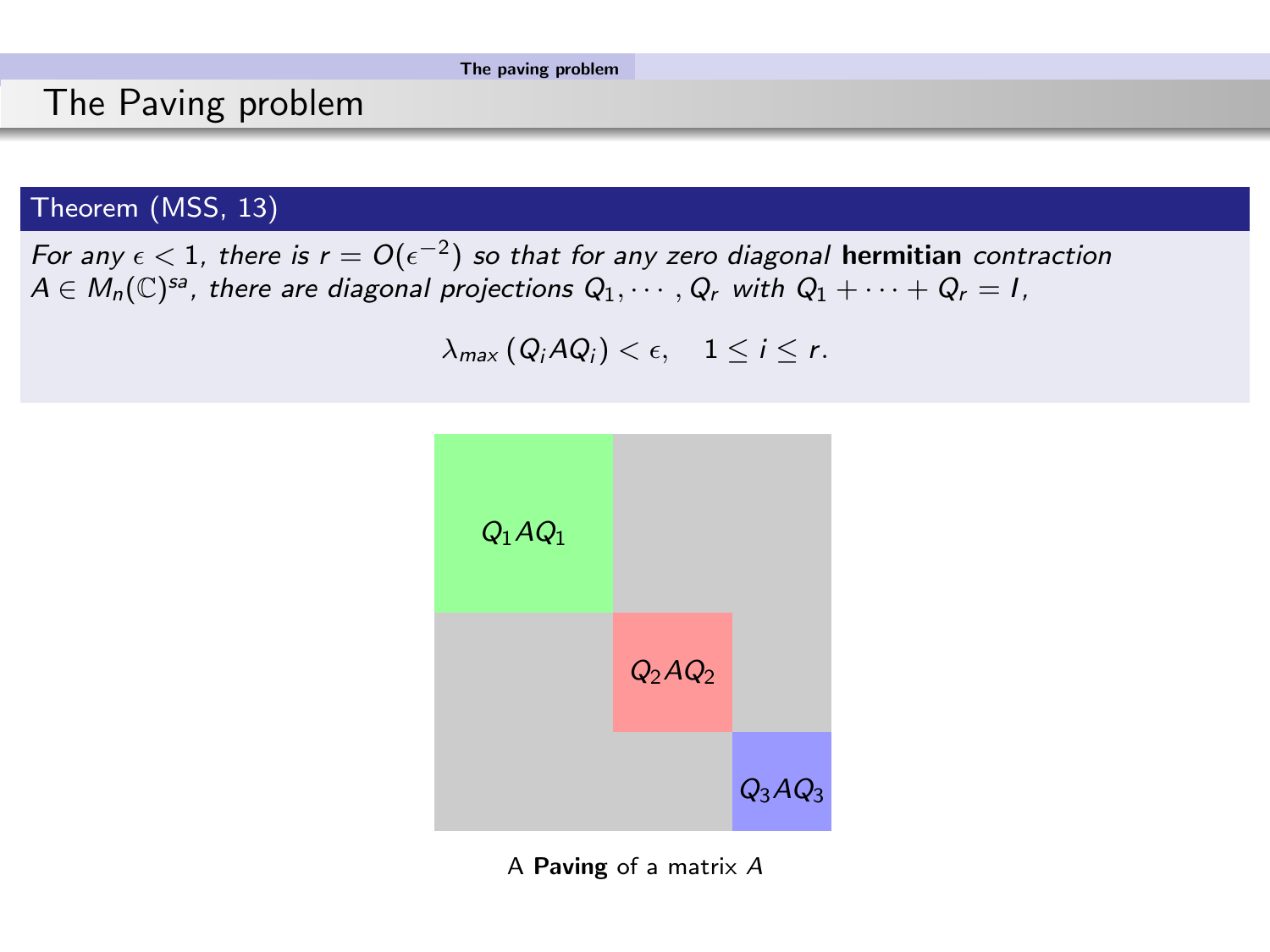### <span id="page-41-0"></span>Weaver's  $KS_r$

#### Theorem (MSS 13)

There is a  $\epsilon < 1/2$  and  $r \in \mathbb{N}$  such that given vectors  $v_1, \dots, v_m$  in  $\mathbb{C}^n$  such that

$$
\sum_{i=1}^m v_i v_i^* = I_n, \quad ||v_i||^2 \leq \frac{1}{2},
$$

then there is a partition  $X_1 \amalg \cdots \amalg X_r = [n]$  such that

$$
\lambda_{\max}\left(\sum_{i\in X_j}v_iv_i^*\right)<\frac{1}{2}+\epsilon,\quad j\in[r].\tag{Weaver's }\mathit{KS}_r
$$

MSS deduced this from

Theorem (MSS 2013, Cohen 2016)

Let  $A_1, \dots, A_m$  be independent random PSD matrices such that

$$
\mathbb{E}[A_1+\cdots+A_m]=1, \quad \mathbb{E} \operatorname{Tr}(A_i)\leq \epsilon, \quad i\in [m].
$$

Then,

$$
\mathbb{P}\left[||A_1+\cdots+A_m||<(1+\sqrt{\varepsilon})^2)\right]>0.
$$

Uses Mixed Characteristic polynomials.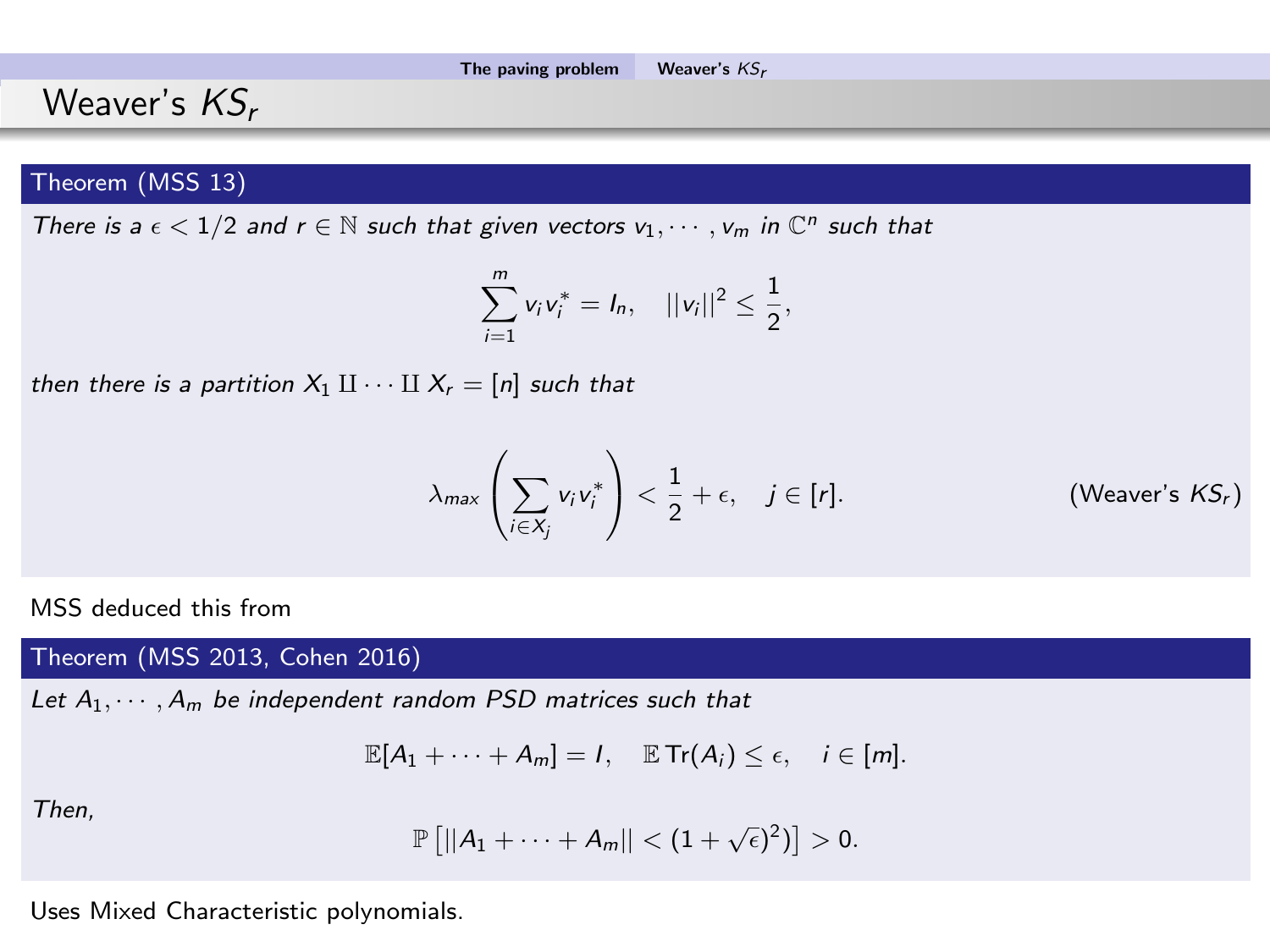### <span id="page-42-0"></span>A direct approach to the paving problem

 $A \in M_n(\mathbb{C})^{sa}$  hermitian.  $\mathcal{X} = X_1 \amalg \cdots \amalg X_r = [n]$ , partition. Write,

 $A(X) = P_{X_1}AP_{X_1} + \cdots + P_{X_r}AP_{X_r}.$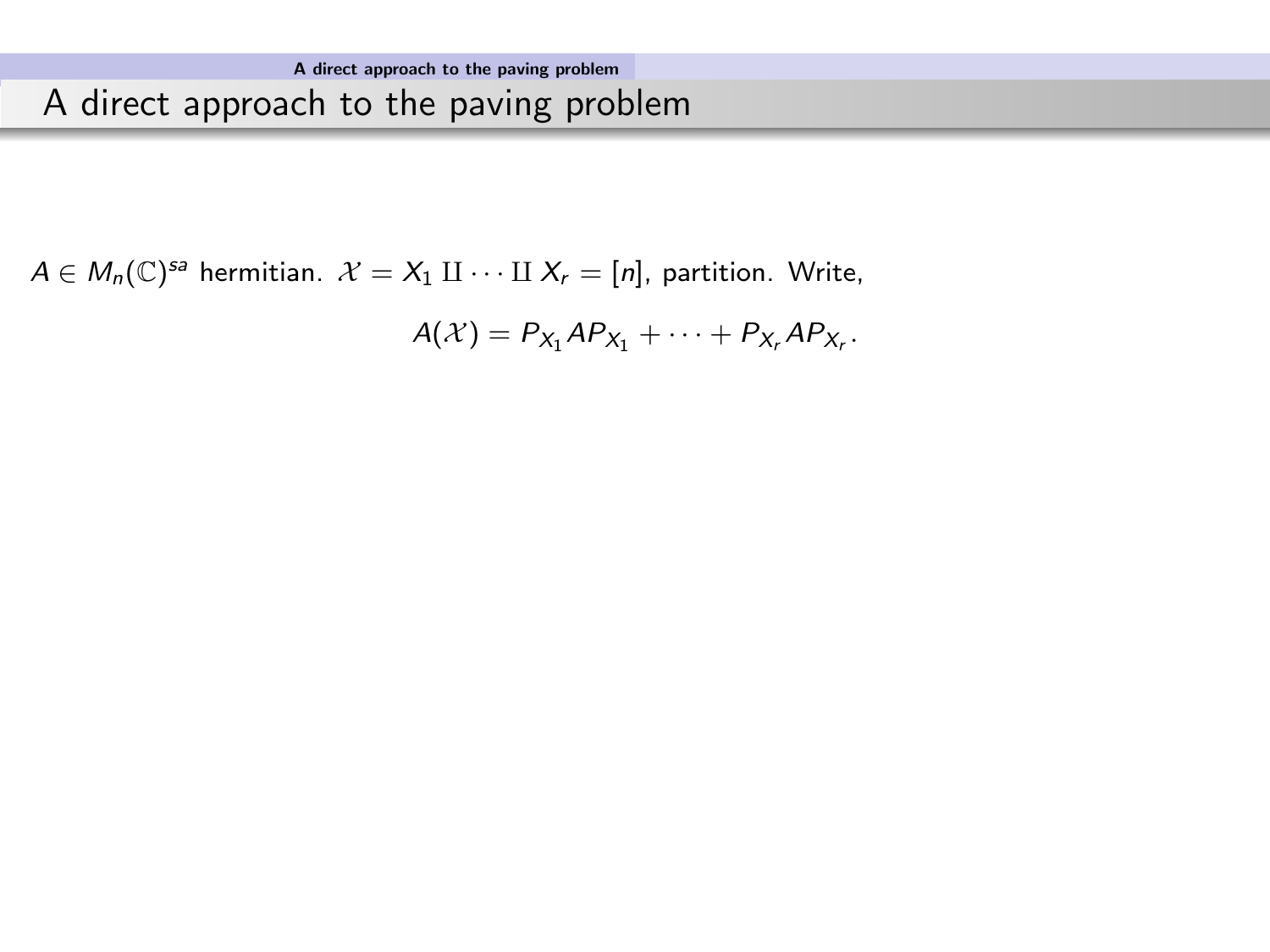### A direct approach to the paving problem

$$
A \in M_n(\mathbb{C})^{sa}
$$
 hermitian.  $\mathcal{X} = X_1 \amalg \cdots \amalg X_r = [n]$ , partition. Write,

$$
A(\mathcal{X})=P_{X_1}AP_{X_1}+\cdots+P_{X_r}AP_{X_r}.
$$

#### The method of Interlacing polynomials

 $\mathcal{X}$  : Paving. Consider  $\chi[A(\mathcal{X})]$ . Then,

$$
\sum_{\mathcal{X}\in\mathcal{P}_r}\chi[A(\mathcal{X})],
$$

is real rooted.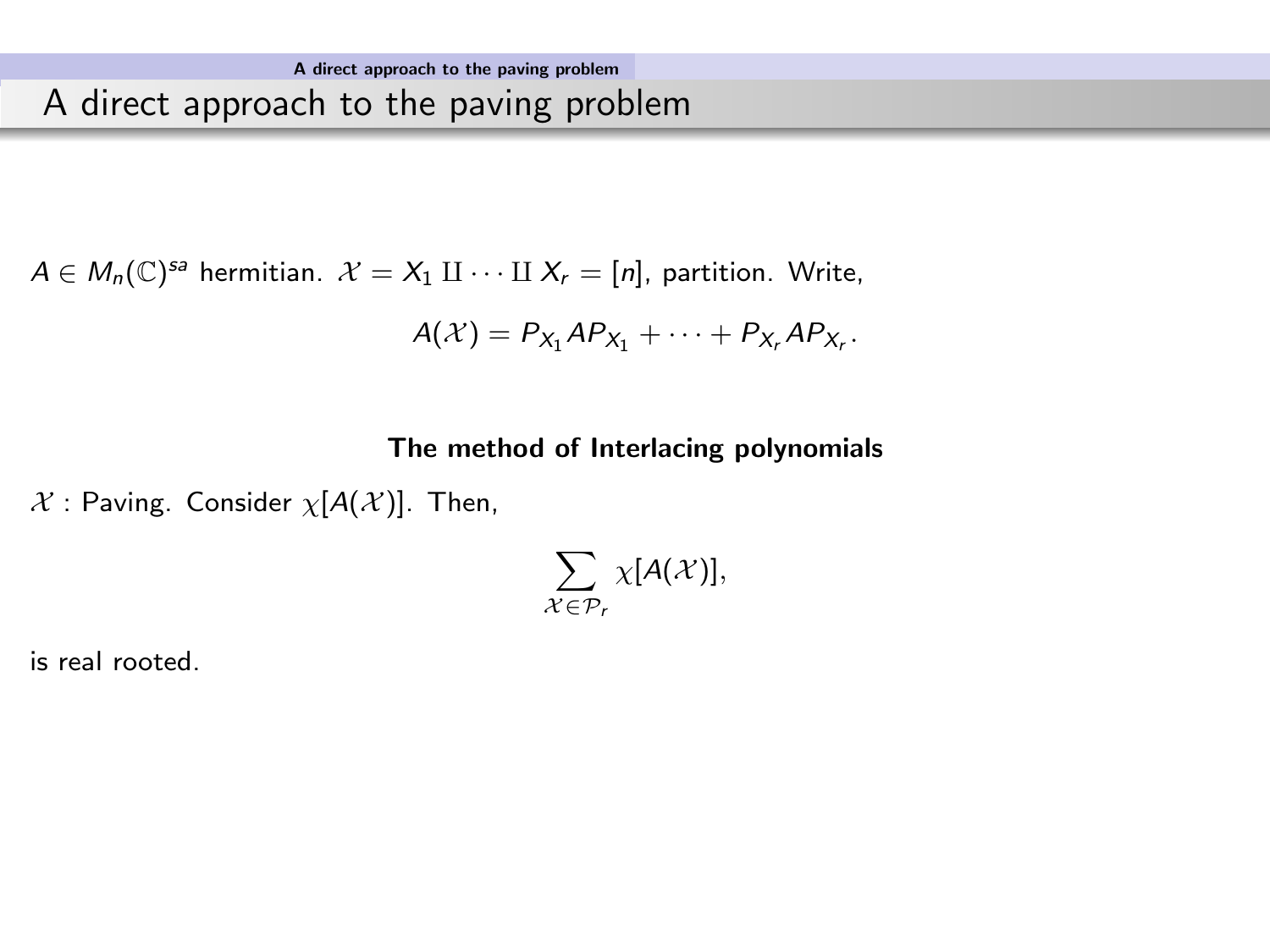### A direct approach to the paving problem

$$
A \in M_n(\mathbb{C})^{sa}
$$
 hermitian.  $\mathcal{X} = X_1 \amalg \cdots \amalg X_r = [n]$ , partition. Write,

$$
A(\mathcal{X})=P_{X_1}AP_{X_1}+\cdots+P_{X_r}AP_{X_r}.
$$

#### The method of Interlacing polynomials

 $\mathcal{X}$  : Paving. Consider  $\chi[A(\mathcal{X})]$ . Then,

$$
\sum_{\mathcal{X}\in\mathcal{P}_r}\chi[A(\mathcal{X})],
$$

is real rooted. Futher,  $\exists$  paving X s.t.,

$$
\lambda_1 A(\mathcal{X}) \leq \lambda_1 \sum_{\mathcal{X} \in \mathcal{P}_r} \chi[A(\mathcal{X})].
$$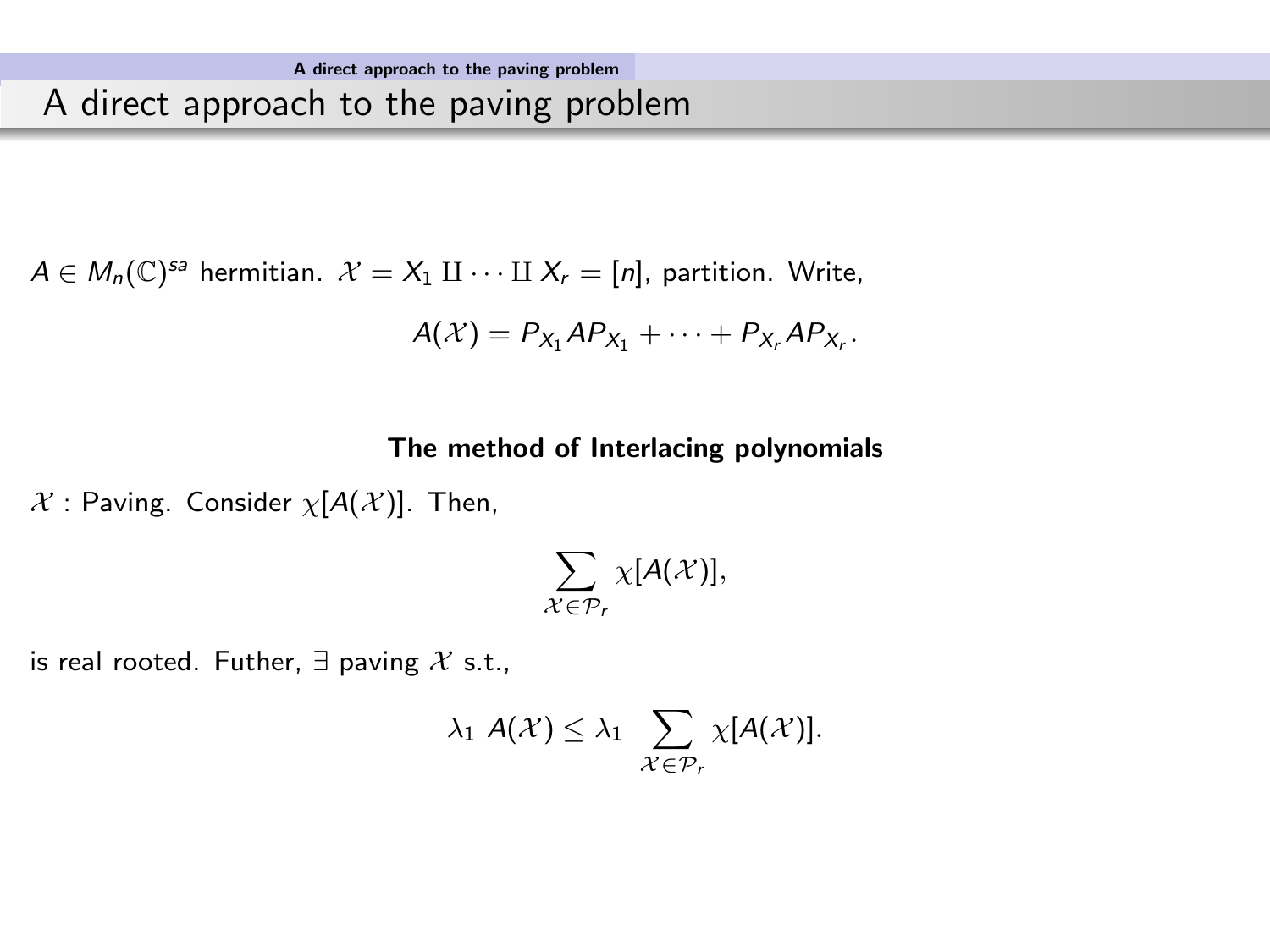### <span id="page-45-0"></span>Expected Characteristic polynomials

#### Theorem (R, 16)

 $A \in M_n(\mathbb{C})$  hermitian. Then There exists a r paving X s.t.,

$$
\lambda_1 A(\mathcal{X}) \leq \lambda_1 \sum_{\mathcal{X} \in \mathcal{P}_2} \chi[A(\mathcal{X})]
$$
  
= 
$$
\lambda_1 \frac{\partial^{(r-1)n}}{\partial z_1^{r-1} \cdots \partial z_n^{r-1}} \det[Z - A]^r |_{Z = \mathcal{X}}.
$$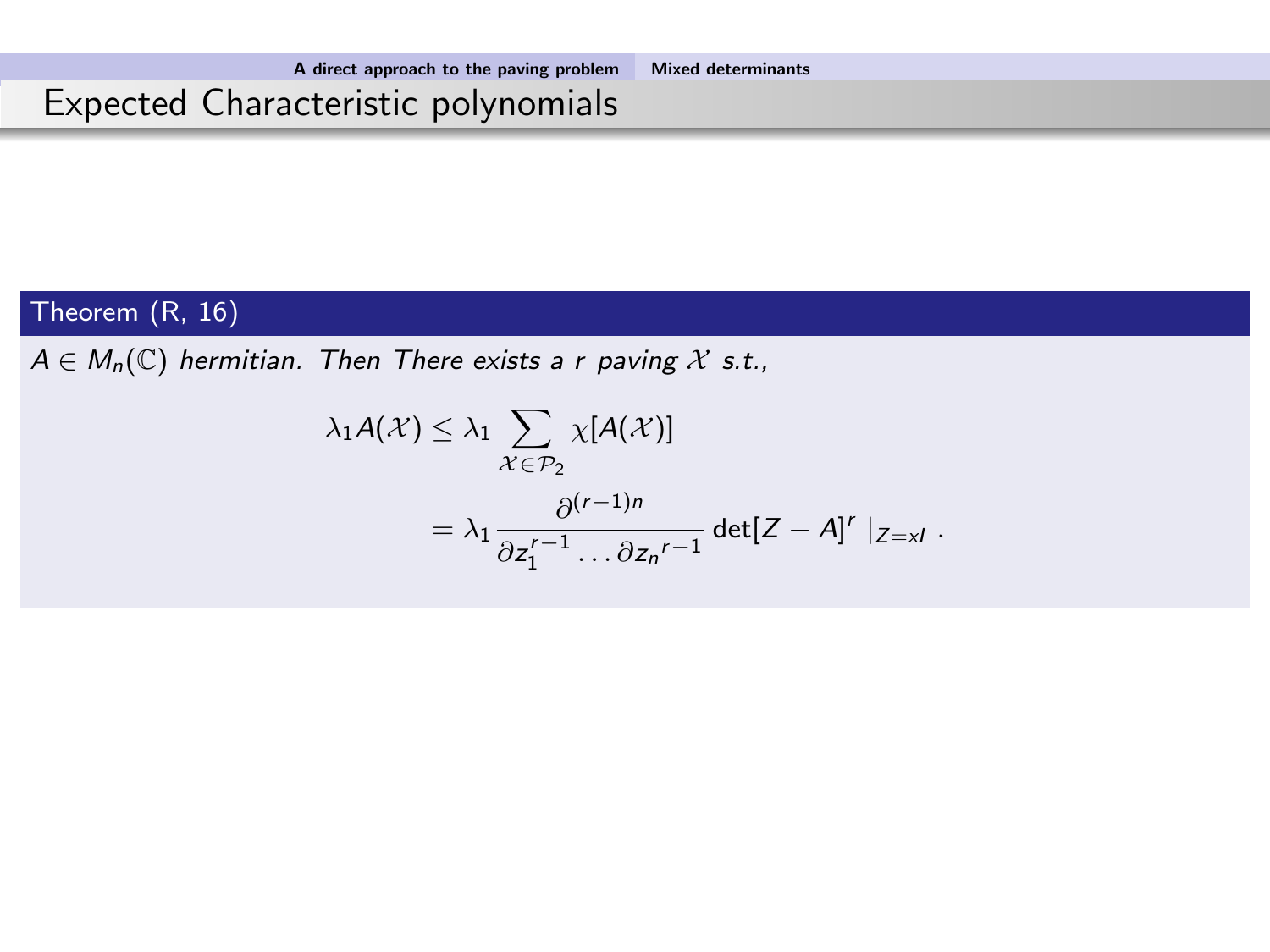## Expected Characteristic polynomials

#### Theorem (R, 16)

 $A \in M_n(\mathbb{C})$  hermitian. Then There exists a r paving X s.t.,

$$
\lambda_1 A(\mathcal{X}) \leq \lambda_1 \sum_{\mathcal{X} \in \mathcal{P}_2} \chi[A(\mathcal{X})]
$$
  
= 
$$
\lambda_1 \frac{\partial^{(r-1)n}}{\partial z_1^{r-1} \dots \partial z_n^{r-1}} \det[Z - A]^r |_{Z = \mathcal{X}}.
$$

Recall the definition of real stability (here  $\mathbb H$  denotes the open upper half plane).

#### Definition

 $p \in \mathbb{R}[z_1,\ldots,z_n]$  is said to be real stable if it is non-vanishing on  $\mathbb{H}^n$ .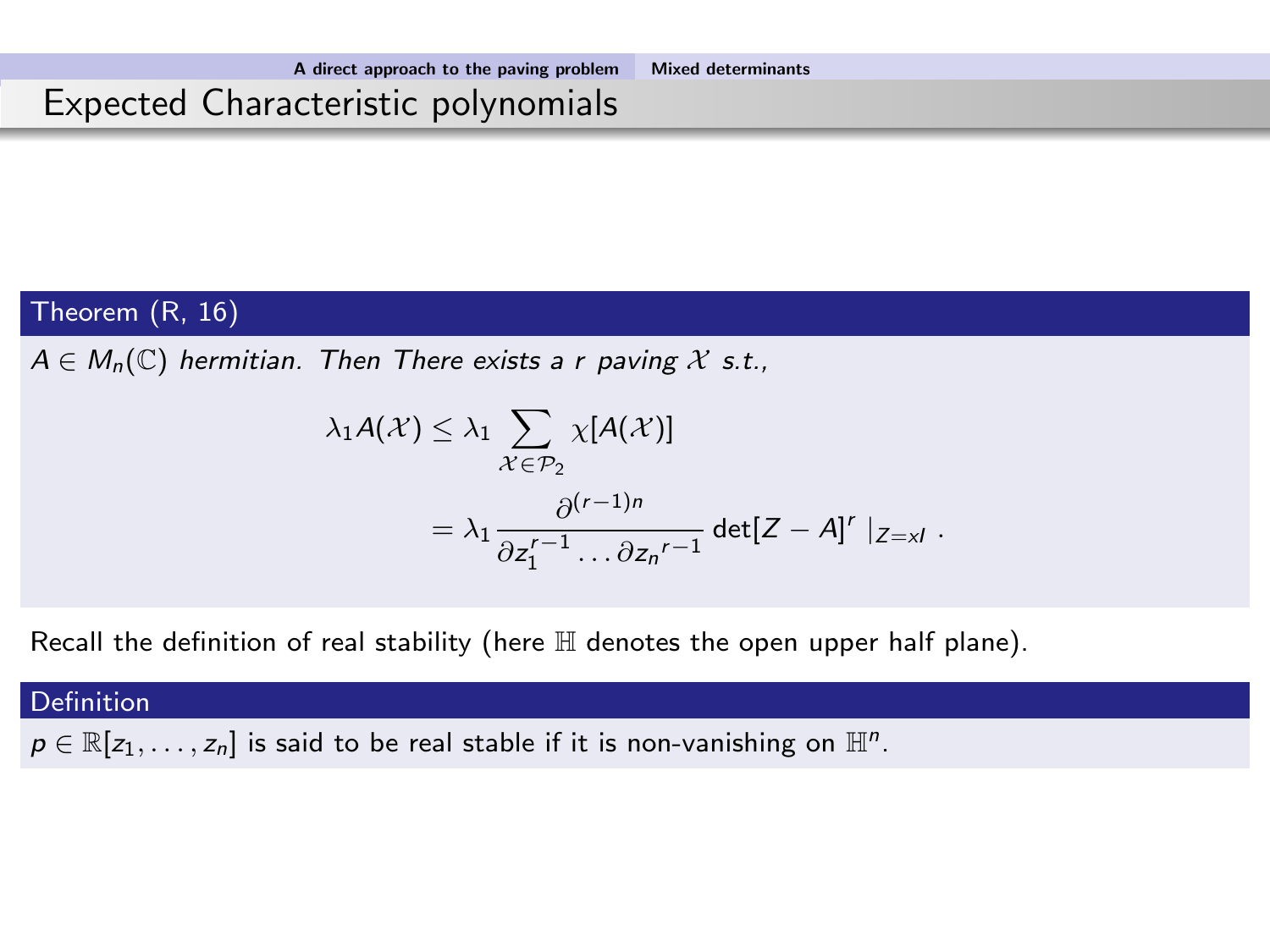There is a purely one variable expression for this too. Define for  $A \in M_n(\mathbb{C})$  and  $r \in \mathbb{R}$ ,

$$
\det_r(A) := \sum_{\sigma \in S_n} sign(\sigma) r^{c(\sigma)} \prod_{i=1}^n a_{i\sigma(i)}, \quad \chi_r[A] := \det_r(xI - A).
$$

Here  $c(\sigma)$  is the number of disjoint cycles in the permutation  $\sigma$ . Then,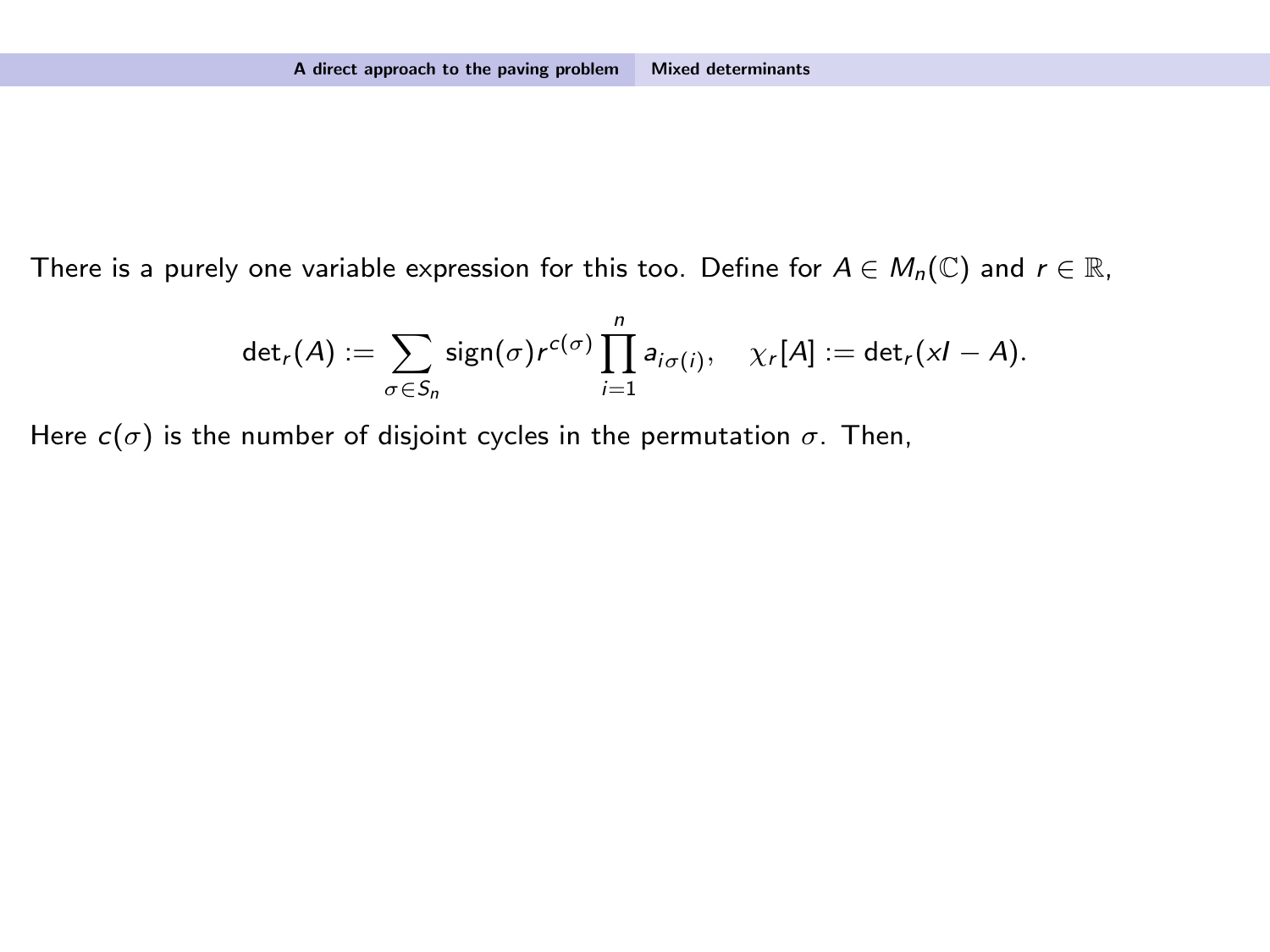There is a purely one variable expression for this too. Define for  $A \in M_n(\mathbb{C})$  and  $r \in \mathbb{R}$ ,

$$
\det_r(A) := \sum_{\sigma \in S_n} sign(\sigma) r^{c(\sigma)} \prod_{i=1}^n a_{i\sigma(i)}, \quad \chi_r[A] := \det_r(xI - A).
$$

Here  $c(\sigma)$  is the number of disjoint cycles in the permutation  $\sigma$ . Then,

$$
\sum_{\mathcal{X}\in\mathcal{P}_r}\chi[A(\mathcal{X})]=\chi_r[A].
$$

In particular,  $\chi_r[A]$  is real roooted for all hermitian A when  $r \in \mathbb{N}$ . Not true for  $r \notin \mathbb{N}$ .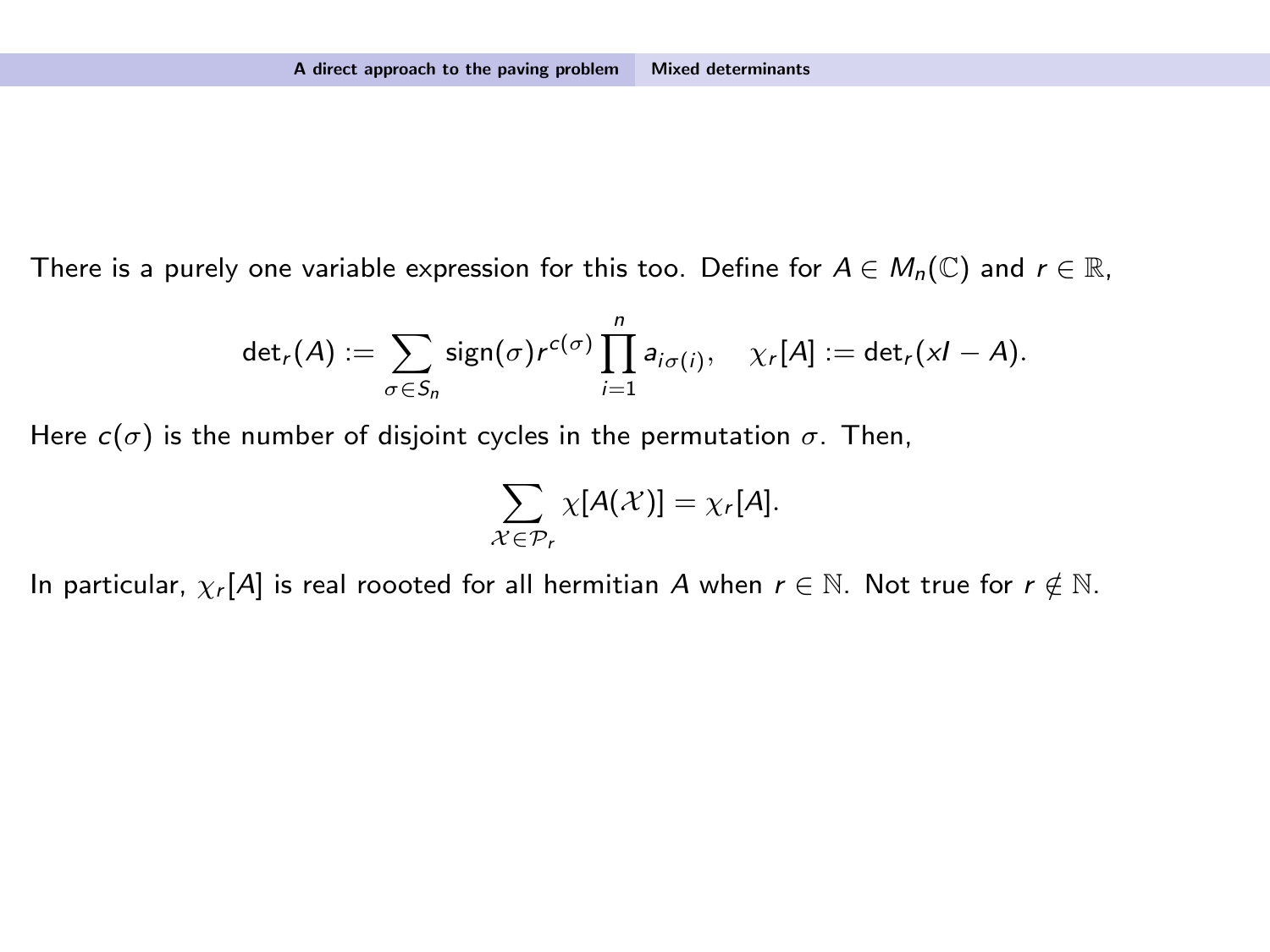There is a purely one variable expression for this too. Define for  $A \in M_n(\mathbb{C})$  and  $r \in \mathbb{R}$ ,

$$
\det_r(A) := \sum_{\sigma \in S_n} sign(\sigma) r^{c(\sigma)} \prod_{i=1}^n a_{i\sigma(i)}, \quad \chi_r[A] := \det_r(xI - A).
$$

Here  $c(\sigma)$  is the number of disjoint cycles in the permutation  $\sigma$ . Then,

$$
\sum_{\mathcal{X}\in\mathcal{P}_r}\chi[A(\mathcal{X})]=\chi_r[A].
$$

In particular,  $\chi_r[A]$  is real roooted for all hermitian A when  $r \in \mathbb{N}$ . Not true for  $r \notin \mathbb{N}$ .

Proposition (Branden, 2011)

 $det_r[A]$  is positive for all PSD  $A \in \mathbb{C}$  iff  $r \in \mathbb{Z}$ .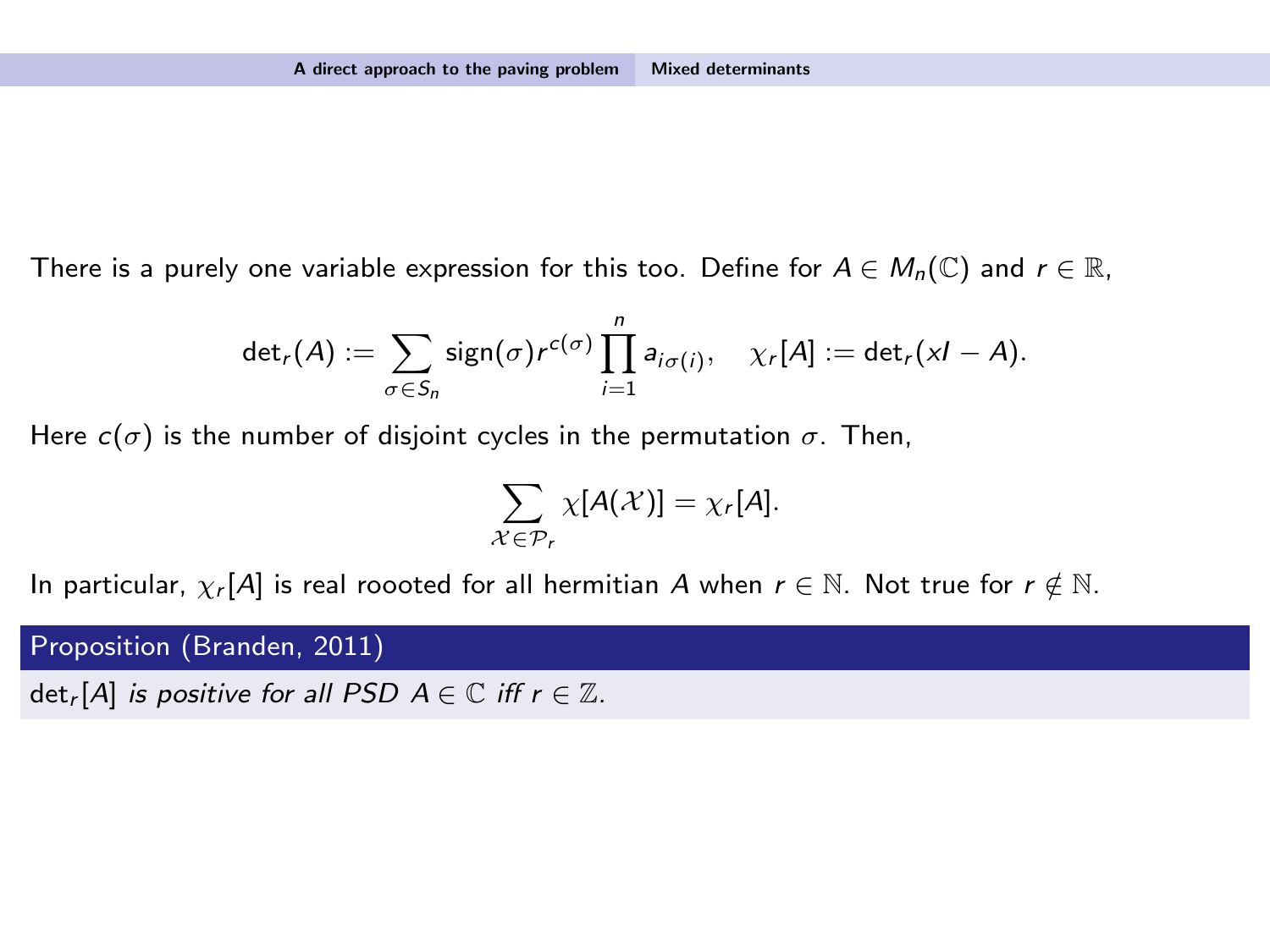### <span id="page-50-0"></span>Barrier method

Given a real stable polynomial  $p(z_1, \ldots, z_n)$ , say that a is above the roots,  $a \in Ab_p$  if

$$
p(a+z)\neq 0 \quad \forall z\in \mathbb{R}^n_+.
$$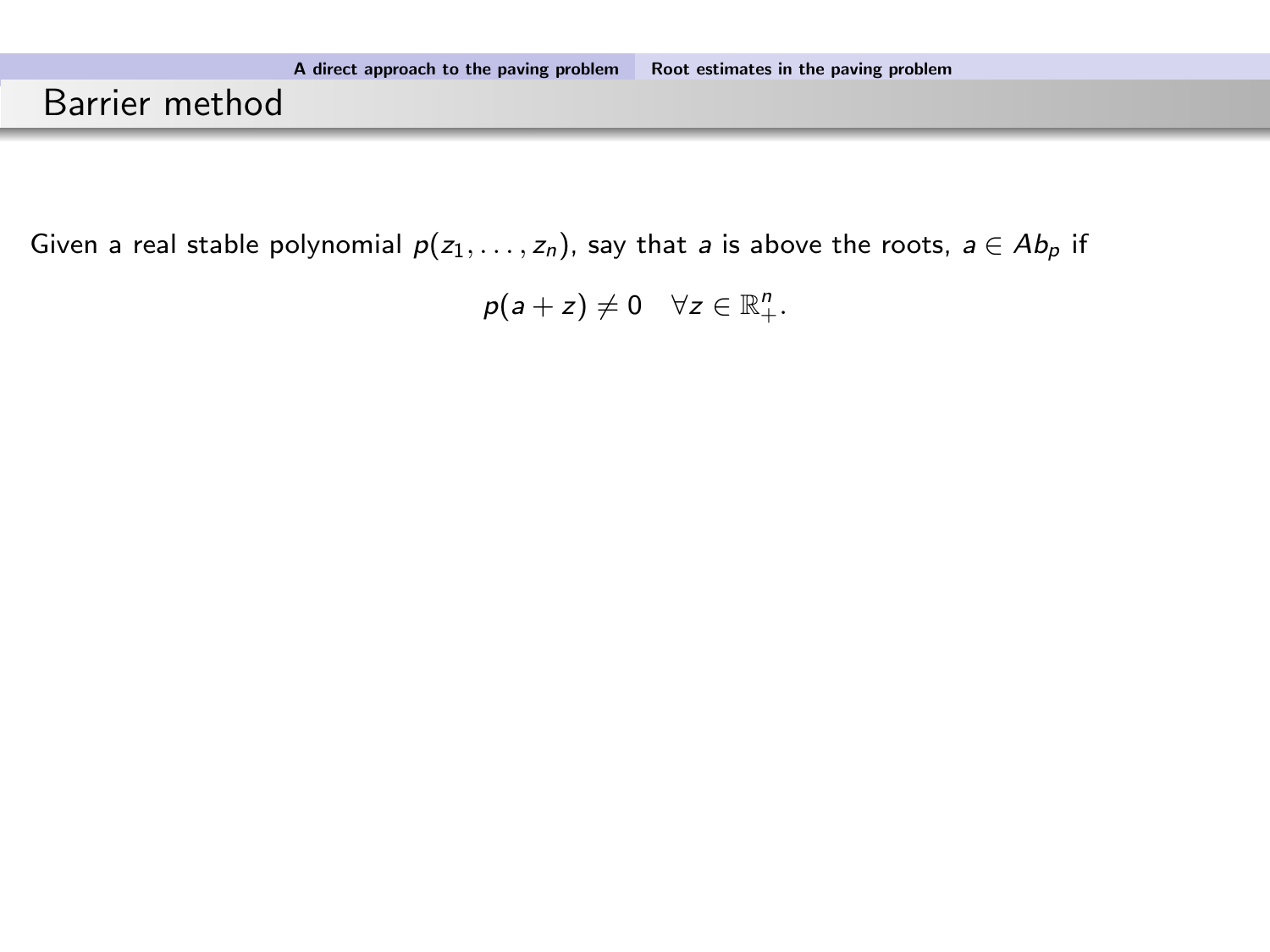### Barrier method

Given a real stable polynomial  $p(z_1, \ldots, z_n)$ , say that a is above the roots,  $a \in Ab_p$  if

$$
p(a+z)\neq 0 \quad \forall z\in \mathbb{R}^n_+.
$$

We have

$$
a\in Ab_p\Longrightarrow a\in Ab_{\partial_i p}.
$$

Derivatives shift zero free orthants left. Measure how far  $a$  is from the zero set of  $p$  using.

$$
\Phi_{\rho}^{i}(a) = [\partial_{i} \log(\rho)](a) = \frac{\partial_{i} \rho}{\rho}(a), \quad \text{where} \quad a \in Ab_{\rho}.
$$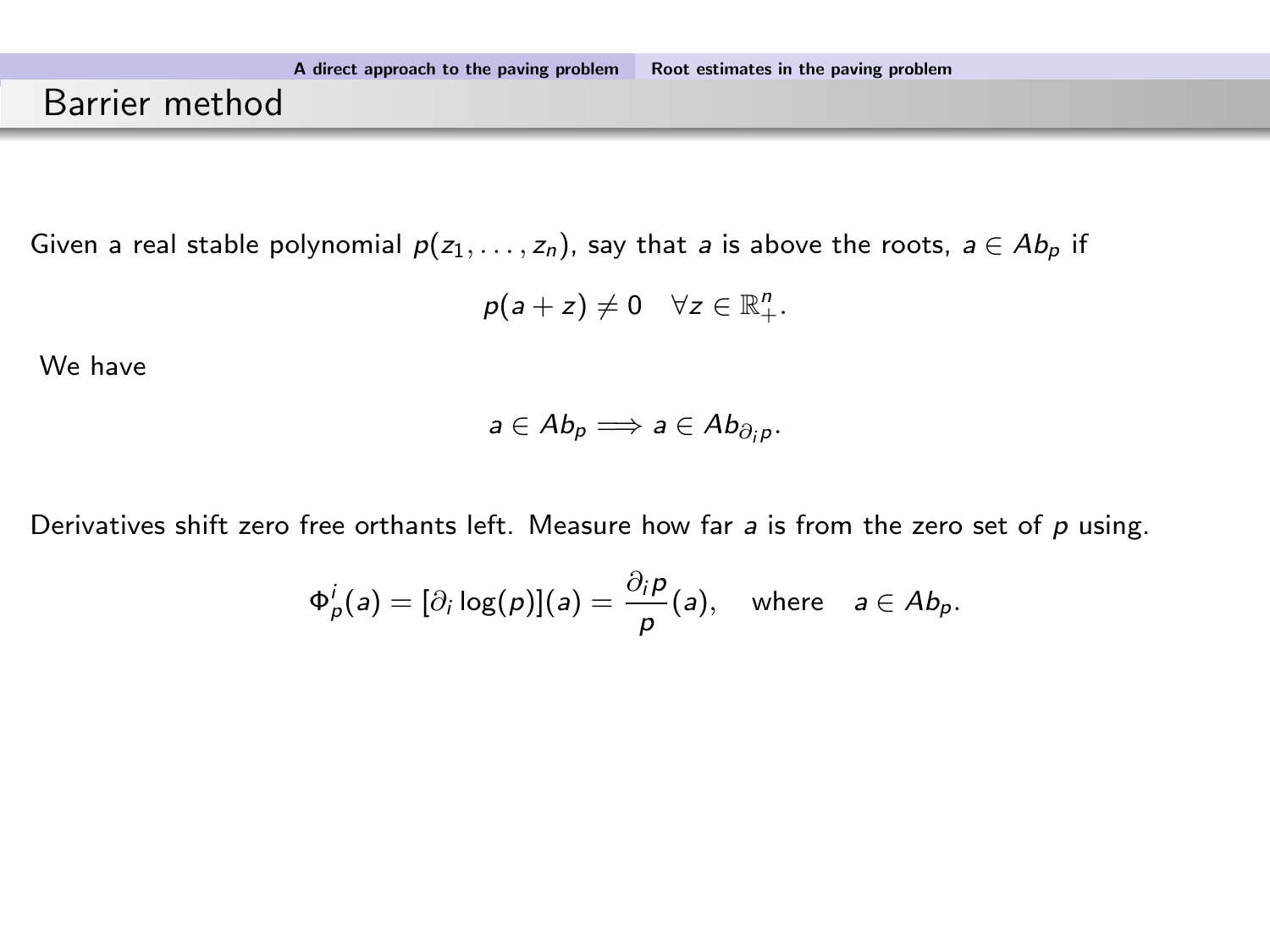### Barrier method

Given a real stable polynomial  $p(z_1, \ldots, z_n)$ , say that a is above the roots,  $a \in Ab_p$  if

$$
p(a+z)\neq 0 \quad \forall z\in \mathbb{R}^n_+.
$$

We have

$$
a\in Ab_p\Longrightarrow a\in Ab_{\partial_i p}.
$$

Derivatives shift zero free orthants left. Measure how far  $a$  is from the zero set of  $p$  using.

$$
\Phi_{\rho}^{i}(a) = [\partial_{i} \log(\rho)](a) = \frac{\partial_{i} \rho}{\rho}(a), \quad \text{where} \quad a \in Ab_{\rho}.
$$

We have the following facts about  $\Phi_p^i$ . Let  $a\in Ab_p$ .

- **1**  $\Phi_{p}^{i}(a) > 0$ .
- $\Theta$   $\partial_i \Phi_p(a) < 0$ .
- $\partial_i^2 \Phi_p(a) > 0.$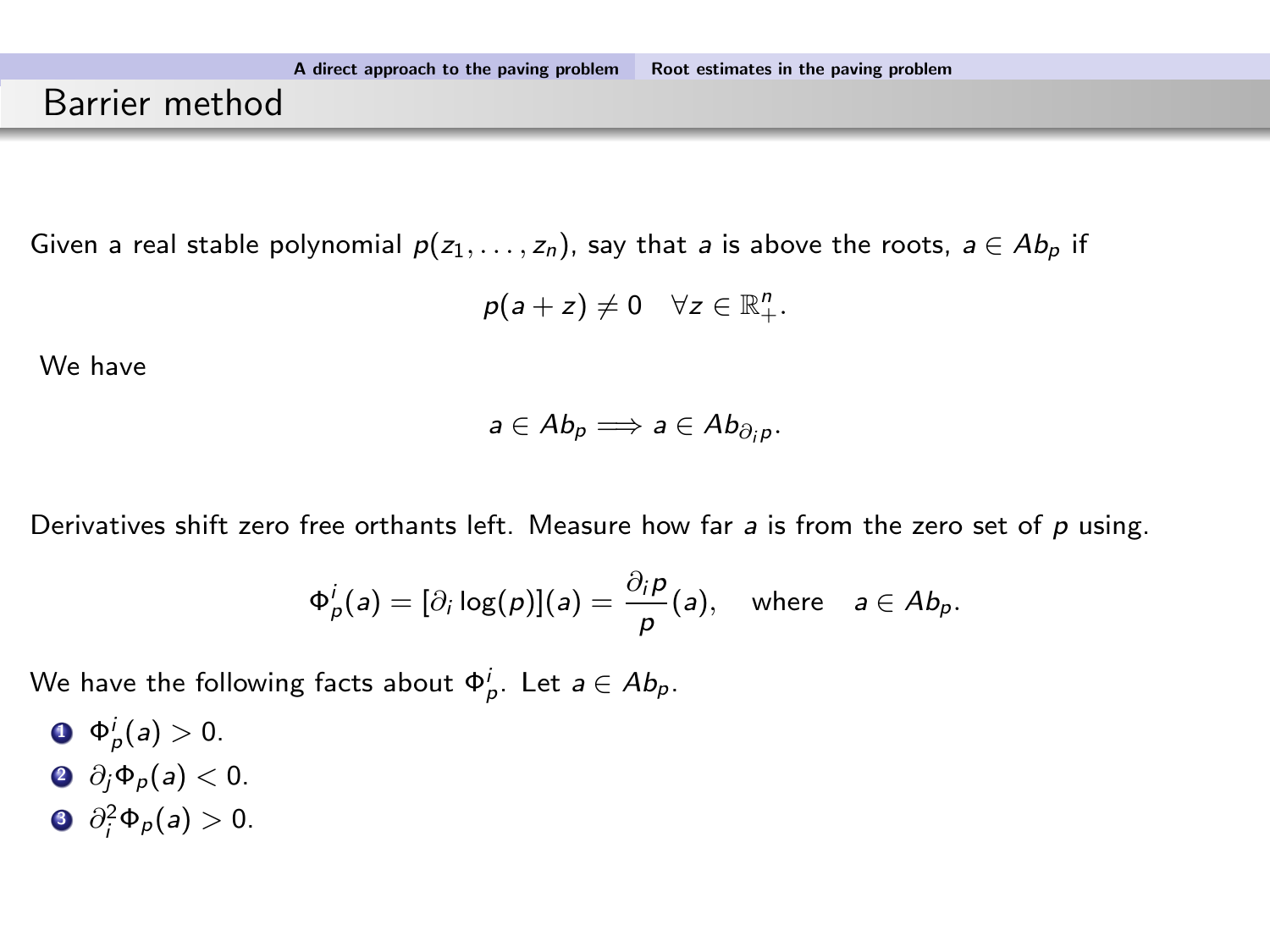$$
\chi_r[A] = \partial_1^{r-1} \dots \partial_n^{r-1} p(Z) \mid_{Z=x} := \partial_1^{r-1} \dots \partial_n^{r-1} \det[Z - A]^r \mid_{Z=x}.
$$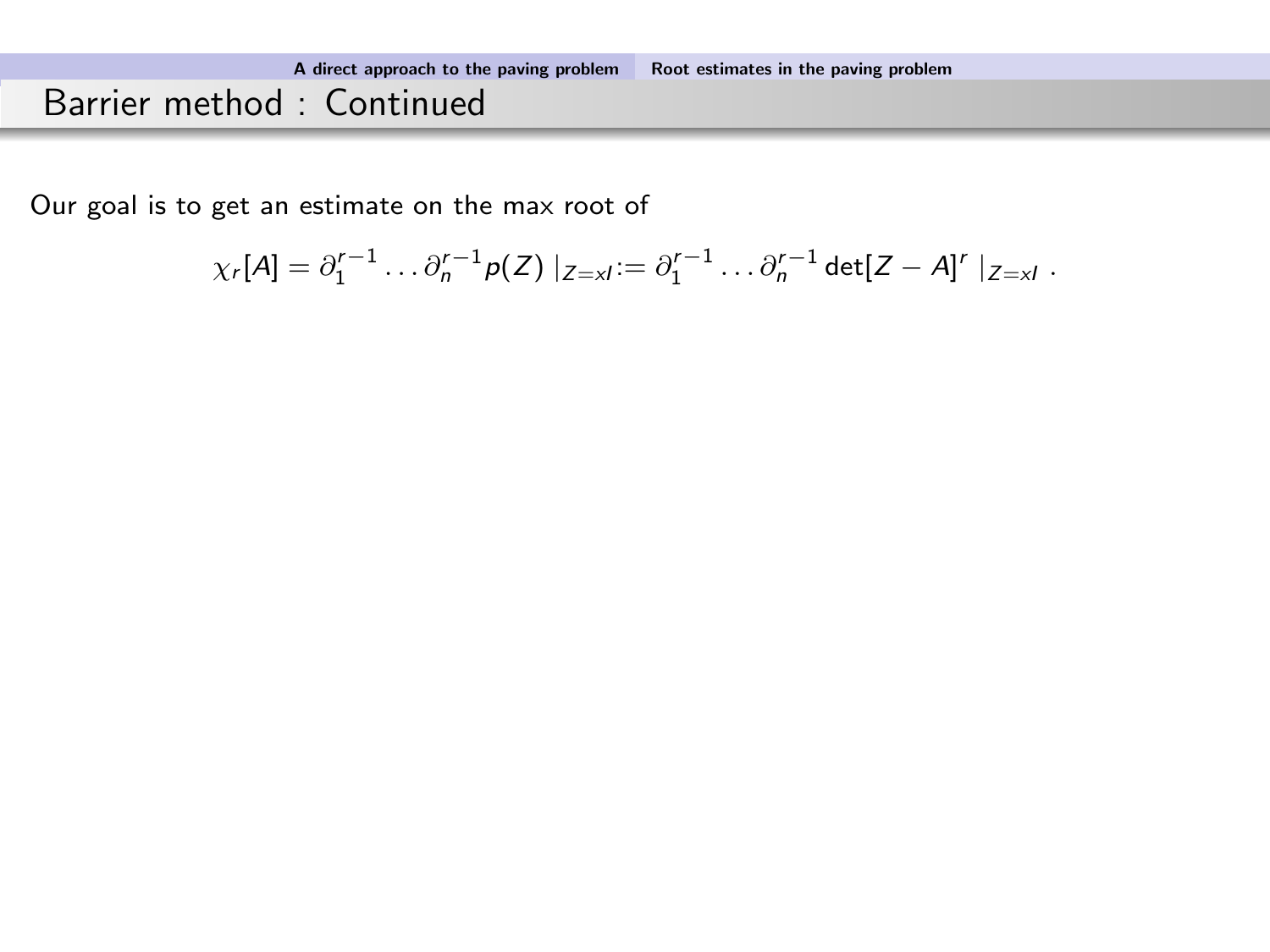$$
\chi_r[A] = \partial_1^{r-1} \dots \partial_n^{r-1} p(Z) \mid_{Z=x} = \partial_1^{r-1} \dots \partial_n^{r-1} \det[Z - A]^r \mid_{Z=x}.
$$

Alternately, get a good estimate for  $b$  such that

$$
(b,\ldots,b)\in Ab_{\partial_1^{r-1}\ldots\partial_n^{r-1}p}.
$$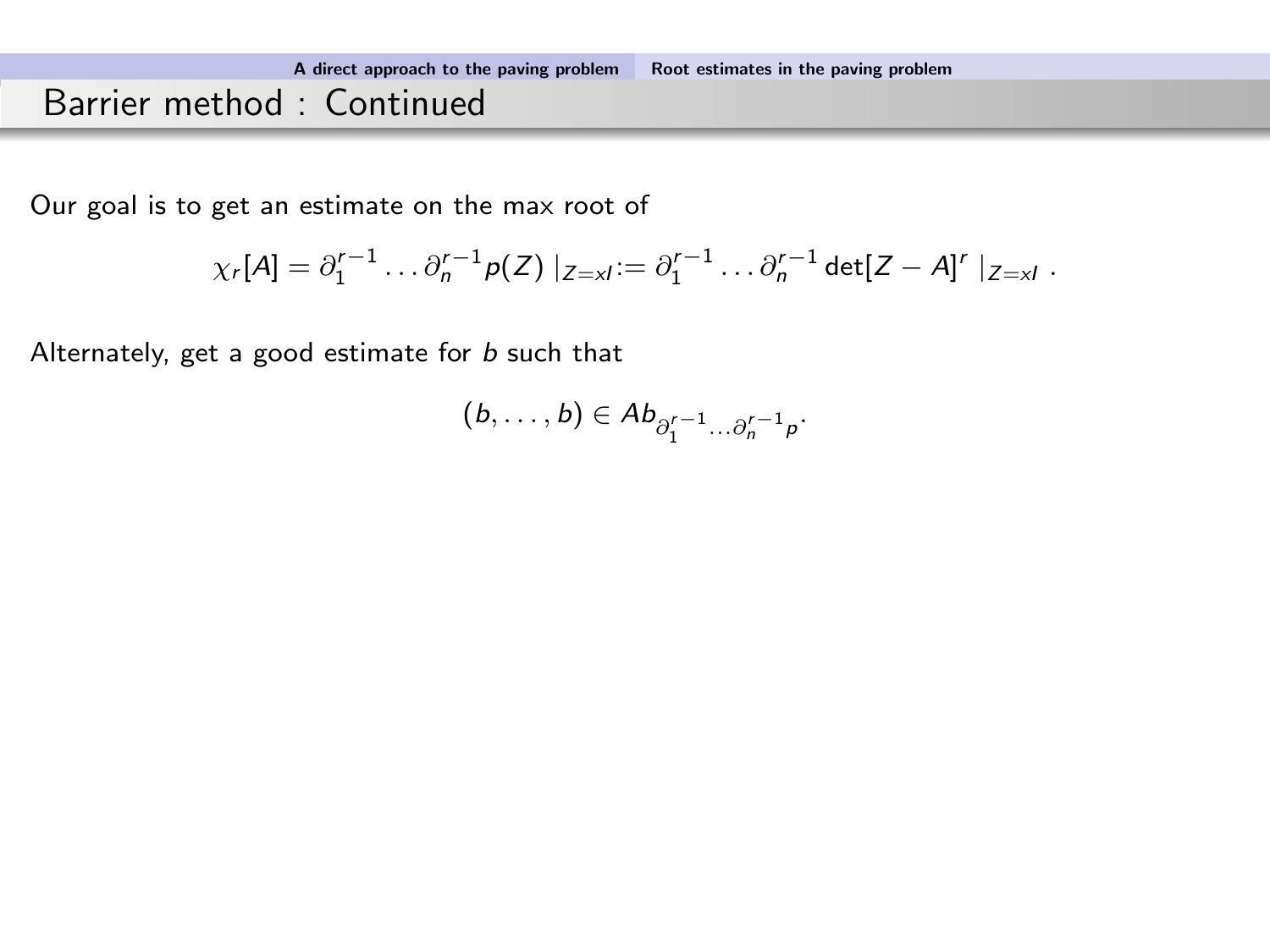$$
\chi_r[A] = \partial_1^{r-1} \dots \partial_n^{r-1} p(Z) \mid_{Z=x} = \partial_1^{r-1} \dots \partial_n^{r-1} \det[Z - A]^r \mid_{Z=x}.
$$

Alternately, get a good estimate for  $b$  such that

$$
(b,\ldots,b)\in Ab_{\partial_1^{r-1}\ldots\partial_n^{r-1}p}.
$$

If A is a PSD contraction then

$$
(a,\ldots,a)\in Ab_p,\quad \forall a>1.
$$

How far does the zero free orthant move under the operator  $\partial_1^{r-1}$ ?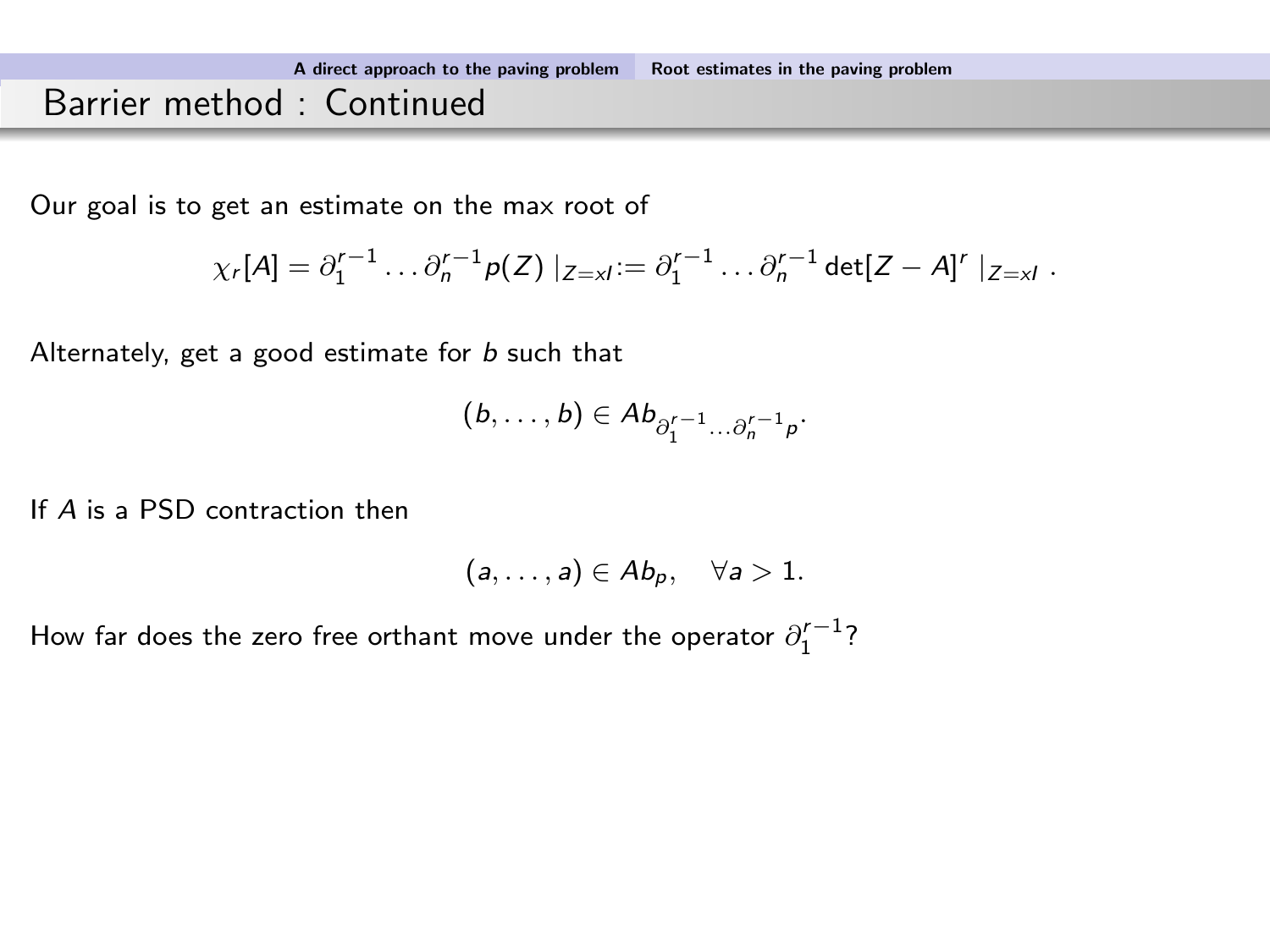$$
\chi_r[A] = \partial_1^{r-1} \dots \partial_n^{r-1} p(Z) \mid_{Z=x} = \partial_1^{r-1} \dots \partial_n^{r-1} \det[Z - A]^r \mid_{Z=x}.
$$

Alternately, get a good estimate for  $b$  such that

$$
(b,\ldots,b)\in Ab_{\partial_1^{r-1}\ldots\partial_n^{r-1}p}.
$$

If A is a PSD contraction then

$$
(a,\ldots,a)\in Ab_p,\quad \forall a>1.
$$

How far does the zero free orthant move under the operator  $\partial_1^{r-1}$ ?

#### Proposition (R, 17)

p real stable of degree r in  $z_i$  and  $a = (a_1, \ldots, a_n) \in Ab_p$  Then

$$
\Phi^j_{\partial_i^{r-1} \rho}(a - \delta \mathsf{e}_i) \leq \Phi^j_{\rho}(a), \quad \text{provided } \delta \leq \frac{r}{\Phi^j_{\rho}(a)} - \frac{a_i}{r}.
$$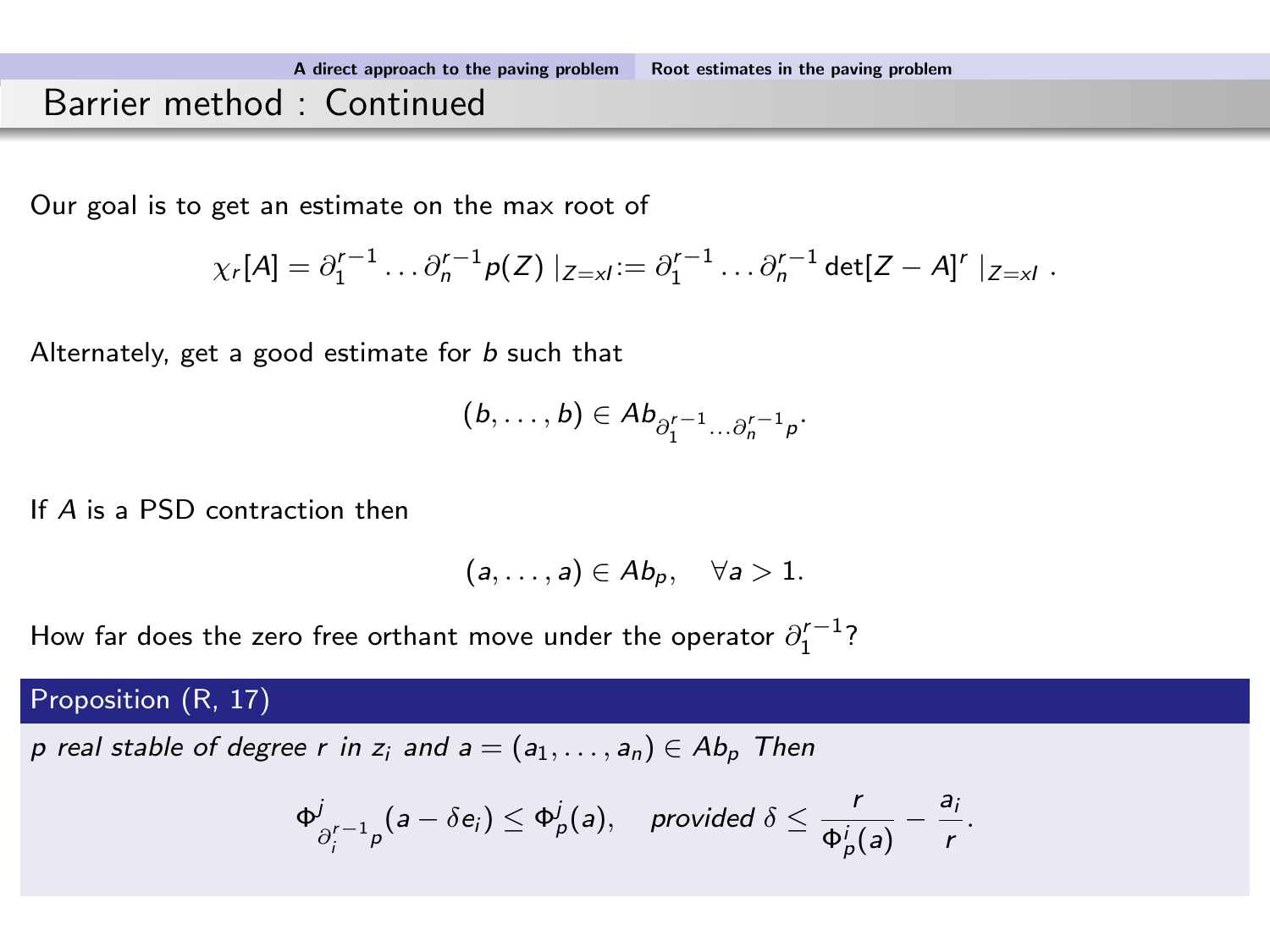## Optimization

Iterating this, we get

#### Proposition

Let  $p(z_1, \dots, z_n)$  be real stable and of degree at most r in each variable and let  $a \in Ab_p$ . Then

$$
\left(a-\frac{r}{\Phi_{\rho}^1(a)}+\frac{a_1}{r},\cdots,a-\frac{r}{\Phi_{\rho}^n(a)}+\frac{a_n}{r}\right)\in Ab_{\partial_1^{r-1}\cdots\partial_n^{r-1}\rho}.
$$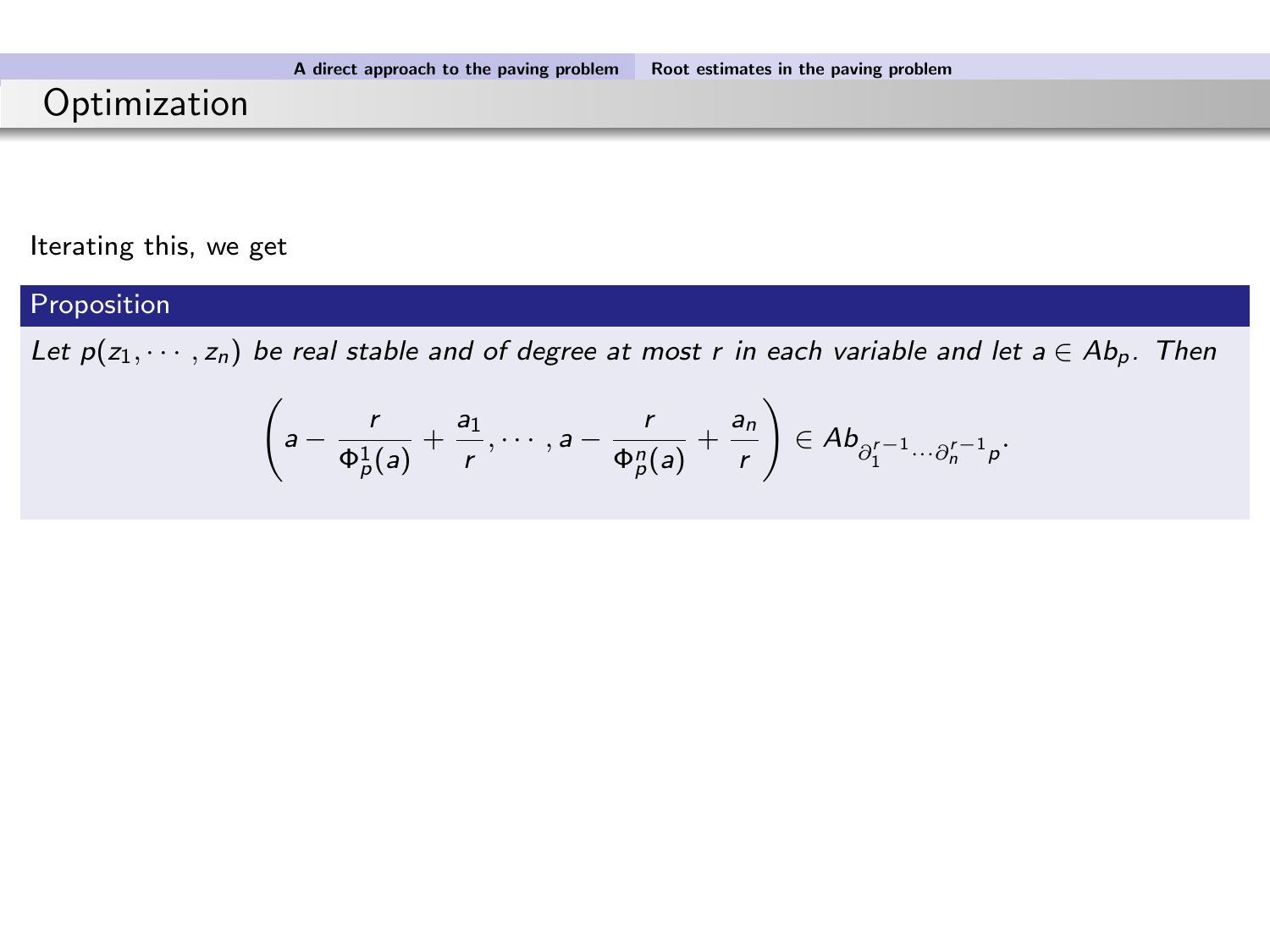### **Optimization**

#### Iterating this, we get

#### Proposition

Let  $p(z_1, \dots, z_n)$  be real stable and of degree at most r in each variable and let  $a \in Ab_p$ . Then

$$
\left(a-\frac{r}{\Phi_{\rho}^1(a)}+\frac{a_1}{r},\cdots,a-\frac{r}{\Phi_{\rho}^n(a)}+\frac{a_n}{r}\right)\in Ab_{\partial_1^{r-1}\cdots\partial_n^{r-1}p}.
$$

Log barriers for  $p(Z) = det[Z - A]^r$ . Note  $\partial_i det[Z - A] = det[(Z - A)_i]$ .

#### Proposition

Let A be a PSD contraction with diagonal entries all at most  $\alpha$  and let a  $> 1$ . Then,

$$
\frac{\partial_i p}{p}(a,\cdots,a)=re_i^*(al-A)^{-1}e_i\leq r\left(\frac{\alpha}{b-1}+\frac{1-\alpha}{a}\right).
$$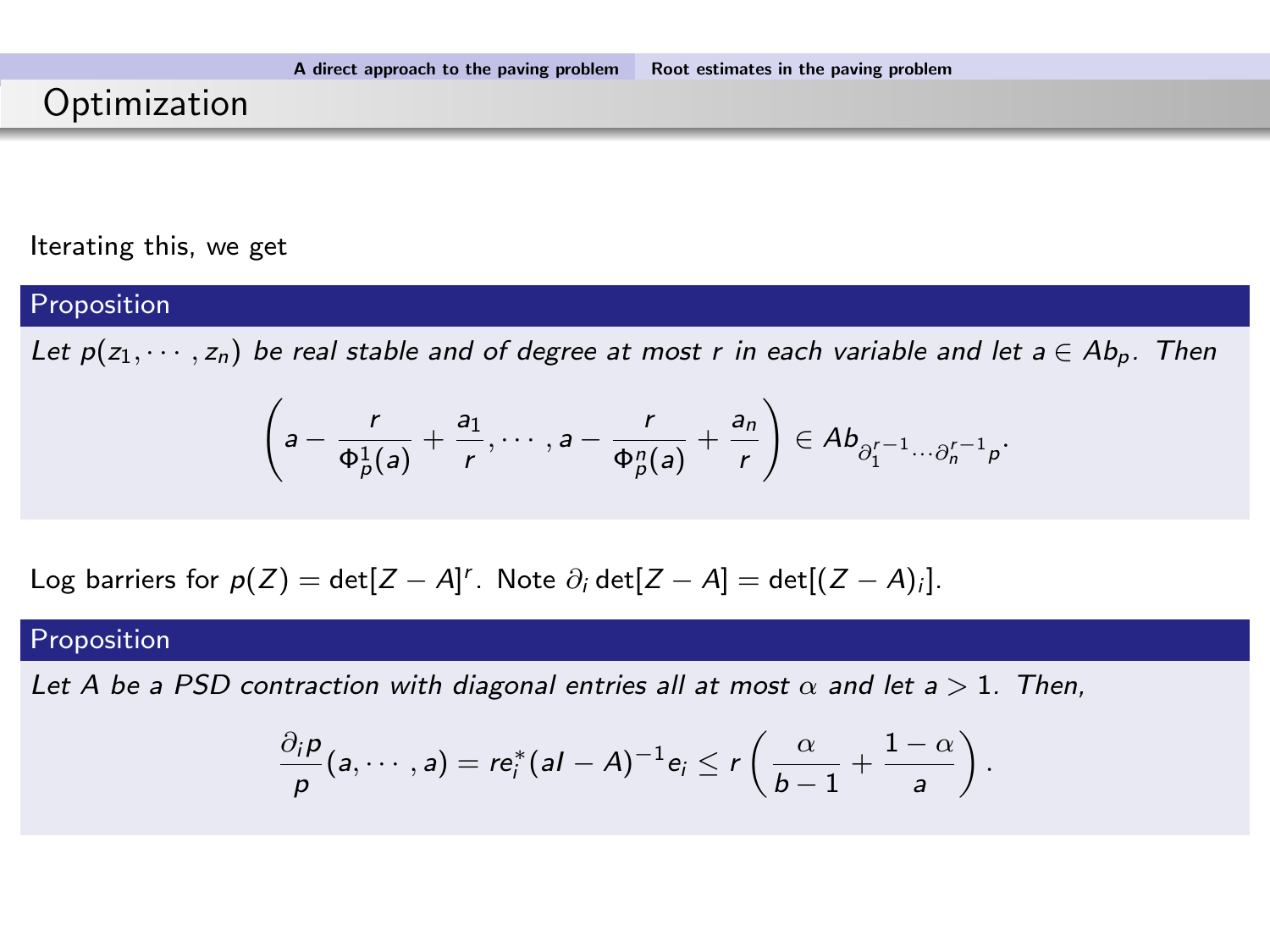### **Optimization**

#### Proposition (R)

Let A be a PSD contraction with diagonal entries all at most  $\alpha$ . Then for  $\alpha \leq k/(k+1)$ ,

$$
\lambda_1\chi_r[A] \leq \left(\sqrt{\alpha} + \sqrt{\frac{1-\alpha}{k}}\right)^2.
$$

This slightly improves the MSS estimate

$$
\lambda_1 \ \chi_r[A] \le \left(\sqrt{\alpha} + \sqrt{\frac{1}{k}}\right)^2. \tag{MSS}
$$

For the case when  $r = 2$ , this is weaker than the Bownik-Casazza-Marcus-Speegle estimate of

$$
\lambda_1 \ \chi_2[A] \le \left(\sqrt{\alpha} + \sqrt{\frac{1}{2} - \alpha}\right)^2. \tag{BCMS}
$$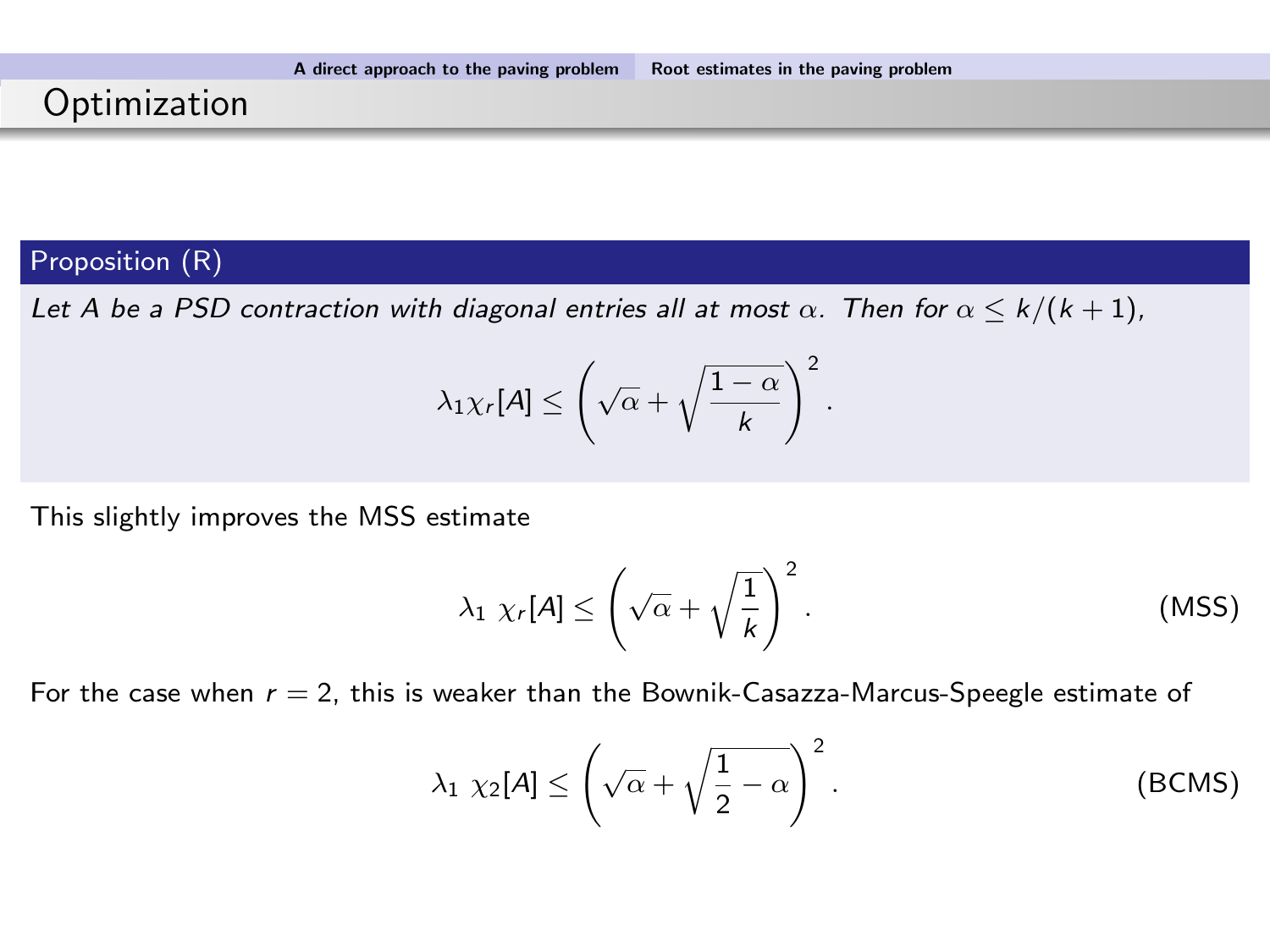#### Two basic questions

| Question                    | Conjecture | <b>MSS</b> | Bownik, Casazza, | Branden, | R.   |
|-----------------------------|------------|------------|------------------|----------|------|
|                             |            |            | Marcus, Speegle  | Marcus   |      |
| half<br>Paving diagonal     | - 3        | 12         | $\ast$           | Previous | 4    |
| <b>PSD</b> contractions     |            |            |                  | Talk     |      |
| $\alpha$ such that PSD con- | 0.5        | 0.08       | 0.25             | Previous | 0.25 |
| tractions with diagonals    |            |            |                  | Talk     |      |
| less than $\alpha$ can be 2 |            |            |                  |          |      |
| paved                       |            |            |                  |          |      |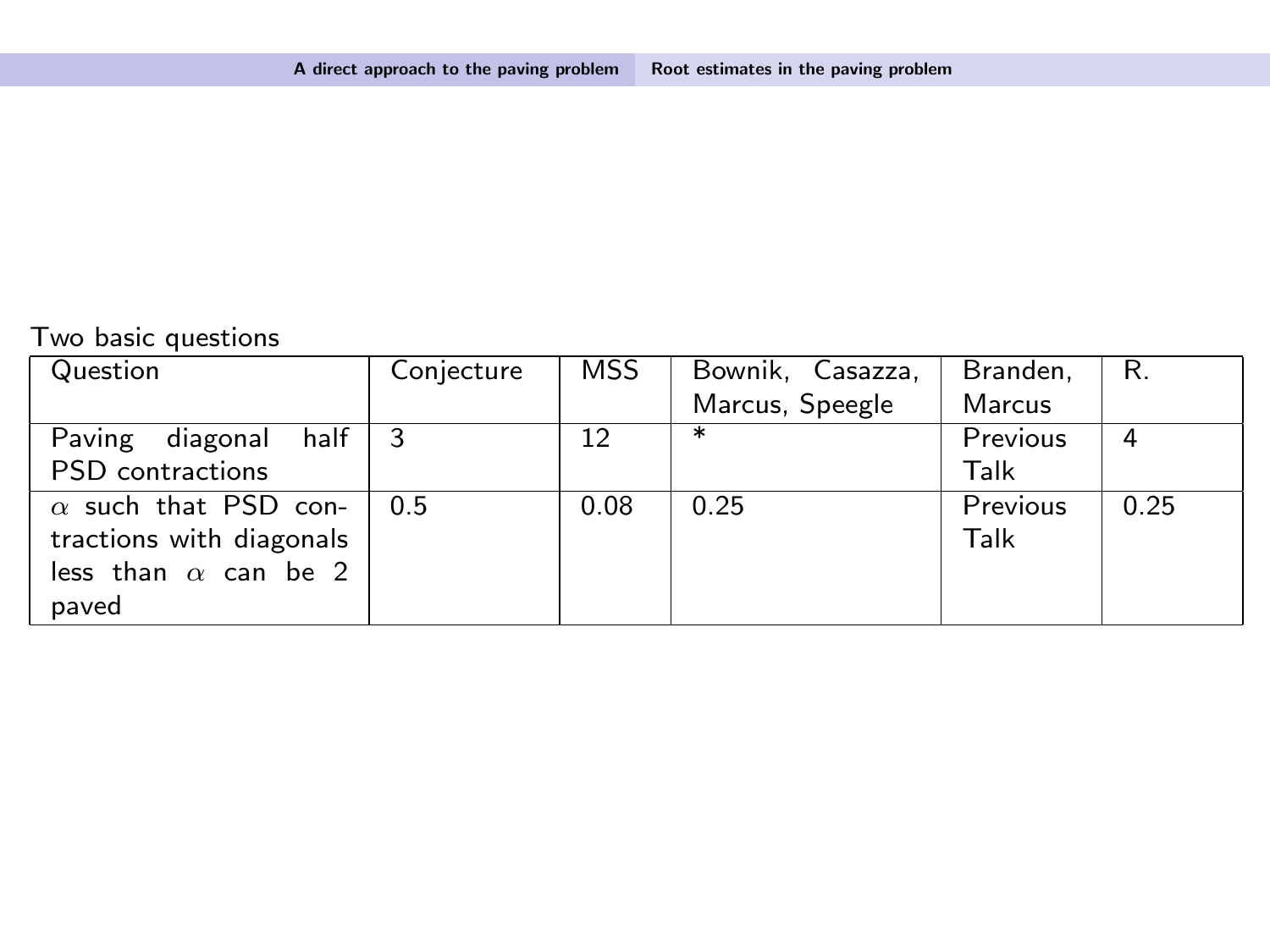### <span id="page-61-0"></span>Multi-Paving

#### Question

Given  $A_1, \dots, A_k$  zero diagonal hermitian contractions, find a paving that works for all the matrices simultaneously. That is, diagonal projections  $Q_1, \dots, Q_r$  with  $Q_1 + \dots + Q_r = I$ ,

 $\lambda_{max} (Q_i A_j Q_i) < \epsilon, \quad i \in [r], \quad j \in [k].$ 



Multi Paving matrices A, B, C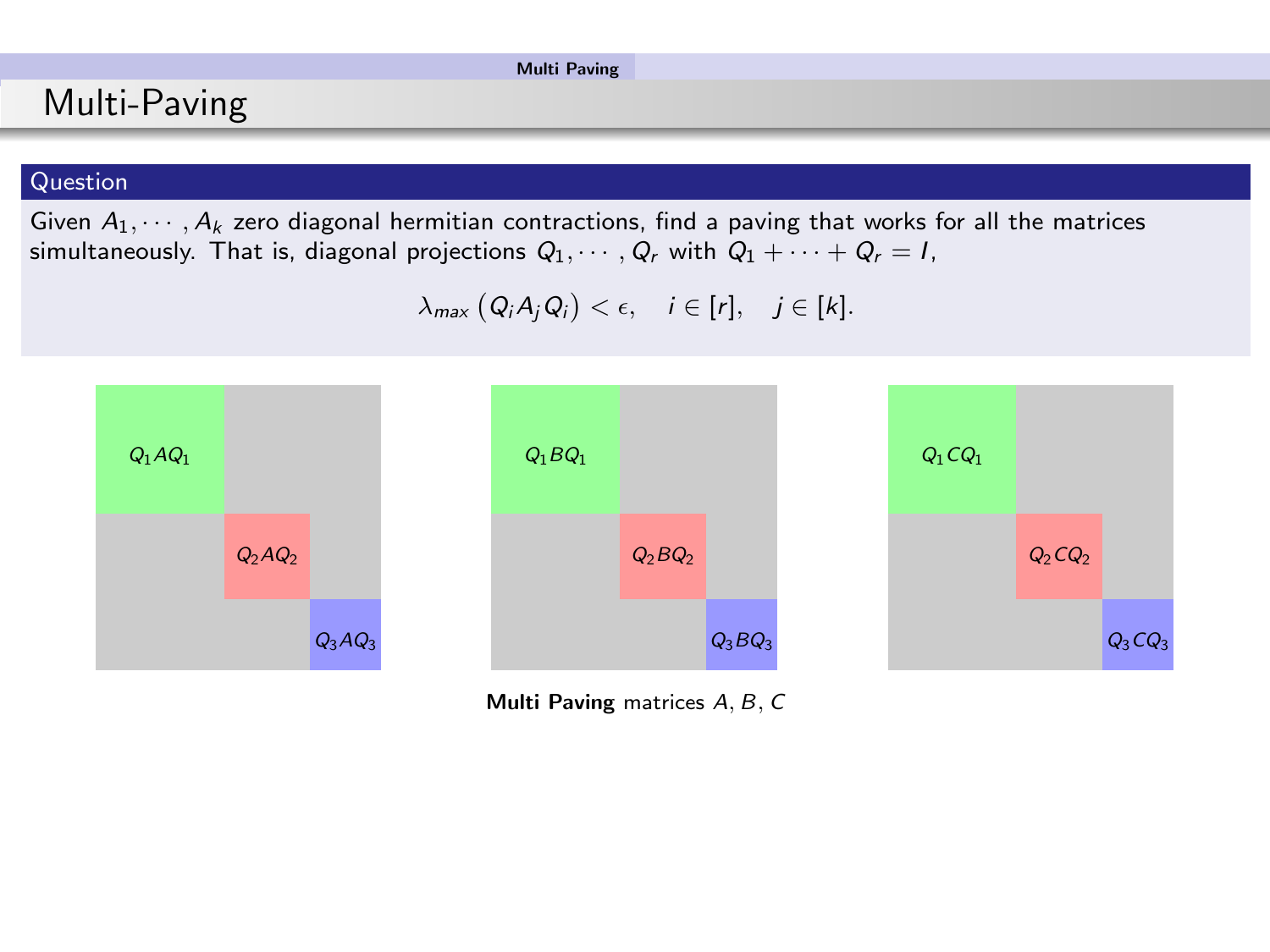### Multi-Paving

#### Question

Given  $A_1, \dots, A_k$  zero diagonal hermitian contractions, find a paving that works for all the matrices simultaneously. That is, diagonal projections  $Q_1, \dots, Q_r$  with  $Q_1 + \dots + Q_r = I$ ,

 $\lambda_{max} (Q_i A_j Q_i) < \epsilon, \quad i \in [r], \quad j \in [k].$ 



Multi Paving matrices A, B, C

MSS prooof :  $r = O(\epsilon^{-2k})$ . Single variable result:  $r \ge C\epsilon^{-2}$ .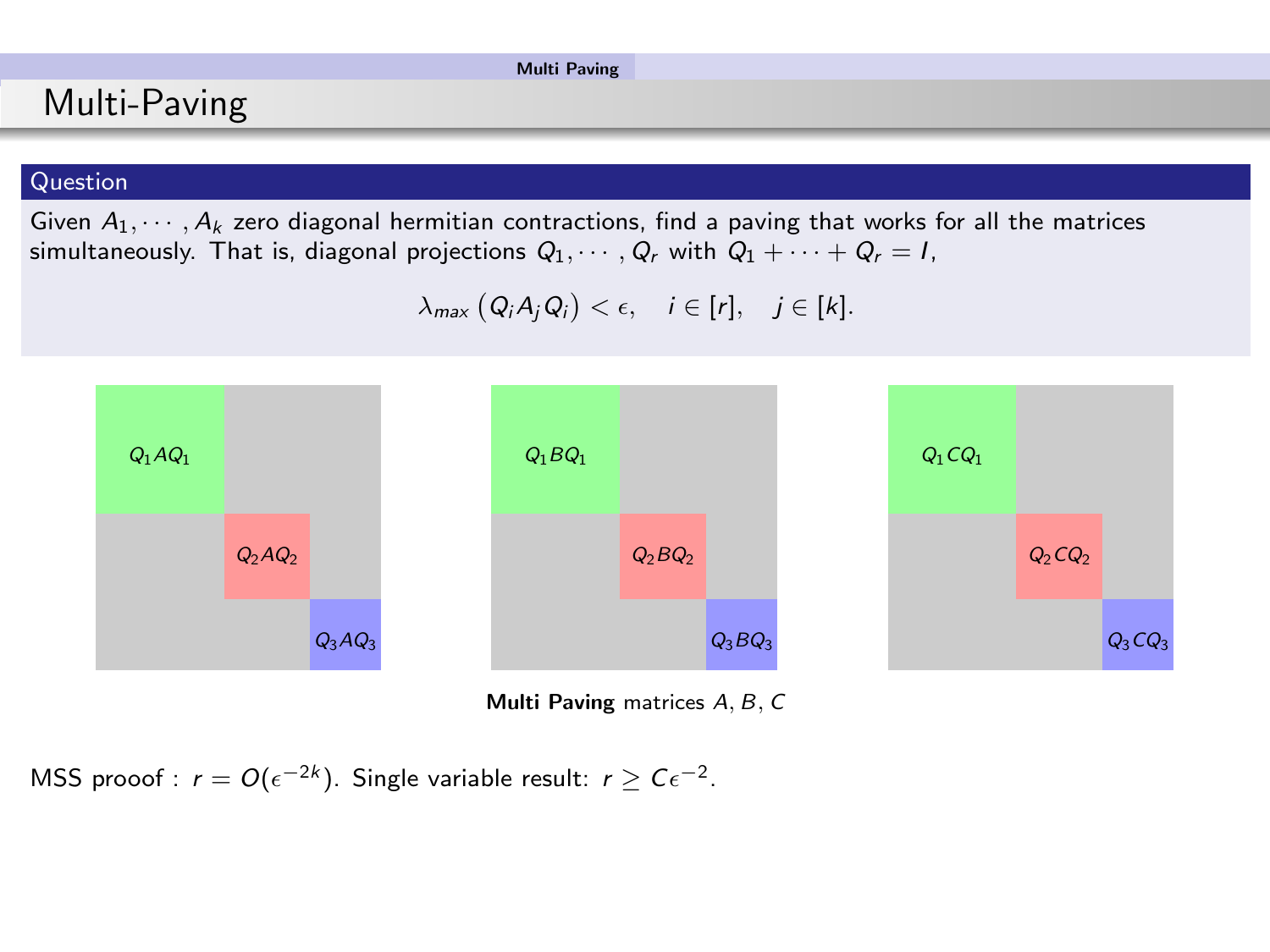### Theorem (R, Srivastava, 17)

Given  $A_1, \dots, A_k$  zero diagonal hermitian contractions, there are diagonal projections  $Q_1, \dots, Q_r$ with  $Q_1 + \cdots + Q_r = I$ , where

$$
r=\frac{18k}{\epsilon^2},
$$

and

$$
||Q_iA_jQ_i|| < \epsilon, \quad i \in [r], \quad j \in [k].
$$

Asymptotically optimal in both  $k$  and  $\epsilon$ .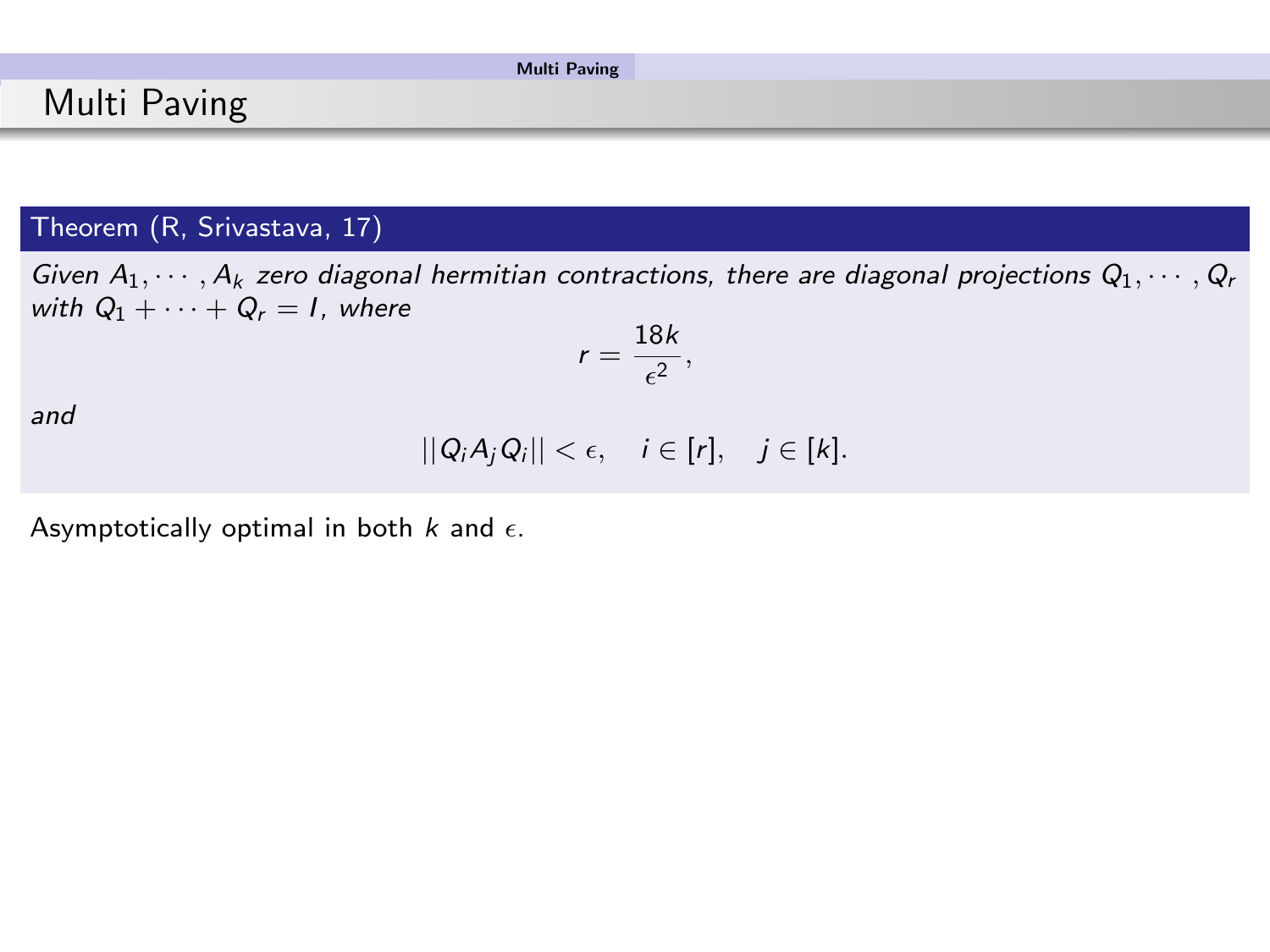### Theorem (R, Srivastava, 17)

Given  $A_1, \dots, A_k$  zero diagonal hermitian contractions, there are diagonal projections  $Q_1, \dots, Q_r$ with  $Q_1 + \cdots + Q_r = I$ , where

$$
r=\frac{18k}{\epsilon^2},
$$

and

$$
||Q_iA_jQ_i|| < \epsilon, \quad i \in [r], \quad j \in [k].
$$

Asymptotically optimal in both  $k$  and  $\epsilon$ .

#### Question

For each k, let  $A_1^k, \cdots, A_m^k$  be independent random PSD matrices in such that

$$
\mathbb{E}[A_1^k + \cdots + A_m^k] = I, \quad \mathbb{E} \operatorname{Tr}(A_i^k) \leq \epsilon, \quad i \in [m].
$$

Then is it true that

$$
\mathbb{P}\left[||A_1^k + \cdots + A_m^k|| < (\sqrt{k} + \sqrt{\epsilon})^2\right] > 0 \quad \forall k?
$$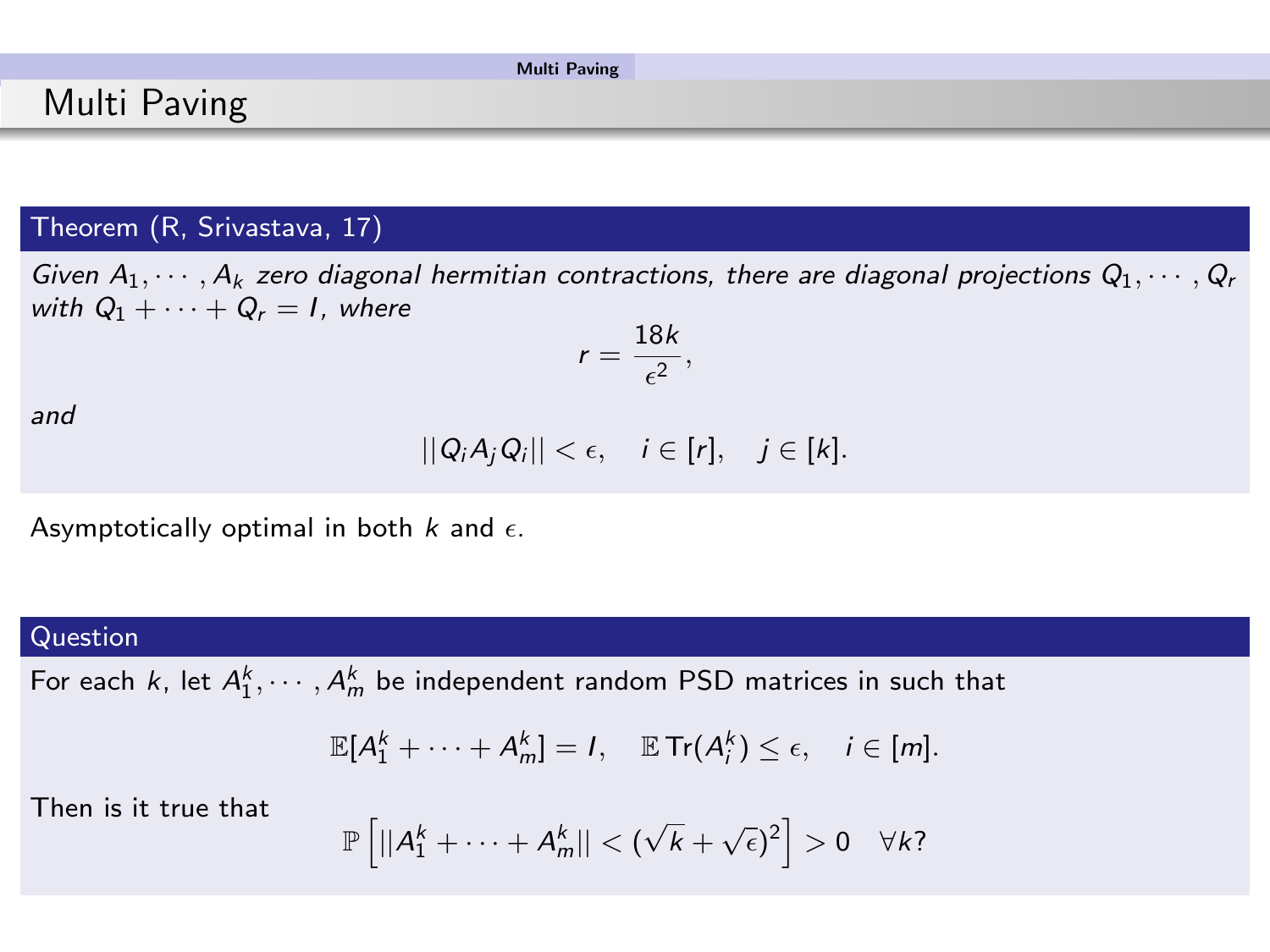# Part III : Some Analytic Borcea-Branden theory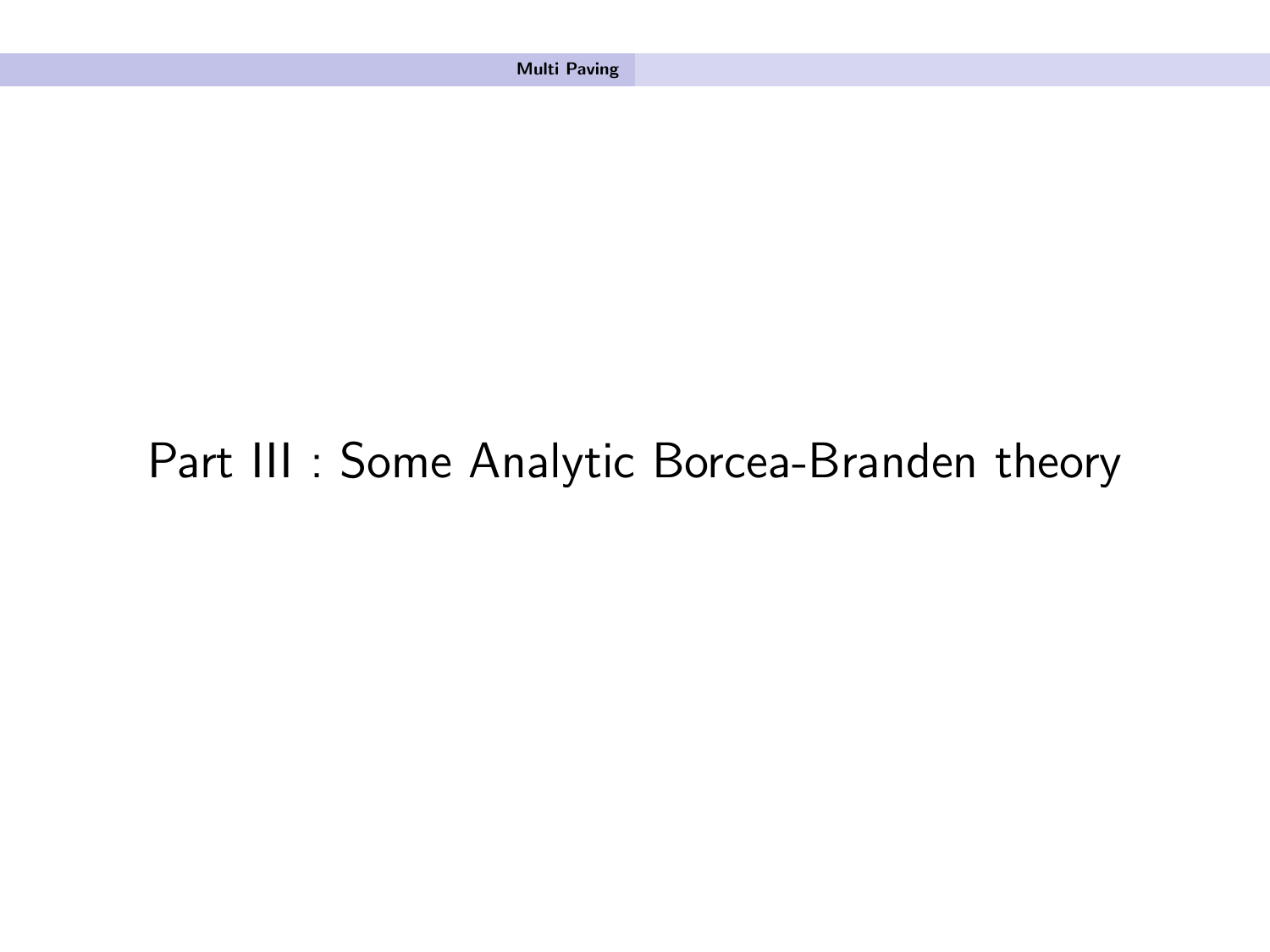<span id="page-66-0"></span>Given a polynomial, let  $MAP(p)$  denote its multiaffine part.

Theorem (Borcea, Branden)

 $p \rightarrow MAP(p)$ ,

preserves real stability.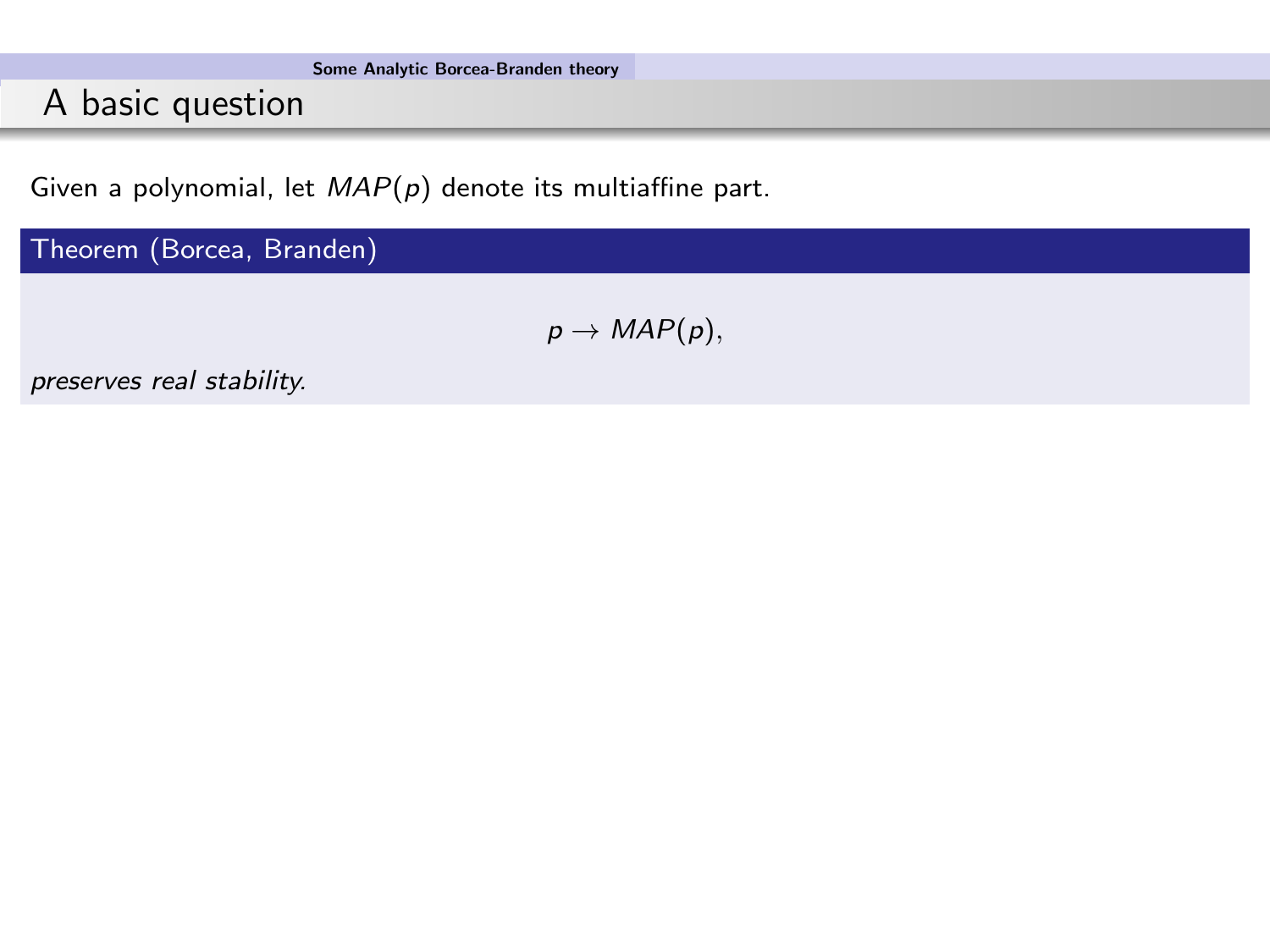A basic question

Given a polynomial, let  $MAP(p)$  denote its multiaffine part.

Theorem (Borcea, Branden)

 $p \rightarrow MAP(p)$ ,

preserves real stability.

Here is a simple fact: Let  $r \in \mathbb{N}$  and let

 $p(Z) = det[I - ZA]$ <sup>r</sup>.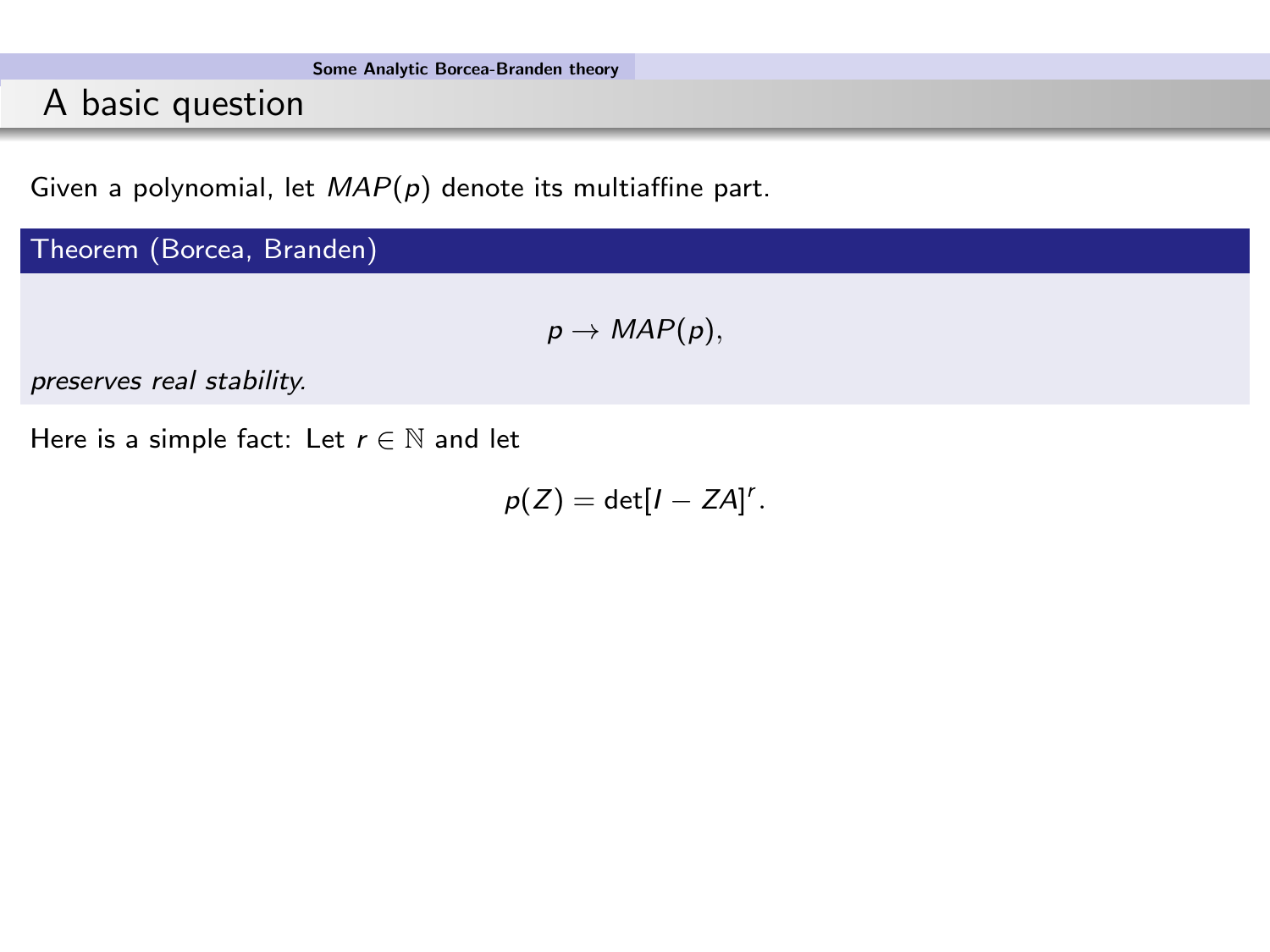A basic question

Given a polynomial, let  $MAP(p)$  denote its multiaffine part.

Theorem (Borcea, Branden)

$$
p \rightarrow MAP(p),
$$

preserves real stability.

Here is a simple fact: Let  $r \in \mathbb{N}$  and let

$$
p(Z) = \det[I - ZA]^r.
$$

Then,

 $\lambda_{\max} \chi_r[A] < c$ ,

provided

$$
MAP(p) \quad \text{has no zeroes in} \quad \left[0, \frac{1}{rc}\right]^n.
$$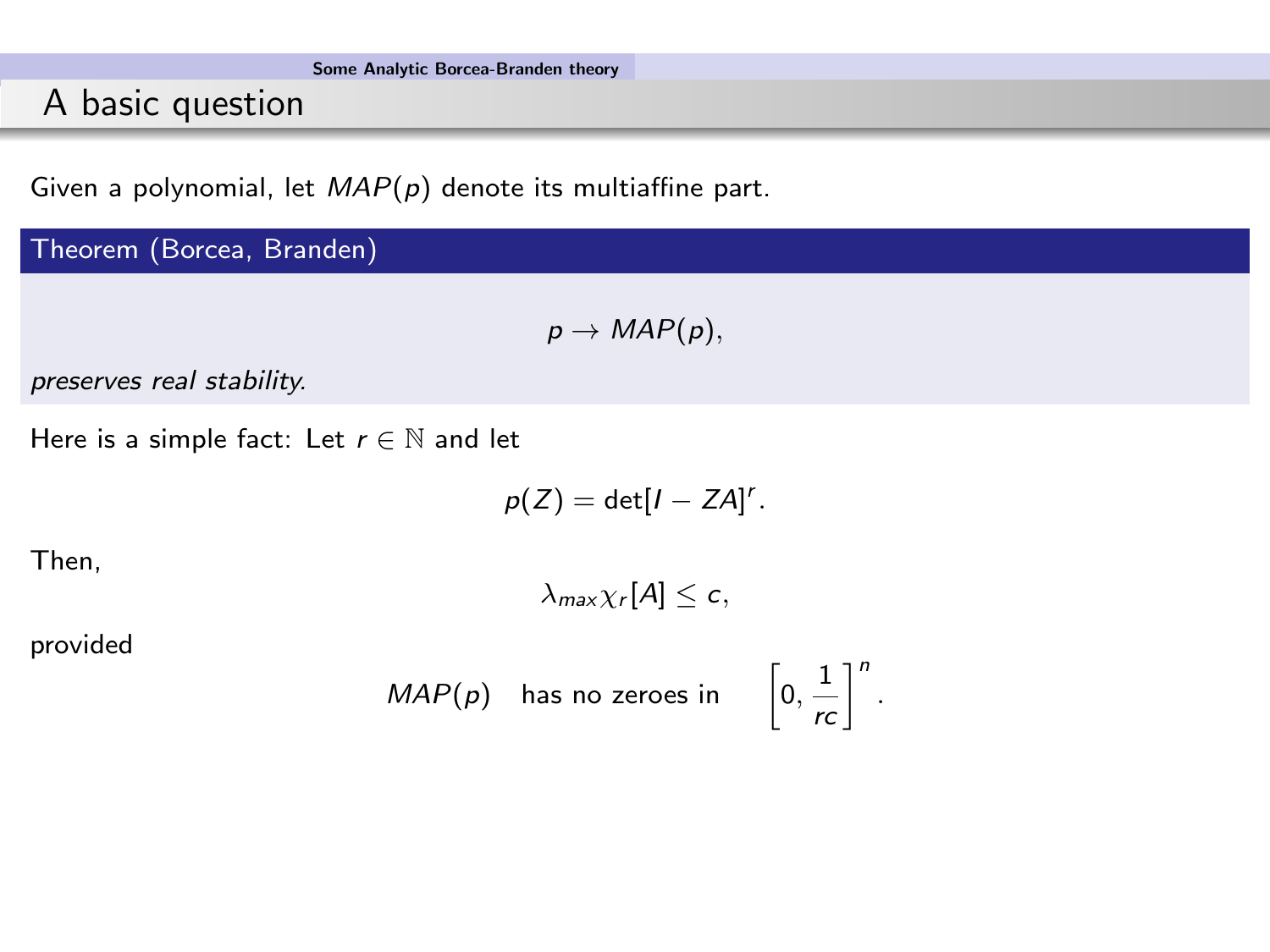A basic question

Given a polynomial, let  $MAP(p)$  denote its multiaffine part.

Theorem (Borcea, Branden)

 $p \rightarrow MAP(p)$ ,

preserves real stability.

Here is a simple fact: Let  $r \in \mathbb{N}$  and let

$$
p(Z) = \det[I - ZA]^r.
$$

Then,

 $\lambda_{\max} \chi_r[A] \leq c$ ,

provided

$$
MAP(p) \quad \text{has no zeroes in} \quad \left[0, \frac{1}{rc}\right]^n
$$

.

Several questions about the applications of real stable polynomials can be reduced to the following,

#### Question

Let p be a real stable polynomial. Get estimates for the hyperbolicity cone of  $MAP(p)$ .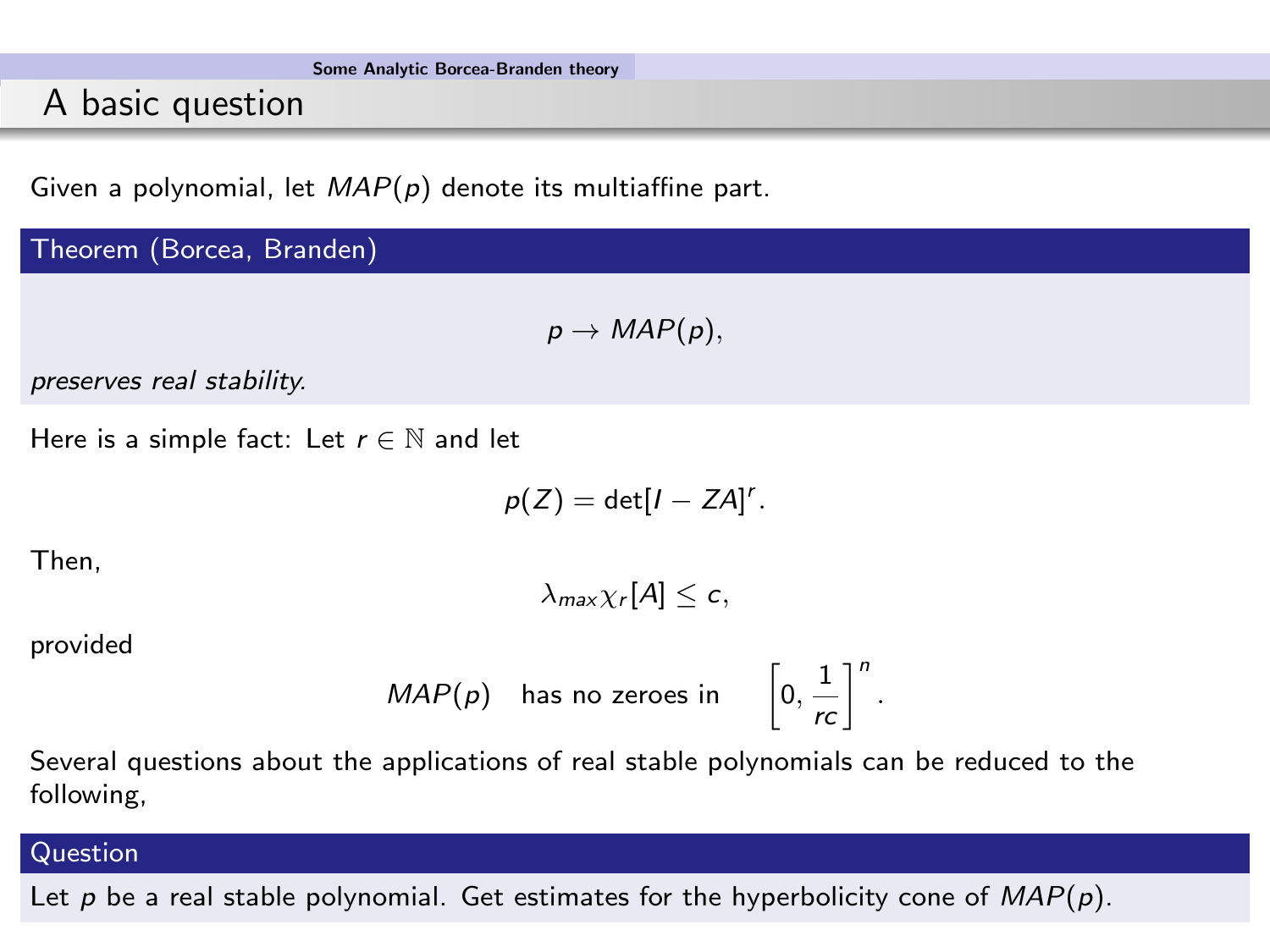### Lieb-Sokal lemmas

#### Proposition

Let  $p(z_1, \dots, z_n)$  and  $q(z_1, \dots, z_n)$  be real stable. Then so is

 $q(\partial_1, \cdots, \partial_n)p$ .

Can one get estimates on the location of zero free orthants for the above polynomial?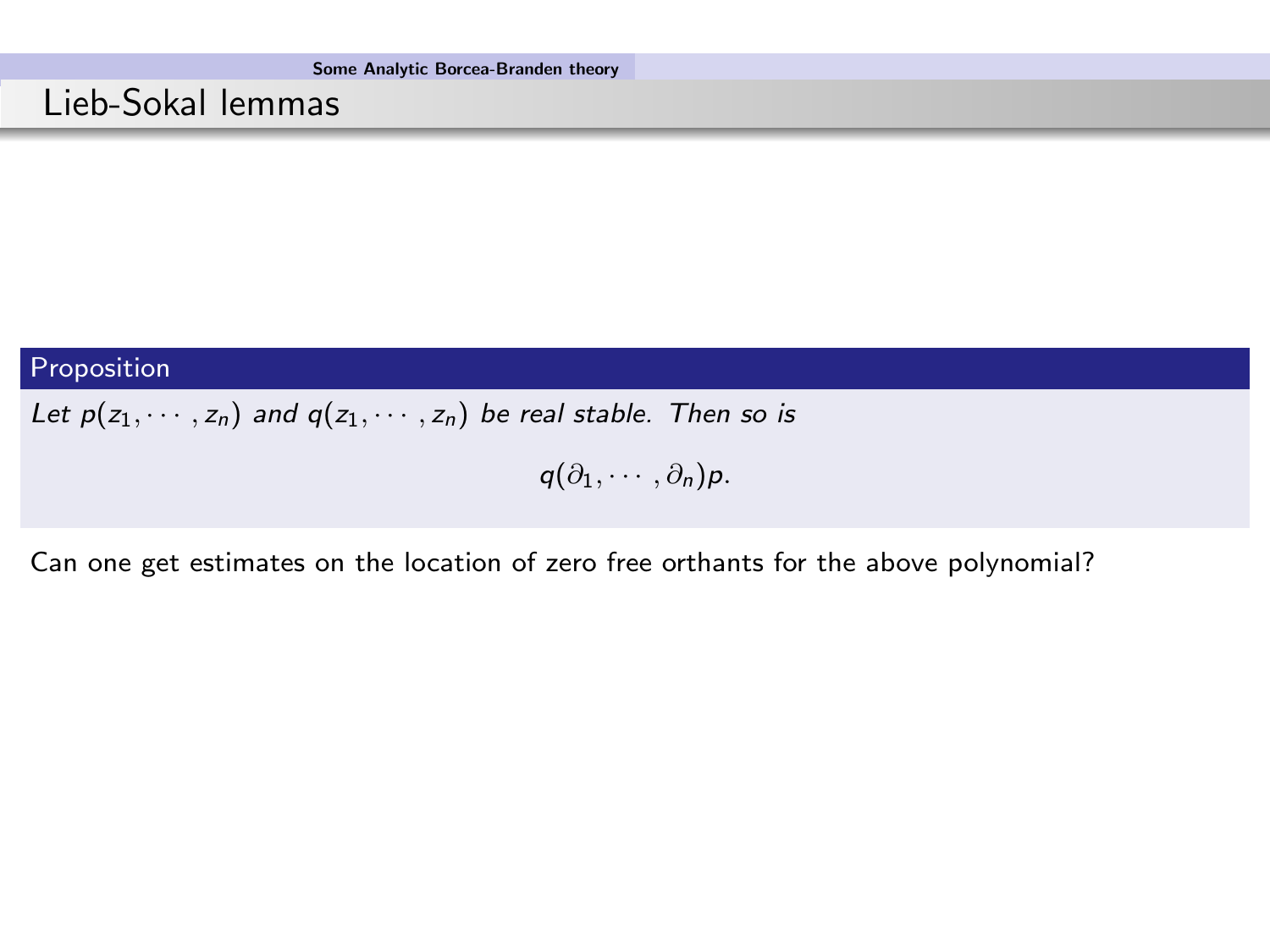### Lieb-Sokal lemmas

#### Proposition

Let  $p(z_1, \dots, z_n)$  and  $q(z_1, \dots, z_n)$  be real stable. Then so is

 $q(\partial_1, \cdots, \partial_n)p$ .

Can one get estimates on the location of zero free orthants for the above polynomial?

In the one variable case : this is just a chain of linear operators.

Log barrier techniques work.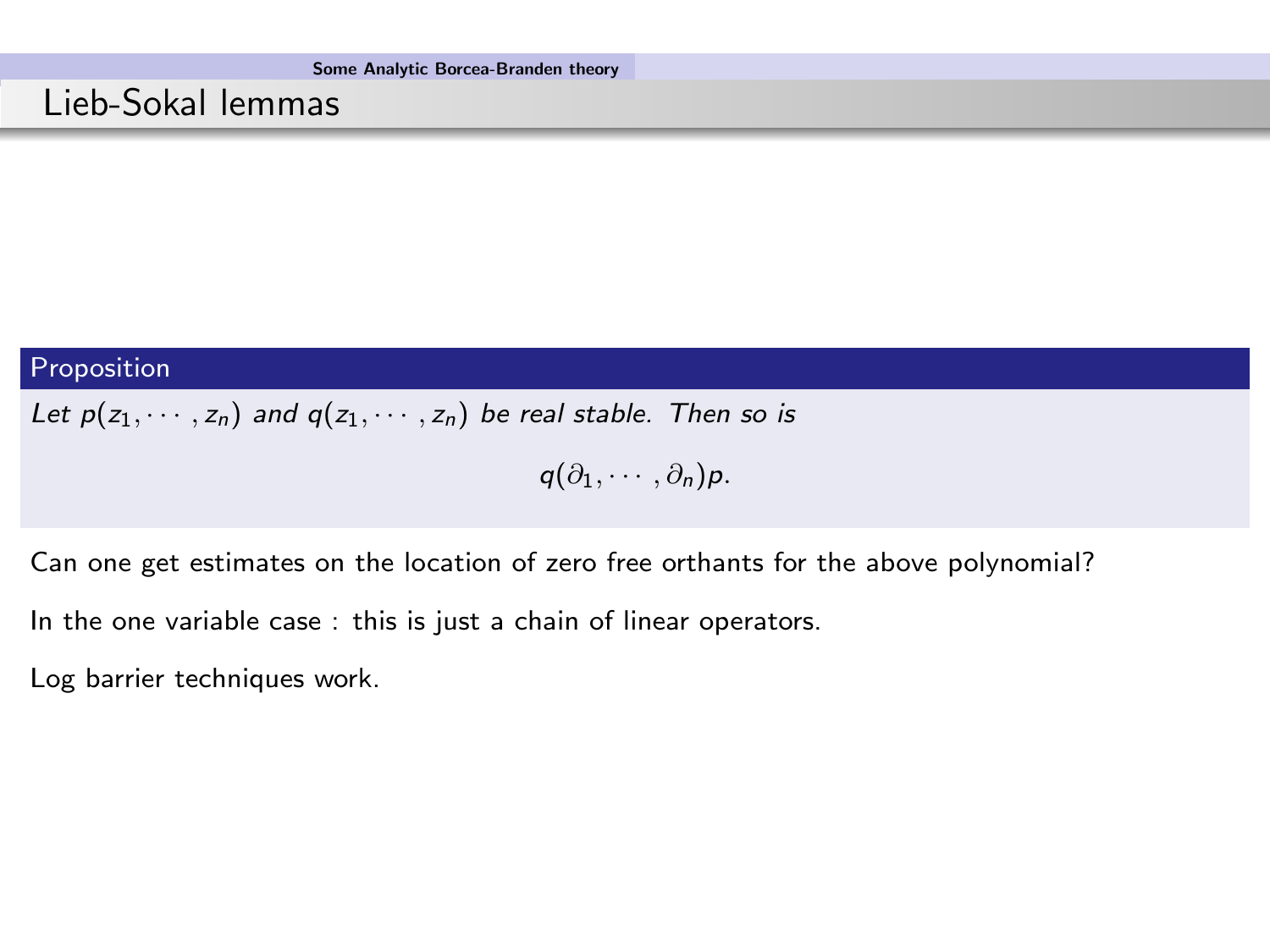Given a multiaffine q, let  $\overline{q}$  be the flip of q, that is, if we write

$$
q=\sum_{S\subset [n]}a_Sz^S,
$$

then,

$$
\overline{q}:=\sum_{S}a_{S}z^{[n]\setminus S}.
$$

### Lemma

Let p, q be multiaffine. Then

$$
[q(\partial_1,\ldots,\partial_n)p](2z_1,\cdots,2z_n)=\prod_{i=1}^n\left(\frac{\partial}{\partial y_i}+\frac{\partial}{\partial z_i}\right)p(z_1,\cdots,z_n)\overline{q}(y_1,\cdots,y_n)|_{y_i=z_i\forall i}.
$$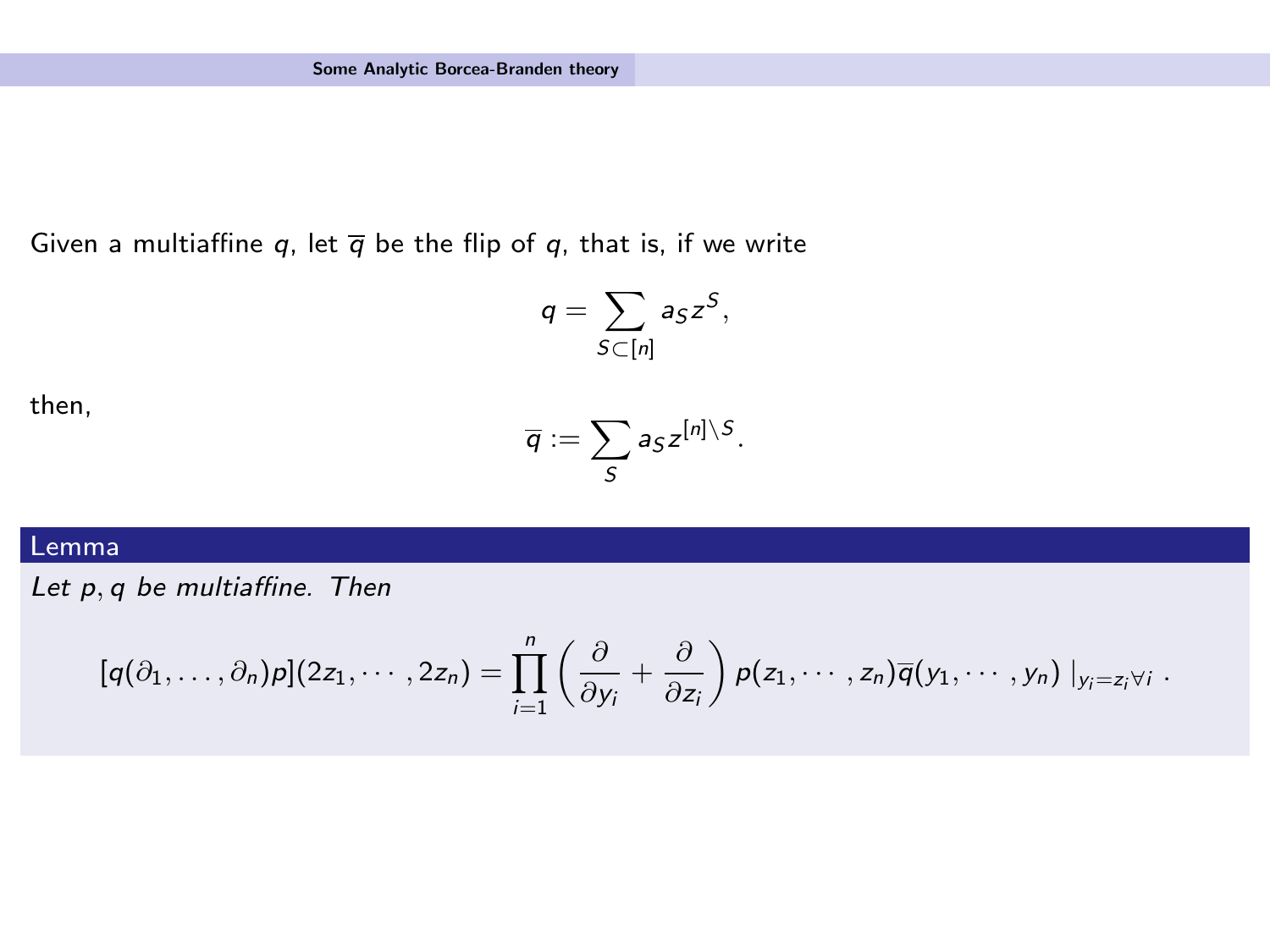# An analytical Lieb-Sokal lemma

### Theorem (An analytical Lieb-Sokal lemma, R 17)

Let p,  $q \in \mathbb{R}[z_1, \dots, z_n]$  be multiaffine real stable polynomials and let  $r = q(\partial)p$ . Let a lie above the roots of p and **b** lie above the roots of  $\overline{q}$ . Then,

$$
\mathbf{c}:=\mathbf{a}+\mathbf{b}-\left(\frac{1}{\varphi_1},\cdots,\frac{1}{\varphi_n}\right),
$$

lies above the roots of  $q(\partial)$ p where,

$$
\varphi_i = \frac{\partial_i p}{p}(\mathbf{a}) + \frac{\partial_i \overline{q}}{\overline{q}}(\mathbf{b}), \qquad i \in [n].
$$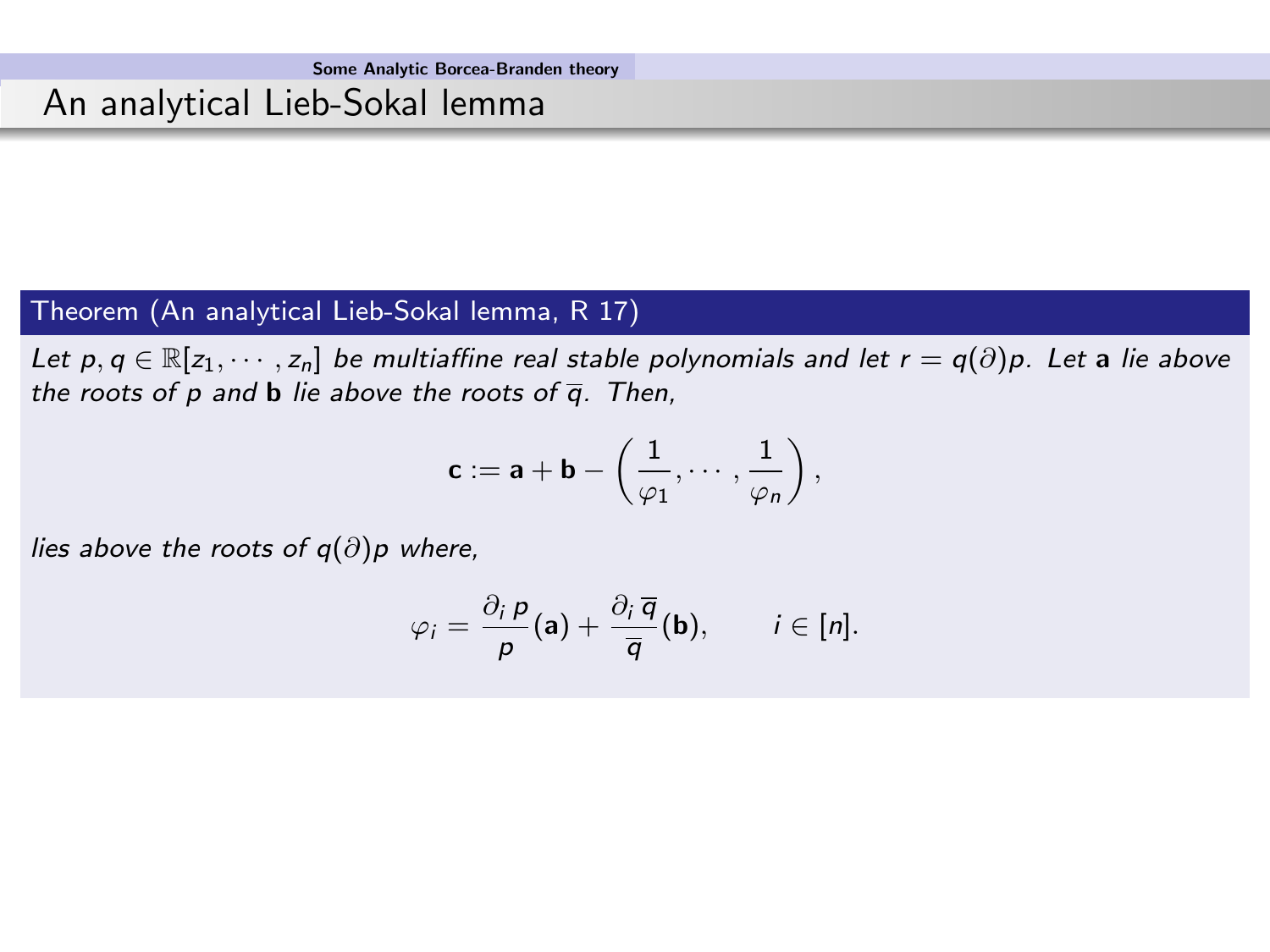## An analytical Lieb-Sokal lemma

### Theorem (An analytical Lieb-Sokal lemma, R 17)

Let p,  $q \in \mathbb{R}[z_1, \dots, z_n]$  be multiaffine real stable polynomials and let  $r = q(\partial)p$ . Let a lie above the roots of p and **b** lie above the roots of  $\overline{q}$ . Then,

$$
\mathbf{c}:=\mathbf{a}+\mathbf{b}-\left(\frac{1}{\varphi_1},\cdots,\frac{1}{\varphi_n}\right),
$$

lies above the roots of  $q(\partial)$ p where,

$$
\varphi_i = \frac{\partial_i p}{p}(\mathbf{a}) + \frac{\partial_i \overline{q}}{\overline{q}}(\mathbf{b}), \qquad i \in [n].
$$

Remark : One can, using polarizations and some combinatorics remove the condition that the polynomials be multiaffine. One can also allow  $q$  to be in the Weyl algebra.